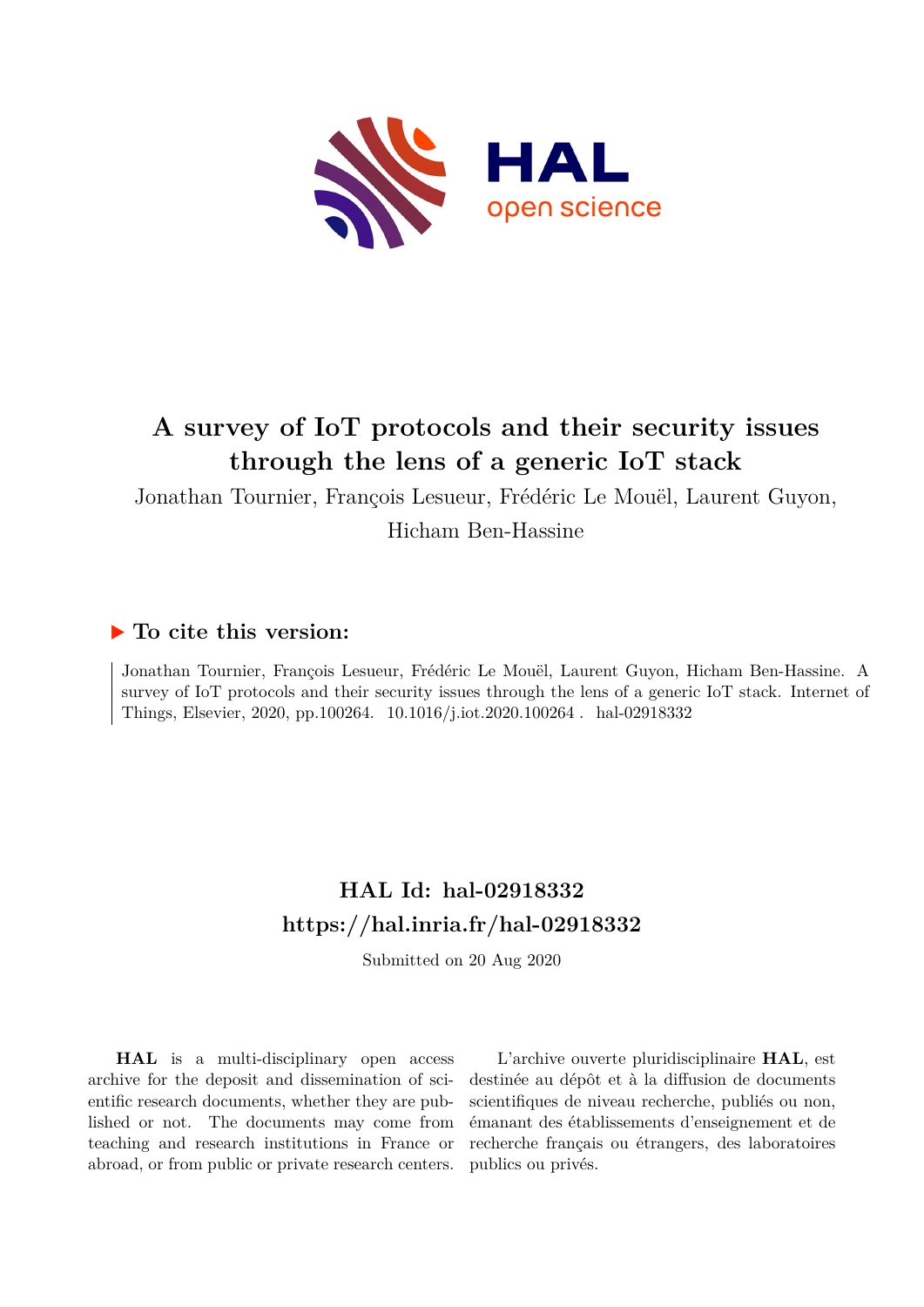## A survey of IoT protocols and their security issues through the lens of a generic IoT stack

Jonathan Tournier<sup>a,b</sup>, François Lesueur<sup>b</sup>, Frédéric Le Mouël<sup>b</sup>, Laurent Guyon<sup>a</sup>, Hicham Ben-Hassine<sup>a</sup>

> *<sup>a</sup>AlgosSecure, 57 bd Vivier Merle, Lyon, France <sup>b</sup>Université de Lyon, INSA-Lyon, CITI, F-69621, Villeurbanne, France*

## Abstract

The Internet of things (IoT) is rapidly growing, and many security issues relate to its wireless technology. These security issues are challenging because IoT protocols are heterogeneous, suit different needs, and are used in different application domains. From this assessment, we identify the need to provide a homogeneous formalism applying to every IoT protocols. In this survey, we describe a generic approach with twofold challenges. The first challenge we tackle is the identification of common principles to define a generic approach to compare IoT protocol stack. We base the comparison on five different criteria: the range, the openness of the protocol, the interoperability, the topology and the security practices of these IoT protocols. The second challenge we consider is to find a generic way to describe fundamental IoT attacks regardless of the protocol used. This approach exposes similar attacks amongst different IoT protocols and is divided into three parts: attacks focusing on packets (passive and active cryptographic attacks), attacks focusing on the protocol (MITM, Flooding, Sybil, Spoofing, Wormhole attacks) and attacks focusing on the whole system (Sinkhole, Selective forwarding attacks). It also highlights which mechanisms are different between two protocols to make both of them vulnerable to an attack. Finally, we draw some lessons and perspectives from this transversal study.

*Keywords:* IoT security, IoT protocols, IoT attacks, Generic approach, IoT comparison

## 1. Introduction

The IoT [1, 2, 3, 4] refers to a network of physical objects (*things*) able to communicate (amongst themselves and with external entities) and to sense and interact with the real world. These things have different computing and sensorial capabilities, providing complex interactions with their environment or users. IoT is rapidly growing as the number of devices strongly increases and should reach several billion in 2020 [5]. Many applications have already been developed in various domains, such as energy management, traffic control, mobility and healthcare. These applications have different needs and constraints (scalability, coverage and energy) [6] that induce a global

*Preprint submitted to Elsevier Received: Revised 24 July 2020 / Accepted 25 July 2020*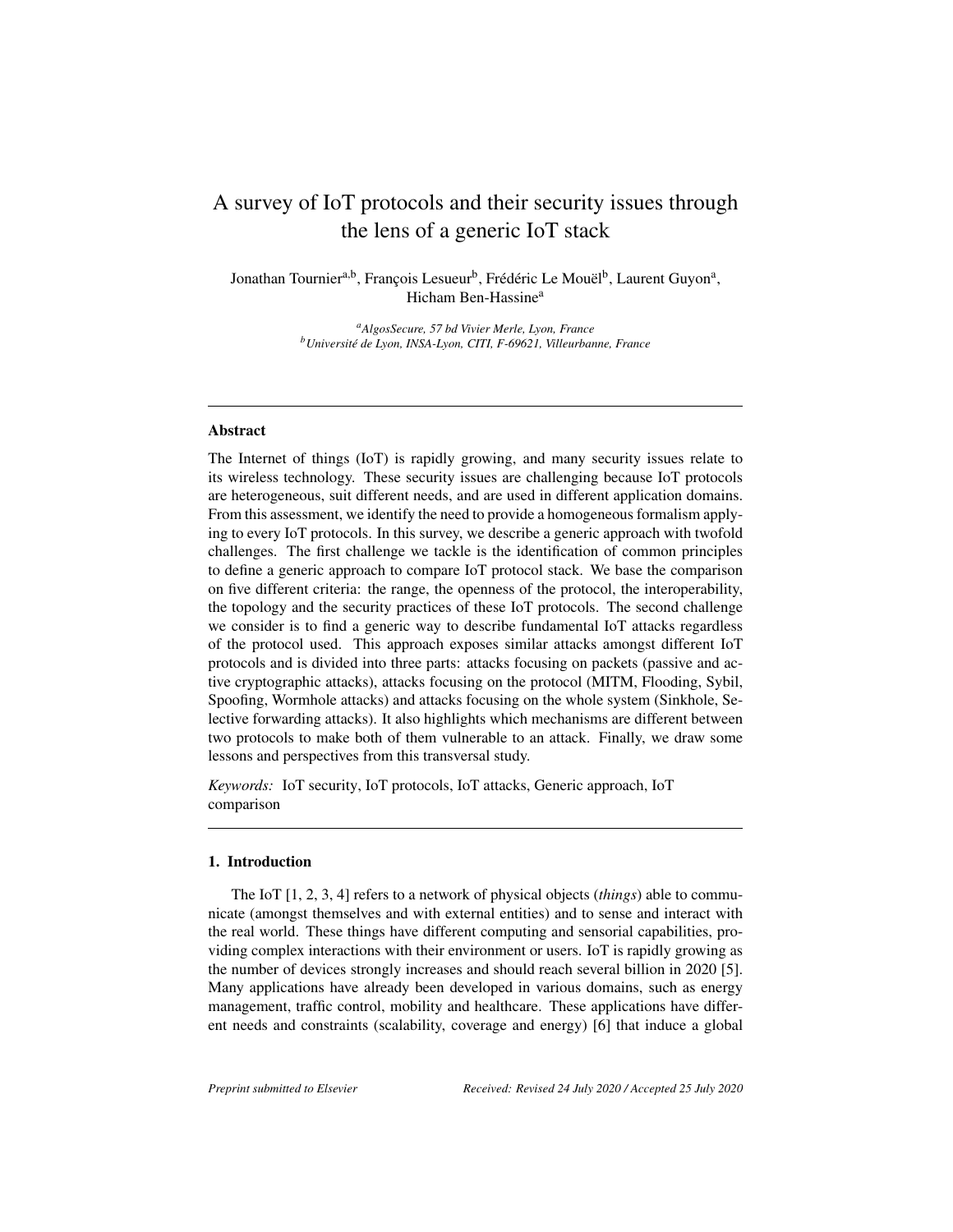heterogeneity in IoT. For instance, many protocols have been created to satisfy different types of applications, and each manufacturer wants to the maximum market share for its proposed objects and protocols. The associated market pressure pushes manufacturers and vendors to produce their items as quickly as possible.

The early release of these objects involves fast development, relegating the security to future work. Nevertheless, these objects are deployed in the real world, sometimes in critical infrastructure (healthcare and industry) and in houses. The threat is heightened, because devices are not isolated but rather are connected to a local network or even the Internet: without proper segmentation, the compromise of one device can lead to compromise of the entire network.

## *1.1. IoT applications and threats*



Figure 1: IoT eco-system representation.

IoT eco-system is heterogeneous with several subsystems, the whole interconnected through the Internet. Figure 1 is our vision of this IoT eco-system. We represent smart buildings, a smart factory and various isolated devices (considered as smart cities), in which all these actors may use cloud services and may be interconnected through Internet. For each actor in this eco-system, several IoT protocols and applications exist with specific requirements. For instance, the smart factory and smart buildings use a mix of short-range IoT protocols, such as Bluetooth low energy (BLE), ZigBee or WirelessHart. There may also be interconnected to a private network. These subsystems integrate actuator-sensor and monitoring applications. Smart cities use long-range protocols, such as LoRaWan, SigFox or NB-IoT. The use of cloud services is possible through an antenna acting as a gateway. Unlike smart buildings and smart factories, the devices of smart cities only communicate to the antenna and cannot use a peer-to-peer type of network. A large number of applications exist [7], such as video surveillance, traffic and parking managing and smart meters (whether, water, etc.). We can also integrate smart build and smart factories as a component of the smart city.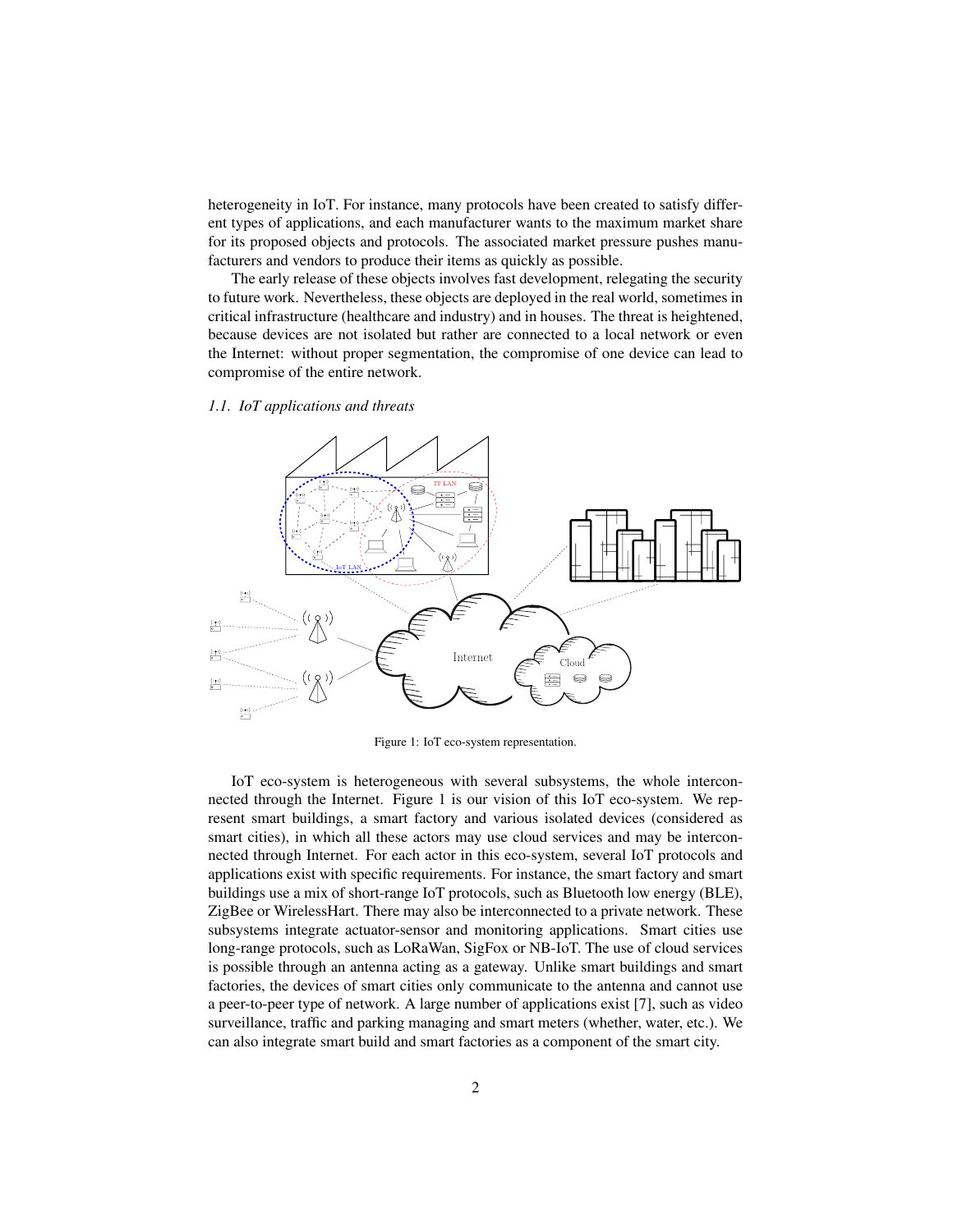With this vast amount of application comes several threats. Much related work shows that it is easy to take control of IoT devices and networks. For instance, many attacks [8, 9, 10, 11] allow an attacker to take full control of all devices in a network. In [8, 9], it was found that an attacker can control the door locks and the alarm of a smart home, whereas in [10], it was found that an attacker can take control of any Bluetoothenabled device. Once the attacker has control of the device, the attacker may retrieve sensitive data stored in the device, use it to spy the user or use it as a relay to spread the attack (Mirai malware [12] or its variants). An attacker may even inject a lethal dose of insulin through a connected pump [13], using classical vulnerabilities [14] such as man-in-the-middle (MITM) or buffer overflows. Multiple reports have also detailed how attackers can exploit IoT devices to retrieve the personal information of users [15, 16].

## *1.2. Motivations*

The evolution of applications and communications in IoT has led to the development of multiple protocols, each of which attempts either to meet expectations of various uses or to target a specific domain. This plethora of protocols leads to multiple specifications and documentations, which may not be publicly available if the protocols are proprietary. Most related work on IoT security has engaged a specifically targeted protocol and the large number of (incompatible) protocols, leading to numerous (incompatible) security studies. However, even if protocols are incompatible and differ in characteristics and features, they inherit a similar architecture defining IoT systems. These protocols thus share abstract principles and are vulnerable to the same types of attacks. Because focusing *n* times on *n* different protocols is thus largely inefficient, we extracted in this survey these abstract features to be able to describe how *any* IoT protocol works and how *all* protocols are inherently vulnerable to the same set of generic attacks.

Moreover, because IoT is relatively young, its core protocols are evolving (new protocols or new versions). This leads to heterogeneous deployments, either today with different protocols on different parts of IoT or tomorrow with legacy protocols used alongside newer protocols. Some protocols can be designed to be secure, with the implementation of all security standards, but the environment in which they are used, the number and type of devices deployed and the need for interoperability with other or older protocols lead to many risks that create security issues. Dealing with this heterogeneity requires us to create an abstract model of these IoT protocols to be able to design the overall system with homogeneous formalism.

In this survey, we propose a generic approach to (1) identify common principles of IoT protocols and thus create an abstract protocol stack and (2) describe attacks within this abstract model. Our purpose is thus to consolidate the large and disparate yet related work we identified on IoT protocols and security in a coherent structure.

## *1.3. Metareview*

In this section, we analyse and compare our work to existing surveys related to IoT security. Related surveys can be divided into three groups: those focused on the security of a unique protocol, those focused on the security of a specific (OSI) layer and those that encompassed IoT systems in their entirety.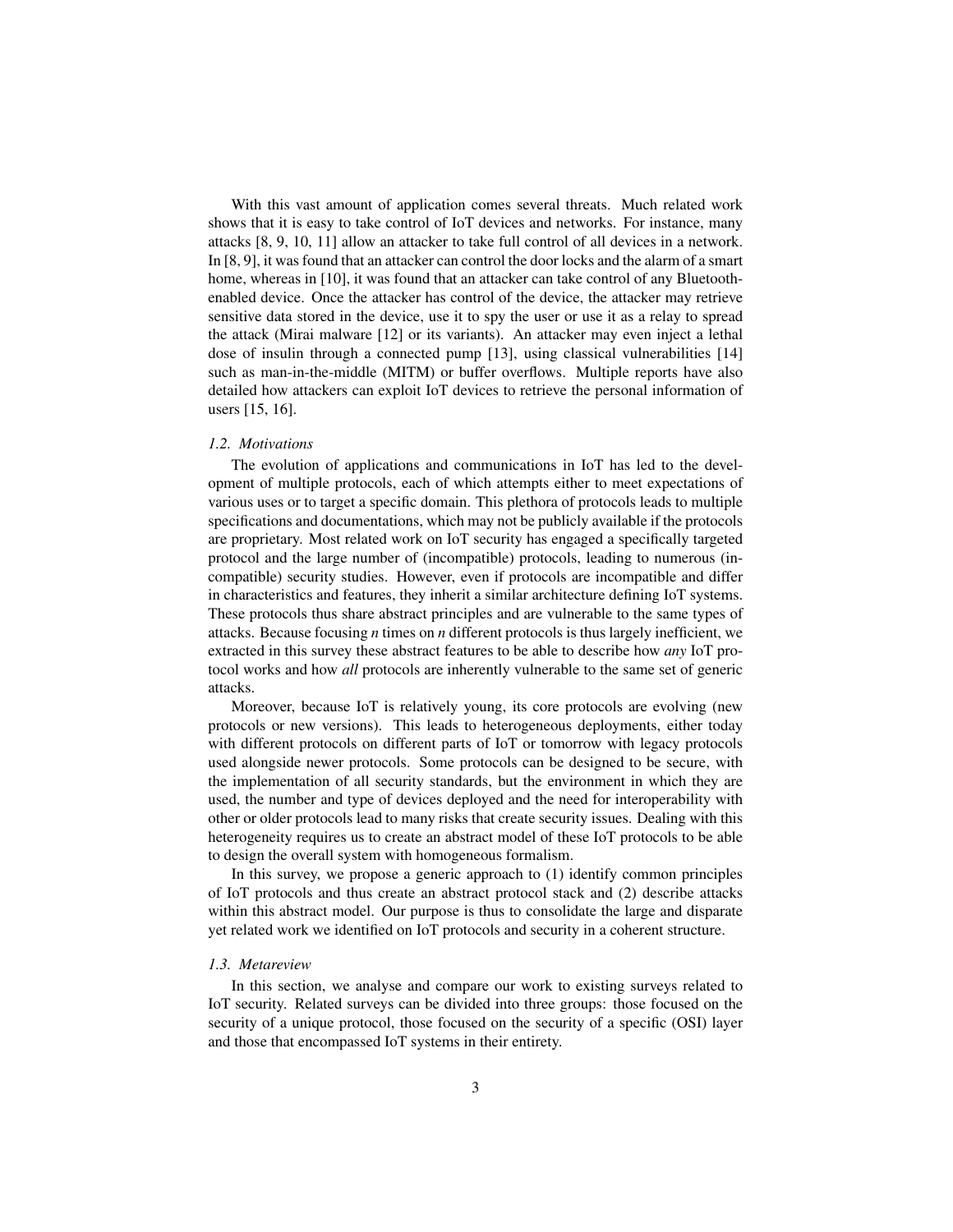The first group of surveys [17, 18, 19, 20, 21] focused on the security of a unique protocol stack, such as Z-Wave, Zigbee, BLE, WirelessHart or an open IPv6 low power wireless personal area networks (6LoWPAN) stack. Thus, they did not allow the reader to compare these protocols or gain an abstract view of the fundamental characteristics of IoT protocols. In this survey, we construct this abstract view, which is a prerequisite to analysing the fundamental security vulnerabilities of current and future IoT protocols, especially in expected heterogeneous systems.

The second group of surveys [22, 23, 24, 25, 26] tackled the problem of comparing protocols, but each focused on only one OSI layer, such as data link (MAC), network, transport or session. Thus, they did not study or allow the reader to understand the (security) interactions amongst the layers. We are convinced that IoT systems are complex with, for instance, network keys provisioned through the application layer and many other strong interactions throughout the stack. We thus aimed to provide full-stack understanding of IoT protocols by describing and analysing all layers.

Finally, the third group of surveys [27, 28, 29, 30] provided a global view of security and associated challenges in IoT. However, this work was built upon the vision of the IoT architecture presented by Zhao and Ge [31]. This vision was based on a representation of generic IoT systems with three layers: the perception layer, the network layer and the application layer. The perception layer gathers all environmental data, the network layer transmits and processes these data, the application layer makes the link between the final user and the needed data. However, in our opinion, this IoT model is so abstract that it is hard to fit the security problems of IoT protocols into it. Furthermore, in the perception layer, some confusion lies between technologies and protocols, such as for RFID, WSN, ZigBee or even blockchain in the same group [27]. In our survey, rather than abstraction at the global IoT system scale, we advocate intermediate abstraction at the protocol level, which allowed us to precisely describe and compare IoT protocols, as well as their security issues.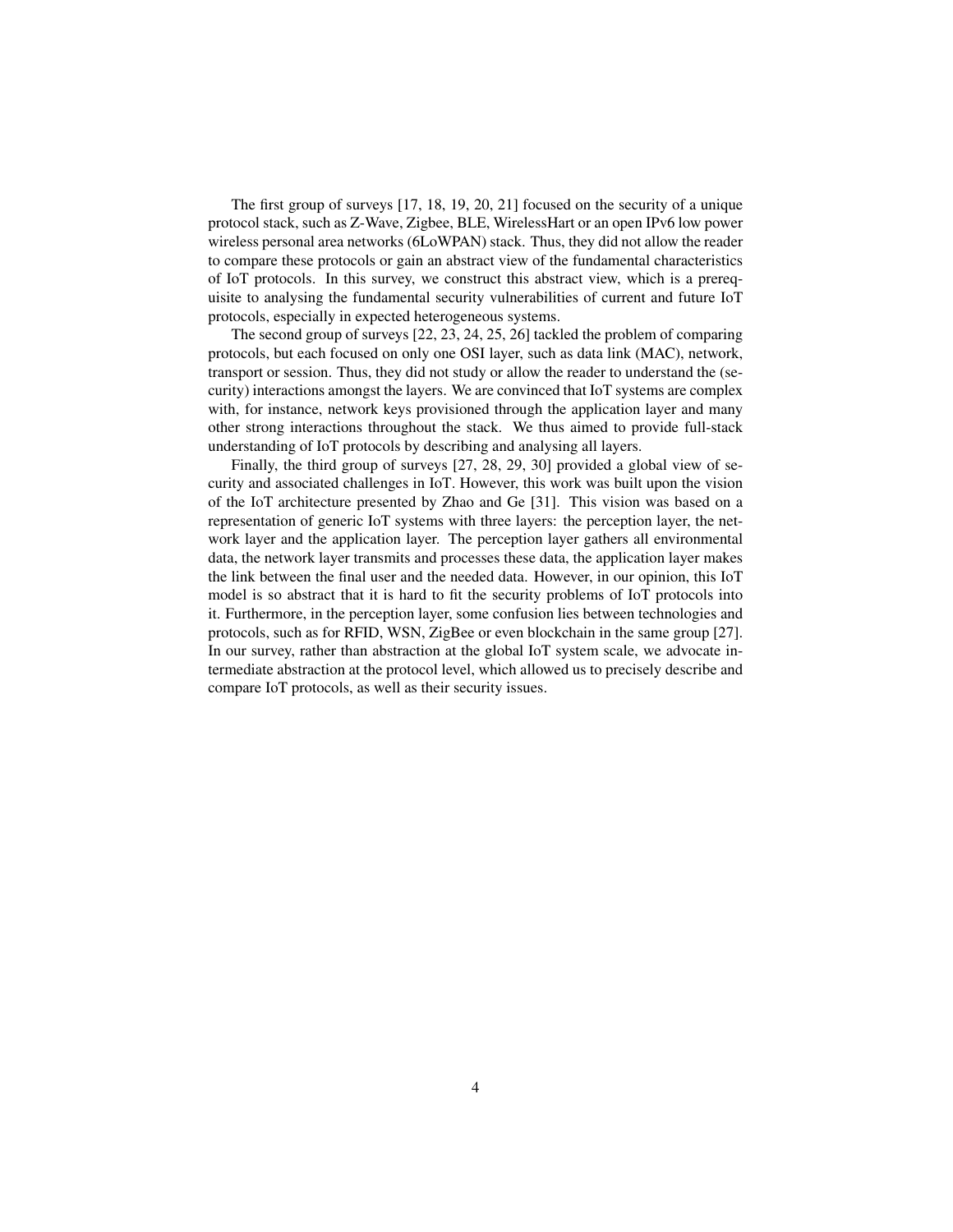|                |                | $[17]$         | $[18]$         | $[19]$         | $[20]$         | $[21]$         | $[22]$         | $[23]$         | $[24]$         | $[25]$         | $[26]$         | $[27]$         | $[28]$       | $[29]$         | [30]           | Our Work |
|----------------|----------------|----------------|----------------|----------------|----------------|----------------|----------------|----------------|----------------|----------------|----------------|----------------|--------------|----------------|----------------|----------|
|                | OS4I           |                |                |                |                | $\checkmark$   | $(\checkmark)$ | $(\checkmark)$ | $(\checkmark)$ | $(\checkmark)$ |                | $(\checkmark)$ |              |                | $(\checkmark)$ |          |
| $\ominus$      | <b>BLE</b>     |                | $\checkmark$   |                |                |                |                |                |                |                | $(\checkmark)$ | $(\checkmark)$ |              | $(\checkmark)$ | $(\checkmark)$ |          |
|                | ZigBee         |                |                |                | $\checkmark$   |                |                | $(\checkmark)$ |                |                | $(\checkmark)$ | $(\checkmark)$ |              | $(\checkmark)$ | $(\checkmark)$ |          |
| Protocol stack | Z-Wave         | $\checkmark$   |                |                |                |                |                |                |                |                |                |                |              | $(\checkmark)$ | $(\checkmark)$ |          |
|                | WirelessHart   |                |                | ✓              |                |                |                |                |                |                |                |                |              |                |                |          |
|                | LoRaWAN        |                |                |                |                |                |                |                |                |                |                |                |              |                |                |          |
|                | SigFox         |                |                |                |                |                |                |                |                |                |                |                |              |                |                |          |
|                | APP            | $(\checkmark)$ | $(\checkmark)$ | $(\checkmark)$ | $(\checkmark)$ | $(\checkmark)$ |                |                | $\checkmark$   | ✓              |                |                |              |                |                |          |
|                | <b>TRANS</b>   | $(\checkmark)$ | $(\checkmark)$ | $(\checkmark)$ | $(\checkmark)$ | $(\checkmark)$ | $\checkmark$   |                | ✓              | ✓              |                |                |              |                |                |          |
| Layer (2)      | <b>NWK</b>     | $(\checkmark)$ | $(\checkmark)$ | $(\checkmark)$ | $(\checkmark)$ | $(\checkmark)$ | ✓              |                |                |                | ✓              |                |              |                |                |          |
|                | $\rm DL$       | $(\checkmark)$ | $(\checkmark)$ | $(\checkmark)$ | $(\checkmark)$ | $(\checkmark)$ |                | √              |                |                |                |                |              |                |                |          |
|                | PHY            | $(\checkmark)$ | $(\checkmark)$ | $(\checkmark)$ | $(\checkmark)$ | $(\checkmark)$ |                | ✓              |                |                |                |                |              |                |                |          |
|                | 3-layers       |                |                |                |                |                |                |                |                |                |                | $\checkmark$   | $\checkmark$ | $\checkmark$   | $\checkmark$   |          |
| System (3)     | Protocol-level | $(\checkmark)$ | $(\checkmark)$ | $(\checkmark)$ | $(\checkmark)$ | $(\checkmark)$ | $(\checkmark)$ |                |                |                |                |                |              |                |                |          |

Table 1: Metareview summary according to three groups of surveys: (1) works focused on a unique IoT protocol stack, (2) works focused on a layer-level protocol comparison and (3) works focused on the security of the entire IoT system.

We summarise the meta-review section in Table 1. We represent the three groups we tackled in this paper. We then put a  $\checkmark$  for each point addressed in a reference and a  $(\checkmark)$  if the point is partially addressed. We leave an empty cell if the reference is not concerned by the point. For instance, we put a  $\checkmark$  in the row BLE (Protocol stack (1)) for the reference [18], because this work analysed the entire BLE stack, ranging from the physical (PHY) layer to the application layer. However, this work only focused on the BLE stack and did not compare or analyse other IoT protocols. Therefore, the second point, consisting of comparing multiple protocols for a specific layer (identified as Layer (2) in Table 1), is partially addressed, so we put a  $(\checkmark)$  in the corresponding cells. The last point (System (3)) concerns works focused on the security of IoT protocols with the vision of the entire system, whether it is represented in a 3-layer model presented by Zhao and Ge [31] (it corresponds to the 3-layer row in Table 1), or with an intermediate abstraction at the protocol level (corresponding to the row Protocol-level in Table 1). Because the work proposed in [18] addressed the security with a layer-level point of view, and not with a global vision of the BLE protocol, this work partially addressed this point, and the corresponding cell is filled with a  $(\checkmark)$ .

## *1.4. Contribution and challenges*

As stated in Section 1.2, our contribution in this survey is to describe fundamental security issues of IoT networks, regardless of the IoT protocol stack used. These issues, as illustrated in Section 1.3, are presented in a large and disparate body of related work;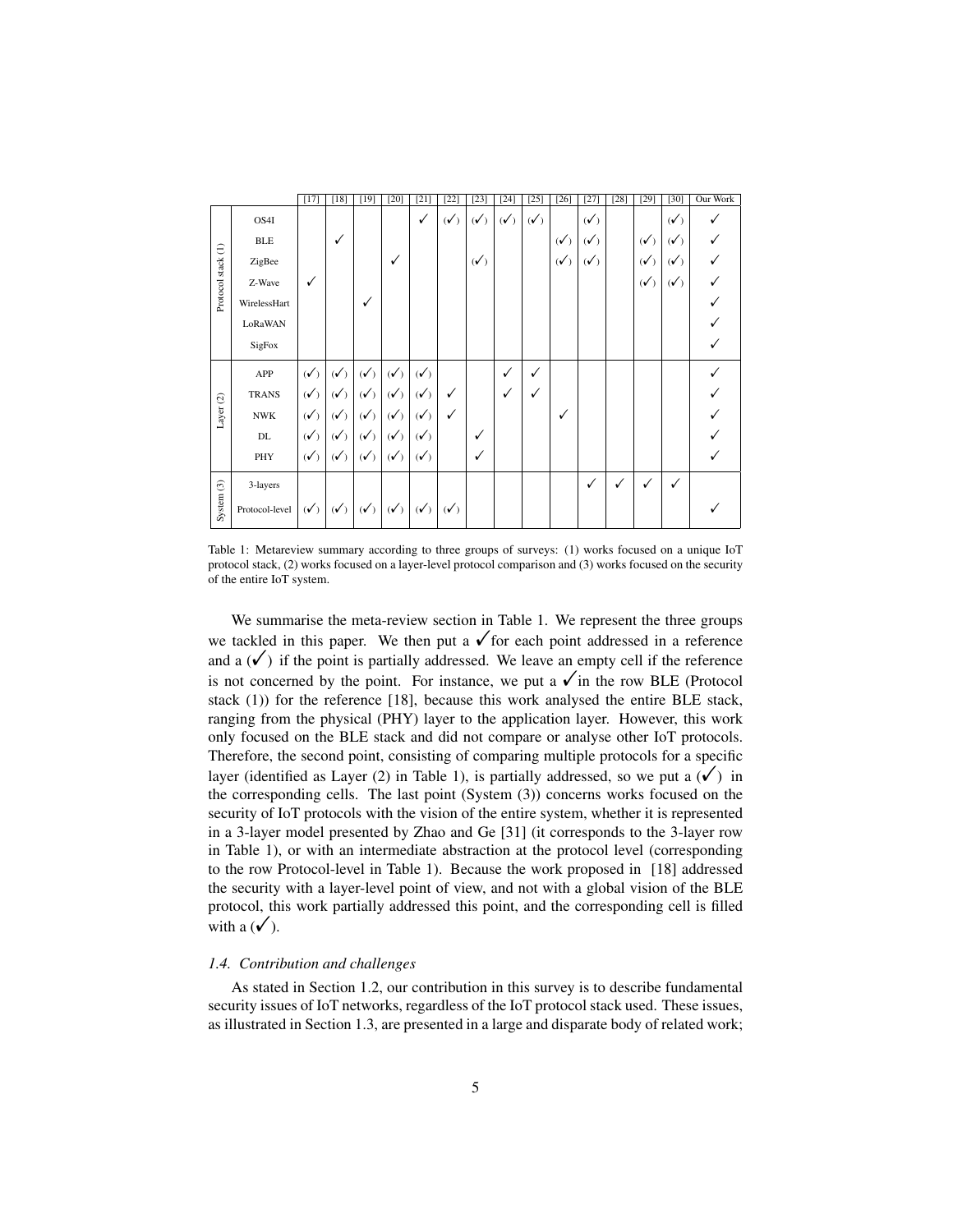consolidating this heterogeneous related work raises two challenges we tackle in this article :

- Identify a generic approach to comparing IoT protocol stacks: The same target of users and applications has several protocol stacks with their own designs and protocols and operating in different frequency bands with different ranges. Furthermore, documentations and specifications are specific to a protocol and have different levels of precision.
- Find a generic way to describe attacks regardless of protocols: Attacks on IoT systems are always described on a specific protocol. Describing them generically requires understanding of which ones are identical, which mechanism they depend on and whether they can be achieved on another protocol.

## *1.5. Outline*

This survey gathered and analysed various works on security in IoT protocol stacks. In Section 2, we present our approach to generically compare various IoT protocol stacks. Section 3 details the most popular IoT protocols and fits them in our common frame. These two sections tackle the first challenge presented previously. Section 4 describes our approach to analysing the security of the parts of IoT systems, with Sections 5, 6 and 7 focusing on the security of packets, protocols and whole systems, respectively. Sections 4-7 thus correspond to the second challenge. We conclude this paper in Section 9 and discuss some perspectives.

## 2. IoT protocol study

## *2.1. Comparison criteria*

In this section, we present the criteria we used to compare the IoT protocol stacks. We describe five criteria: range, openness, interoperability, topology (network architecture) and security practices. The four firsts are technical criteria, and the last one is a qualitative judgement.

## *2.1.1. Range*

The first criterion used to classify the list of IoT protocol stacks is the area of action in which they can be used. We distinguished three types of network area: personal area network (PAN), local area network (LAN) and wide area network (WAN).

PAN protocols handle a limited number of devices on a short range. They are typically worn by the user and connect to a central point that must also be on the user. Typical setups encompass Bluetooth piconets with some wearable devices (watch or wristband) connected to a smartphone.

LAN protocols are defined by a limited number of devices within a restricted area, such as a house, factory or laboratory. However, they use a high debt rate in communications. The device range is about 100 m. and the throughput is around 250 Kbps. Moreover, many of these protocols operate on the 2.4GHz industrial, scientific and medical (ISM) frequency band.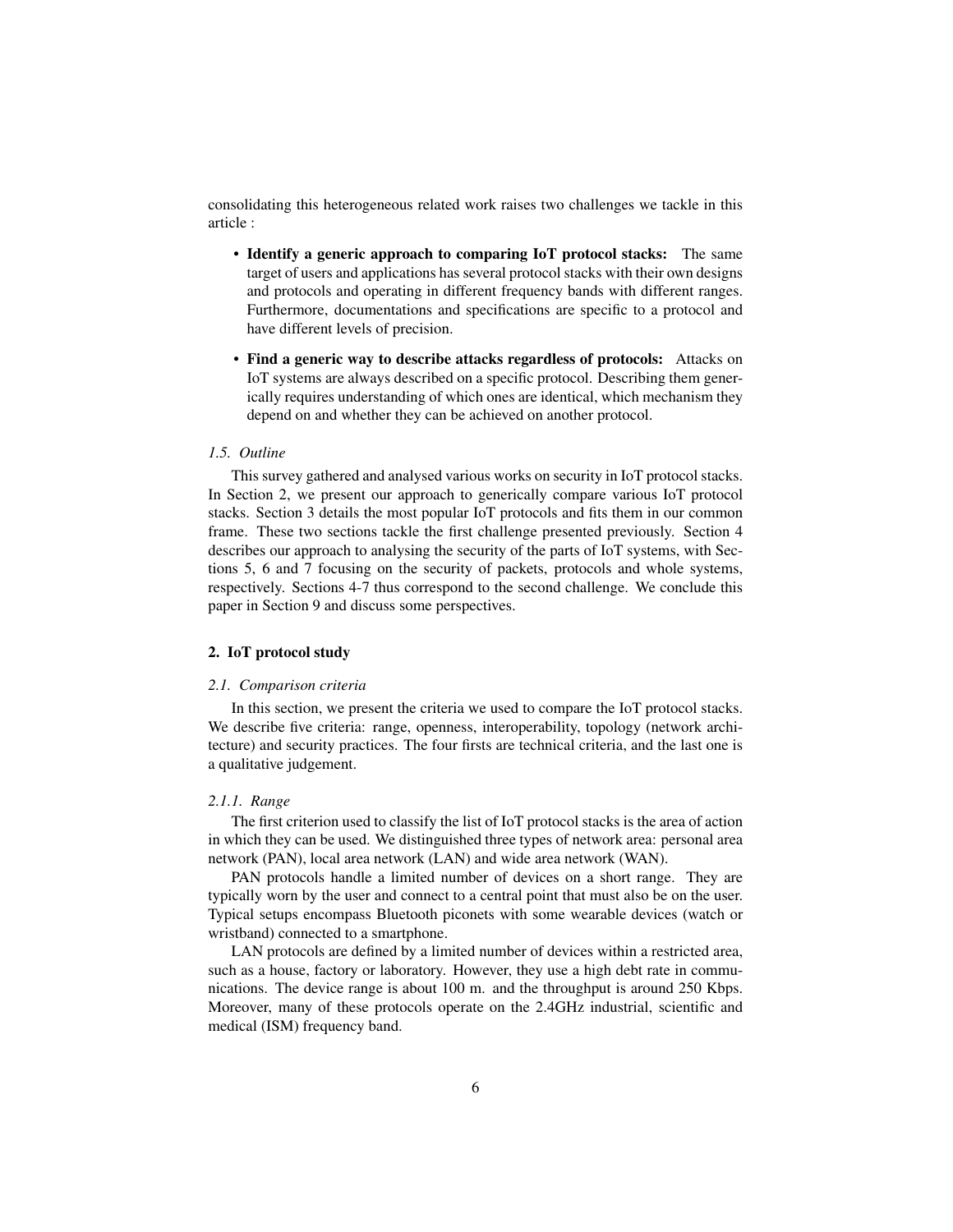WAN protocols are identified by a long range with low throughput and generally operate in a subgigahertz frequency band. The range can reach dozens of kilometres with a maximum throughput that ranges from 10 to 30 Kbps. Another characteristic is the regular use of cellular topology. However, the number of devices is not limited to an area. The more antennas, the more devices.

## *2.1.2. Openness*

Our second criterion of classification is the level of transparency of the protocol. It corresponds to the availability and accessibility of information and resources of a protocol, such as technical specifications, implementations and source code. From this information, we split the degree of transparency into three levels: open (everything is published), half-open (not all resources are available) and closed (little information is available).

*Open protocol stack.* This level offers access to every part of the protocol stack. All protocols used in the stack are published; the overall stack is also published, and open implementations are available. This degree of transparency allows better comprehension of the protocol.

*Half-open protocol stack.* This level falls between an open protocol and a proprietary one. It offers only partial access to the protocol information. This means that it is possible to determine the protocols used in the stack but that one or many of them are proprietary. In another case, the company may use an open protocol but modify it without giving a detailed specification.

*Closed protocol stack.* This degree of transparency offers only the information the company wants to reveal. No specification is publicly available. Moreover, all attempts to reverse engineer the protocol without permissions can lead to legal actions.

## *2.1.3. Interoperability*

The next criterion involves interoperability of the protocol stack with the existing world. Because Internet protocol (IP) is the standard interconnection, we determine whether it is possible for a device to be directly reachable, without proxy, from the Internet or from another IoT networks.

## *2.1.4. Network architecture*

Network architecture (topology) represents the way devices organise themselves. IoT stacks use one or several types of architectures, with four main topologies. However, depending on the protocol stack, these topologies can be slightly modified to give different possibilities. Figure 2 represents the four categories of topologies we describe: star, tree, peer to peer (P2P) and cellular.

To provide a better generic vision of the available topology, we defined three types of nodes found in all protocols with different names or specific features: gateway, router and end device. The gateway is a node that controls the entire network and allows communication between the network and the Internet. The router forwards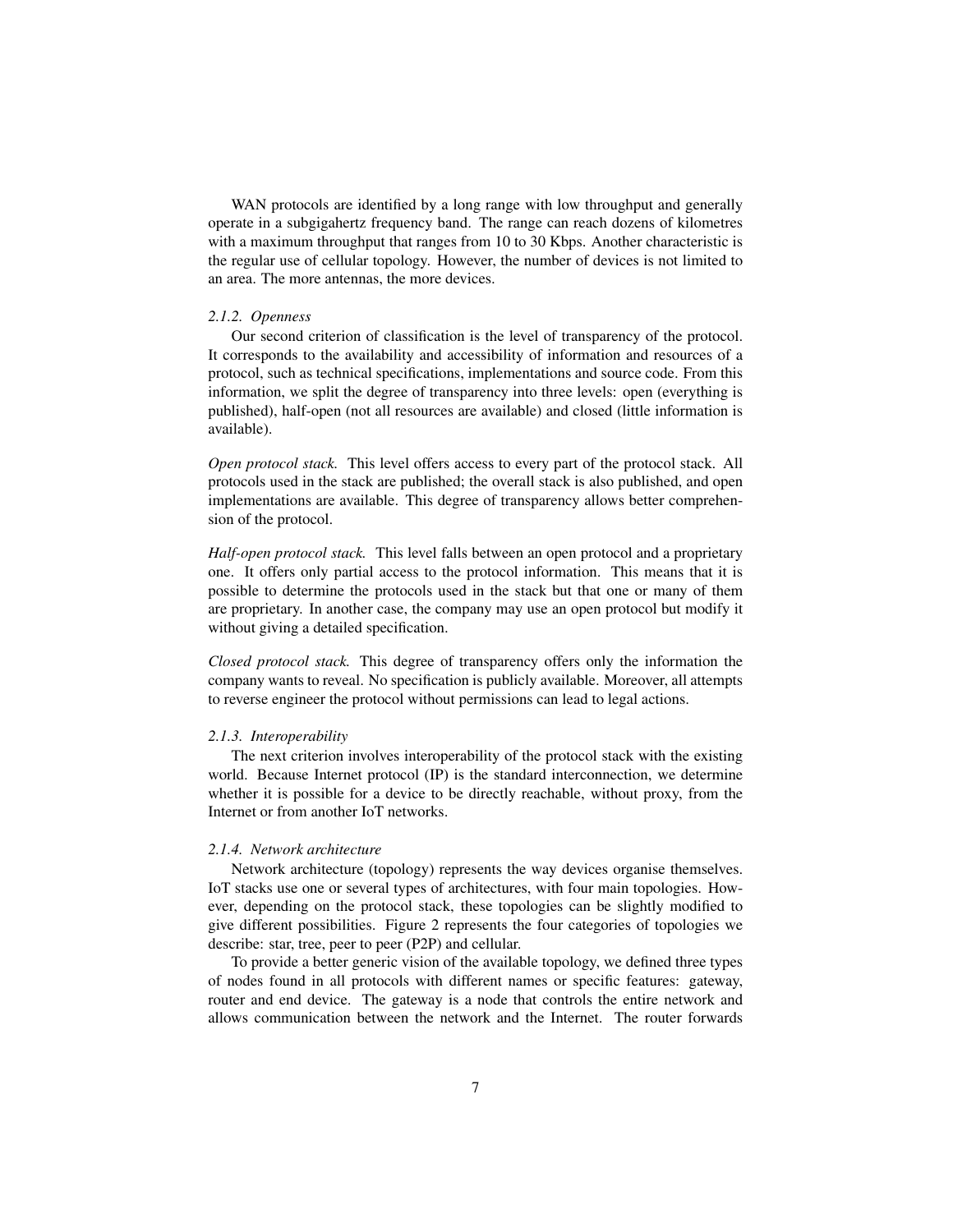

Figure 2: Types of topology: gateway (GW), router (RT) and end device (FD)

messages inside the network between devices. The end device is a node that can only send or receive messages.

The *star* topology is based on a master slave model, with a gateway (master) acting as a single central hub with which every end device (slave) can communicate.

The *tree* topology is based on parent child relationships, in which a router can be either a parent or a child and an end device is exclusively a *leaf* of the network. The gateway controlling the whole network is called the *root* node.

In the *P2P* topology, there is no central hub that each communication must pass to reach the destination node. All routers can communicate with all other routers. When each router has a connection with all other routers, this topology is called a *mesh*.

*Cellular* topology, also called *star of stars* topology, is quite similar to star topology, with multiple gateways directly linked to the Internet. An important point in this topology is the possibility for a device to be connected to more than one gateway. Thus, all messages are sent several times, and the redundancy is handled in the *Internet* part of the topology.

## *2.1.5. Security practices*

The security practice criterion is a personal judgement, ideally based on previous observations, regarding the attitude of the organisations supporting a protocol toward security issues. We focus primarily on responses to reported security vulnerabilities, because some protocols are open, have been well studied and can be improved by security researchers, whereas for others, the organisations behind them may be reluctant to collaborate with the security community.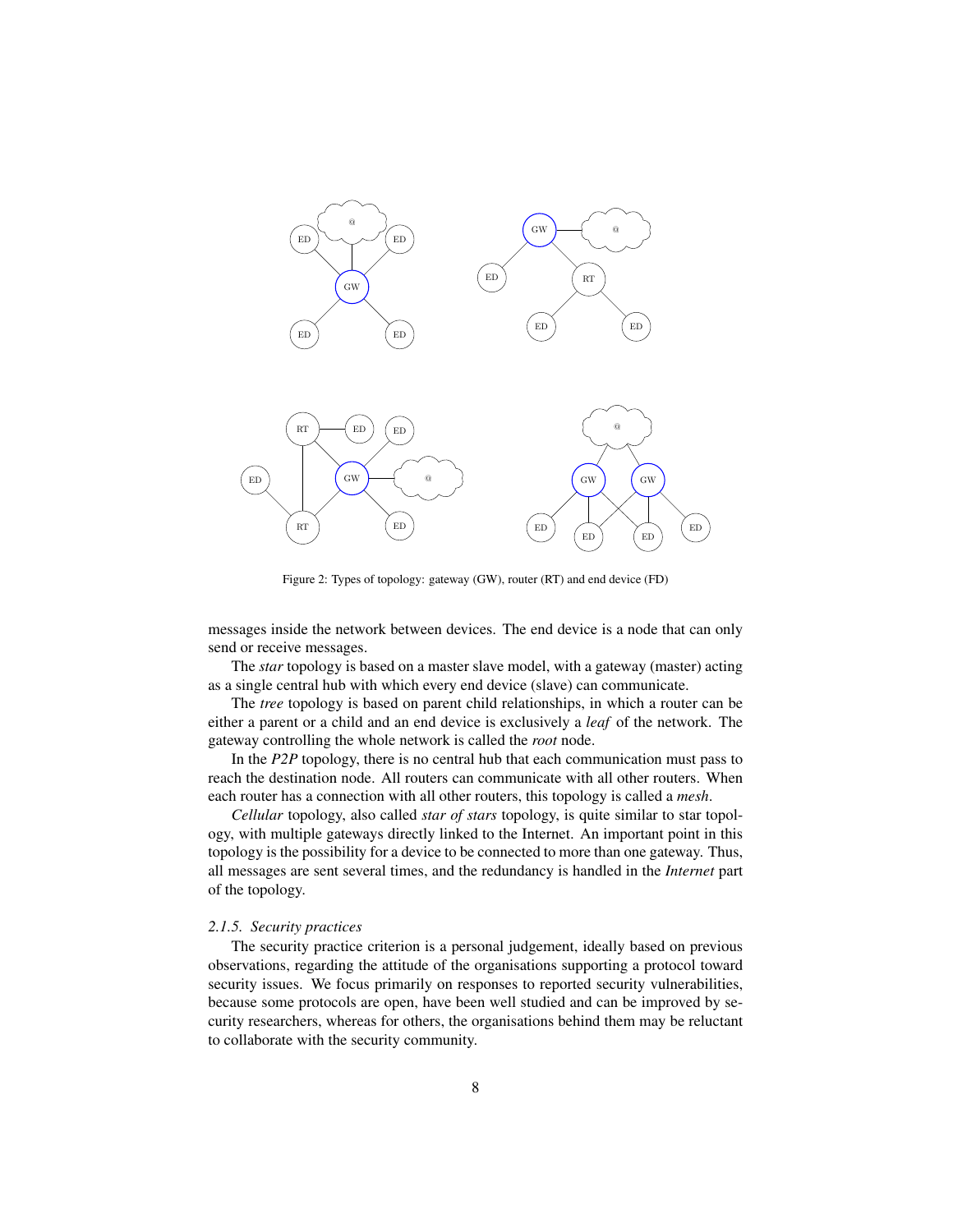Regarding security issues, we consider communication, transparency or bug bounties to be good practices. In contrast, we consider organisations trying to limit security analysis and publication of their protocols to be undertaking bad security practices.

## *2.2. Generic IoT stack*

To compare IoT protocol stacks in detail, we propose a common layered model as used in traditional networks with the OSI [32] or the transmission control protocol (TCP)/IP [33] models. Our proposed model is largely inspired by these wellestablished models but adapted to fit IoT protocol stacks. The OSI model (2), as shown in Figure 3, provides seven layers ranging from the physical layer to the application layer. Although the presentation layer and the session layer provide suitable functionalities for classic information technology (IT) networks, these two layers are not clearly defined and used in IoT systems. Thus, we decide to remove these layers from the generic IoT stack. The TCP/IP model (3), represented in Figure 3, provides a 4-layer stack, ranging from the network interface layer to the application layer. However, this model is used to determine how a device should be connected to the Internet. Therefore, the modification of protocols, such as TCP to UDP, with this model, may be complicated.



Figure 3: (1) Generic IoT stack compared to (2) OSI model and (3) TCP/IP model.

The generic IoT stack (1) is represented in Figure 3. We use this model to compare all IoT protocol stacks presented in this survey. The model is composed of five layers, from the physical layer (PHY layer) to the application layer. Each layer provides specific features: the physical and data-link layers specify the radio frequency (RF) functionalities, the network layer defines routing and security capabilities and the transport and application layers specify the commands available in the protocol.

## 3. IoT protocol stacks

This section introduces IoT protocol stacks classified according to criteria defined in the previous section. For this survey, we chose to focus on recent protocols that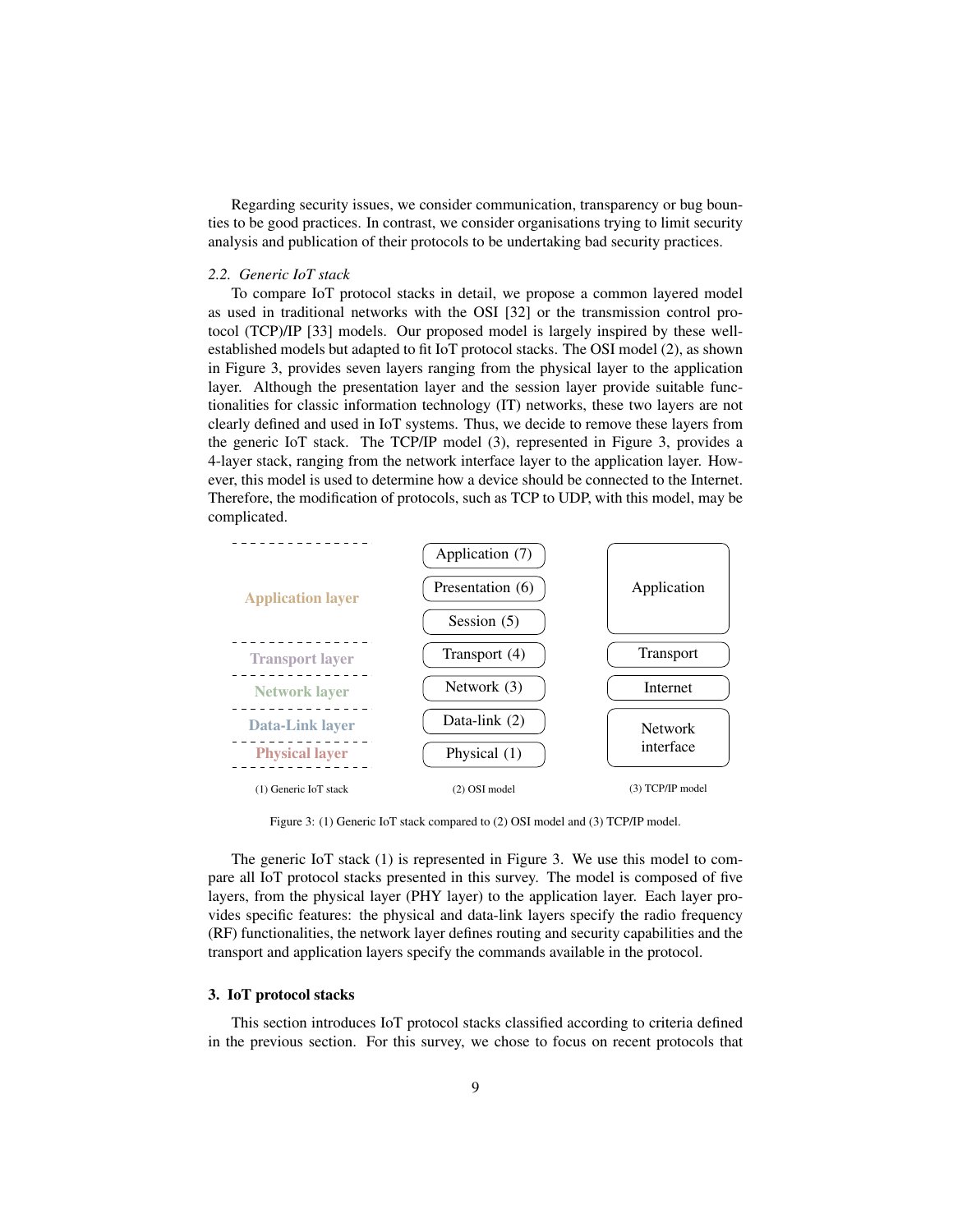are widely deployed, have been analysed by researchers or hackers and aim to propose security features: open stack for IoT (OS4I), BLE, Zigbee, Z-Wave, WirelessHart, LoRaWAN and Sigfox. We considered including narrowband IoT (NB-IoT) [34], but we concluded that its lack of current deployment, usage and security research made it irrelevant for a survey.

For each presented protocol stack, we first describe the stack structure, then present the associated routing mechanisms and finally analyse the security model. Each presented stack is labelled with the five criteria following this sequence:

Range | Openness | Interoperability | Types of topology | Security practices

All protocols presented in this section are summarised in Table 2, along with the criteria used to compare them and other features such as throughput, maximum number of nodes per network or security features.

|          |                         | Protocols         |                |                  |                |                |                |                 |  |  |  |
|----------|-------------------------|-------------------|----------------|------------------|----------------|----------------|----------------|-----------------|--|--|--|
|          |                         | OS <sub>4</sub> I | <b>BLE</b>     | ZigBee           | Z-Wave         | WirelessHart   | LoRaWAN        | SigFox          |  |  |  |
|          | Range                   | LAN < 100m        | LAN < 100m     | LAN < 100m       | LAN < 100m     | LAN < 100m     | $WAN - 5km$    | $WAN \sim 10km$ |  |  |  |
|          | <b>Openness</b><br>Open |                   | Half-open      | Half-open        | Close          | Close          | Close          | Close           |  |  |  |
|          | Yes<br>Interoperability |                   | N <sub>o</sub> | N <sub>0</sub>   | N <sub>o</sub> | N <sub>o</sub> | No             | N <sub>o</sub>  |  |  |  |
|          | Topologies              | Star, tree, mesh  | Star, mesh     | Star, tree, mesh | Mesh           | Mesh           | Cellular       | Cellular        |  |  |  |
|          | Security practices      | Yes               | Yes            | Yes              | No             | No             | N <sub>o</sub> | N <sub>0</sub>  |  |  |  |
| Features | Throughput              | 250 Kbps          | 100 Mbps       | 250 Kbps         | 40 Kbps        | 250 Kbps       | 50 Kbps        | 100 bps         |  |  |  |
|          | Frequency band          | $2.4$ GHz         | $2.4$ GHz      | $2.4$ GHz        | sub-GHz        | $2.4$ GHz      | sub-GHz        | sub-GHz         |  |  |  |
|          | Nodes max               | Thousands         | 32000          | 64000            | 232            | 30000          | $10^4$ / BS    | $10^6$ / BS     |  |  |  |
|          | Multi-hop               | Yes               | No/yes         | Yes              | Yes            | Yes            | No             | N <sub>0</sub>  |  |  |  |
|          | Authentication          | Yes               | Yes/no         | Yes              | Yes            | Yes            | Yes            | N <sub>o</sub>  |  |  |  |
|          | Encryption              | AES-CCM           | AES-CCM        | AES-CCM          | AES-CCM        | AES-CCM        | <b>AES</b>     | N <sub>o</sub>  |  |  |  |

Table 2: IoT protocol summary.

**3.1. OS4I** LAN Open Yes Star, Mesh, Tree Yes

In this section, we describe OS4I, a stack using protocols based on open technologies for each layer. This section provides more details than the others because this stack is the first presented and consists only of open (and thus documented) protocols.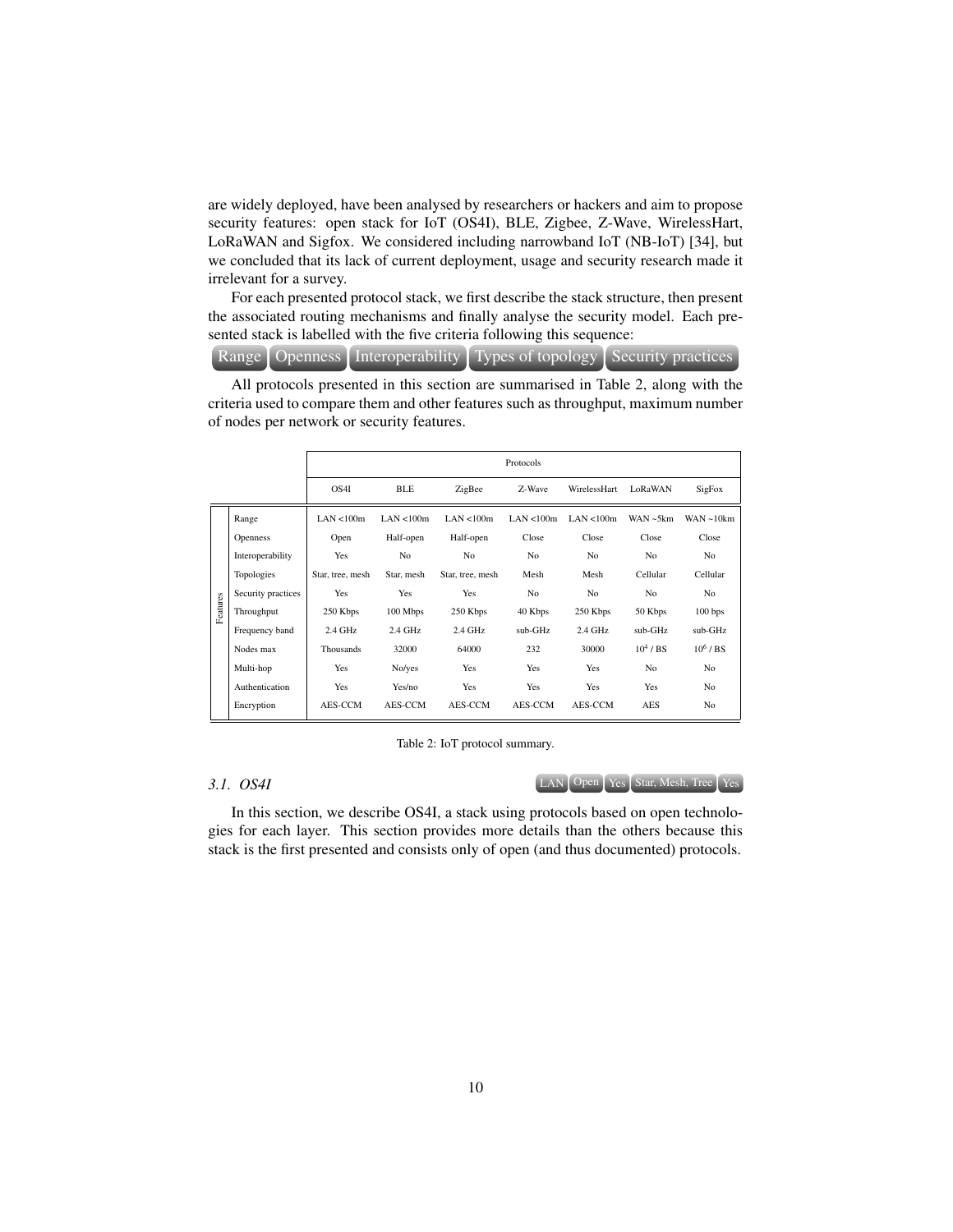

Figure 4: OS4I stack compared to the generic IoT stack.

## *3.1.1. OS4I stack description*

Figure 4 depicts the IoT protocol stack only based on open technologies. The PHY layer and the data-link layer are defined by the Institute of Electrical and Electronics Engineers (IEEE) 802.15.4 standard [35]. An adaptative layer called 6LoWPAN appears between the data-link layer and the network one to ensure interoperability with non-IoT networks using IPv6. Various protocols can be used at the application layer such as constrained application protocol (CoAP) or message queue telemetry transport (MQTT). Depending on the IoT protocol deployed, the transport layer is defined by user datagram protocol (UDP) or TCP, respectively.

*PHY layer.* The PHY layer specifies the radio characteristics. This layer allows the protocol to operate in three possible frequency bands: 2.4 GHz (with 16 channels), 915 MHz (with 10 channels) and 868 MHz (with 1 channel). The throughput can be up to 250 Kbps with a 10-m communication range. Moreover, the PHY layer offers collision avoidance and other features, providing real-time suitability.

Available frequency bands are split into two groups, the low band for 868 or 915 MHz (depending on the country in which the protocol is deployed) and the high band for 2.4 GHz. All groups are based on a direct sequence spread spectrum (DSSS), ensuring high resistance against interference. However, depending on the frequency band used, the modulation technique differs, implying different throughput. The low band offers 40 Kbps using binary phase shift keying (BPSK) modulation, whereas the high band offers 250 Kbps using offset quadrature phase shift keying (O-QPSK).

*Medium access control (MAC) layer.* The MAC layer provides functionalities like data transfer and channel scan. This layer also defines two types of nodes: reduced function device (RFD) and full function device (FFD).

An RFD can only act as a network end device (ED). These devices are generally equipped with sensors or actuators. Unlike the FFD, the RFD can only communicate with a single FFD. According to Figure 2, an RFD can only be an ED.

An FFD is more powerful and can act as an ED (as an RFD), an internal router relaying messages in a multihop network (router) or a network coordinator (personal area network coordinator (PAN coordinator)). The PAN coordinator can send beacons,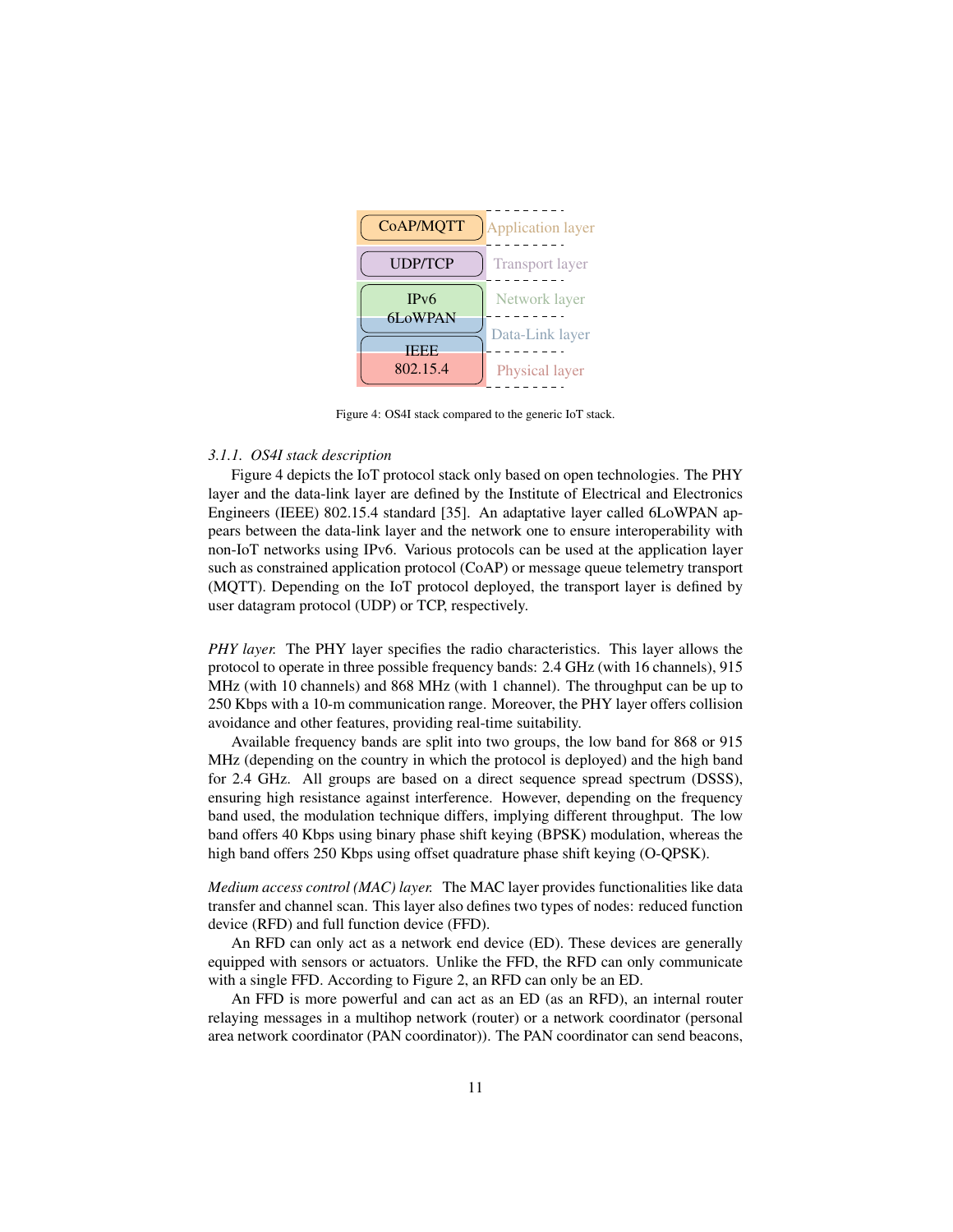providing synchronisation, communication and network join services. A single PAN coordinator per network controls the entire system and acts as a gateway linking the network devices to the Internet.

*6LoWPAN protocol.* One IoT challenges resides in the need to transpose classic IP networking to the world of low capability devices operating in the context of low power wireless personal area networks (LoWPAN). To achieve this, the Internet Engineering Task Force (IETF) specified the 6LoWPAN protocol [36, 37] in 2007. This protocol carries IPv6 packets over IEEE 802.15.4 networks. As a result, it allows interconnections between 6LoWPAN and classic IPv6 networks.

Using IPv6 allows 6LoWPAN to leverage its specific features, such as neighbour discovery, address resolution through link-local scoped multicast, duplicate address detection and router discovery. However, IPv6 packets are larger than those of IEEE 802.15.4. Therefore, the protocol offers various mechanisms to ensure a fit between the IPv6 datagrams and 6LoWPAN frame, despite eventual issues:

- *Header compression*: The adaptation layer optimises the space available for the data in an IPv6 packet by compressing its header. This means reducing the length of each header used within the packet, whether it is an IPv6, UDP or TCP header.
- *Fragmentation and reassembly*: Because the IPv6 maximum transmission unit (MTU) requirement does not match the size of the IEEE 802.15.4 frames, all IPv6 packets are fragmented into several segments and reassembled at the destination.
- *Layer 2 forwarding*: The adaptation layer allows the link layer to forward of IPv6 datagrams.

Header compression is defined in Request for Comments (RFC) 6282 [38] that updates the old RFC 4944 [39] to improve the methods used to compress IPv6 and UDP headers. Similar mechanisms exist [40] to perform header compression for TCP, but we did not address them in this paper and instead focused on UDP. The header compression level can vary according to the chosen type of communication amongst the three available options:

- *Link-local unicast communication*: This type of communication occurs between two devices within a 6LoWPAN network. The devices addresses are generated from the link-local prefix and the IEEE 802.15.4 addresses. In this context, both addresses can be determined from the IPv6 header. Thus, the IPv6 header can be compressed to 2 bytes.
- *Multicast communication*: This type of communication relates to interaction devices outside the link-local scope but still within the same network. Through use of the shared context for multicast, header compression can be reduced to 4 bytes.
- *Global communication*: Broader communication also occurs outside of the linklocal scope. However, global communication makes multiple IP hops and reaches a destination outside of the network. Hence, the source and destination addresses must be set in the header, increasing it up to 7 bytes.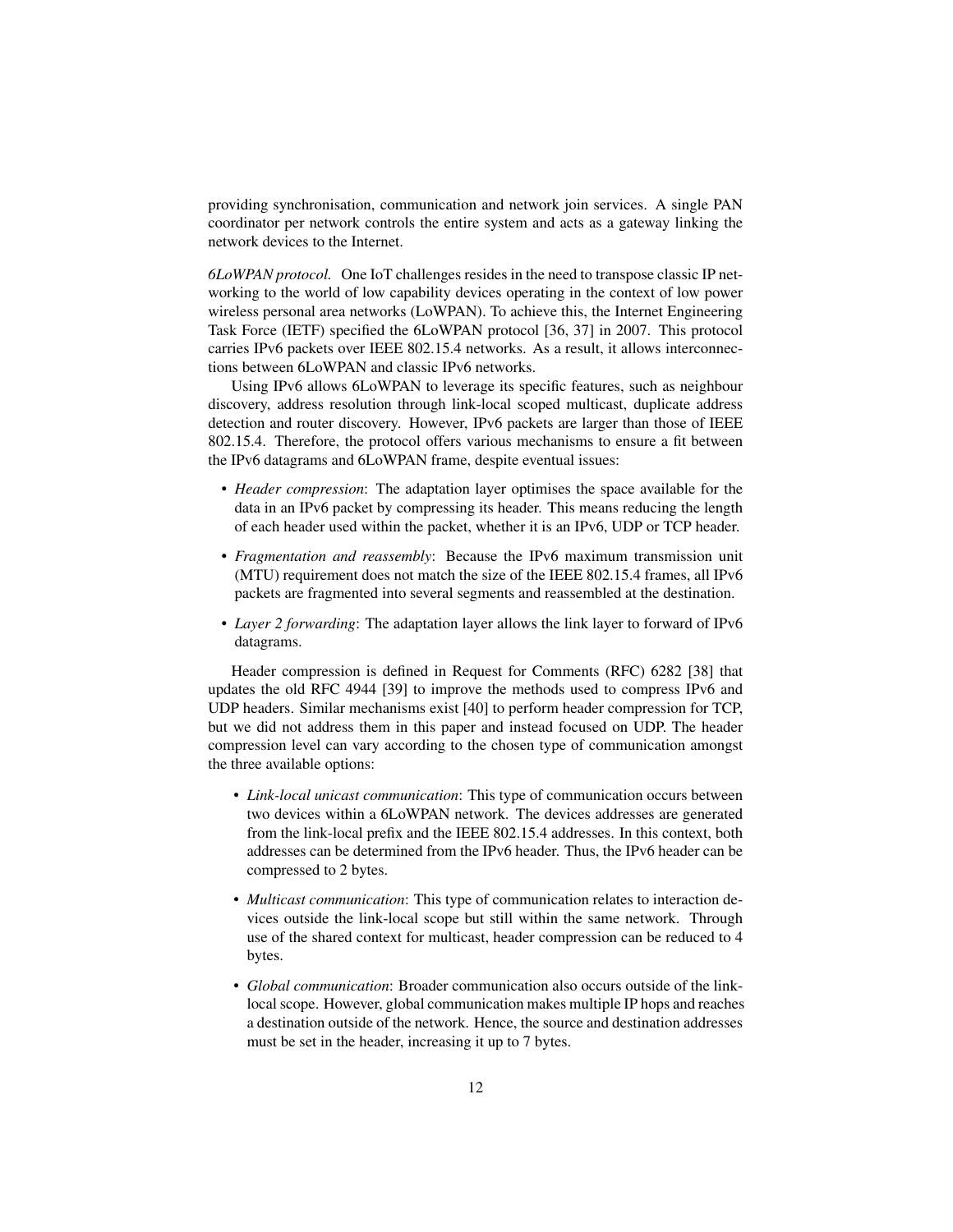*Transport layer.* The transport layer relies on UDP or TCP. The choice between these two protocols is tied to the protocol used on the upper layer. There are pros and cons for each protocol. For instance, TCP allows better quality of service (QoS) with robust message delivery, whereas always-on TCP connections limit usage in a constrained environment. In a same way, UDP provides fast, efficient message transmission but lacks the reliability and service guarantee of TCP.

*Application layer.* The application layer is an abstraction layer that specifies the protocol used to ensure the communication between hosts. Such communication can be either between ED or between the server and and end device. Based on OS4I, shown in Figure 4, we describe two open protocols: CoAP built upon UDP and MQTT built on TCP.

The Constrained Restful Environments (CoRE) workgroup proposed CoAP [41, 42], a protocol designed for devices with limited resources (battery, memory or even computing power). This protocol is based on a representational state transfer (REST) architecture like hypertext transfer protocol (HTTP), but its complexity is reduced by the use of UDP rather than TCP. Moreover, methods such as GET, POST, PUT and DELETE are included in the protocol, allowing compatibility with HTTP. Thus, CoAP extends the unification between classic information technology (IT) and IoT defined by 6LoWPAN with the capability for well-known web applications to interact with IoT machine-to-machine (M2M) applications.

Furthermore, CoAP offers numerous functionalities [43], such as an asynchronous transaction model, an embedded web transfer protocol (coap://), lost packet retransmission and support of unicast and multicast communications. Furthermore, the use of UDP implies a new protocol that ensures the security of communication, namely, datagram transport layer security (DTLS) [44, 45, 46]. Finally, CoAP provides functionalities unavailable in HTTP, namely, observe, block and discovery:

- *Observe*: This feature is a mechanism of subscription to a resource. The client does not request the server to acquire a the fresh value; rather, the server notifies the client that the value has changed and sends it.
- *Block*: This feature can be compared with IP fragmentation. However, instead of relying on IP fragmentation that requires more resources, CoAP enables a pair of *block* options, allowing the transfer a large amount of information in multiple sequences of request response.
- *Discovery*: This feature allows a client to know which resources are available on the server or gives the client the location of each resource. CoAP introduces the new approach of web discovery service by including the uniform resource identifier (URI) */.well-known/core*, in which each server provides a description of its resources. Thus, the client can send a GET request to discover services.

MQTT is an open standard protocol originally created by IBM. This protocol is based on a publish subscribe model designed for classic communications as well as lightweight M2M communications [47]. Contrary to CoAP, MQTT is built upon TCP,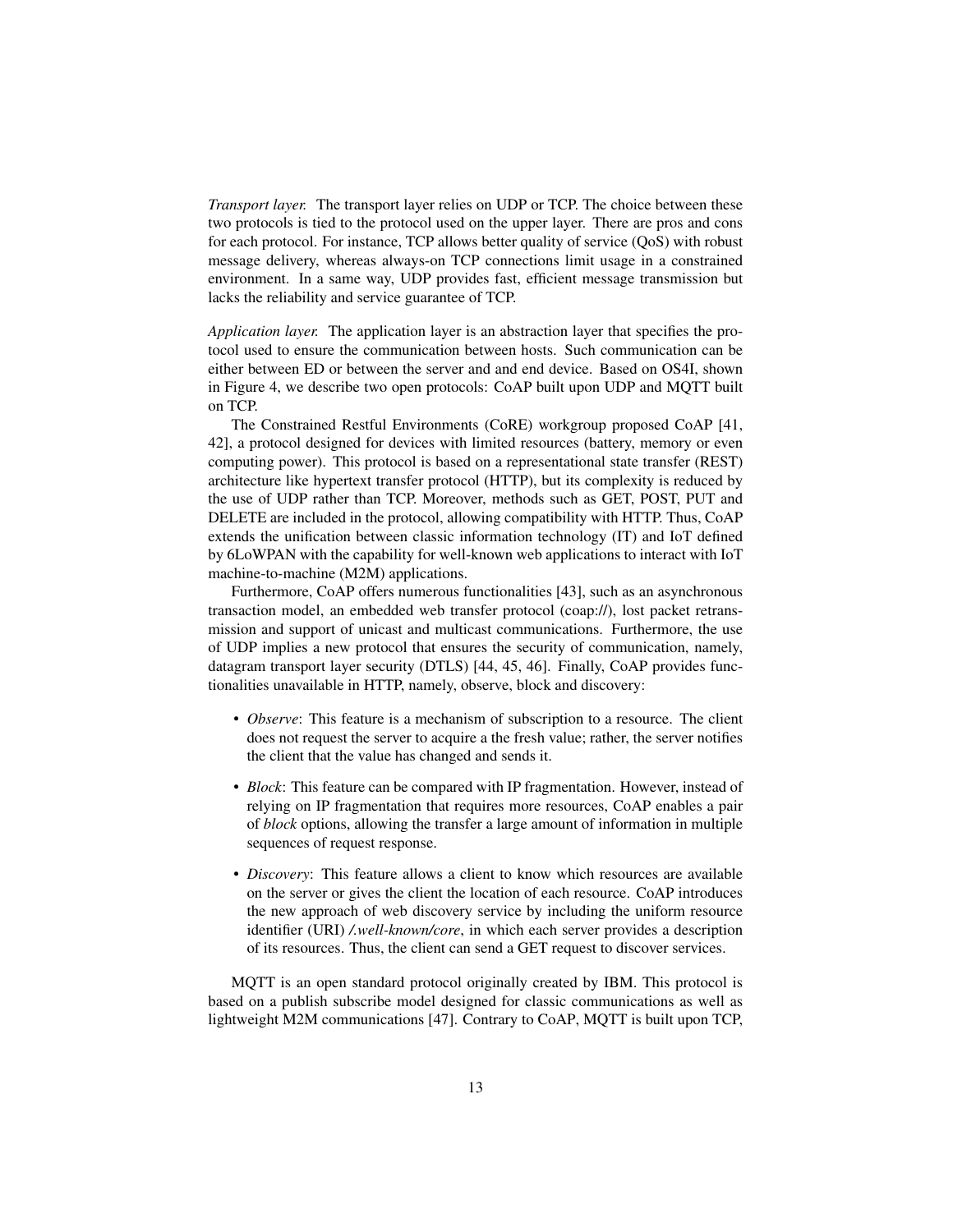so the security of the protocol relies on the traditional secure sockets layer/transport layer security (SSL/TLS) protocol.

MQTT provides some interesting characteristics that make it compatible with constrained networks. It ensures a small amount of transport overhead and limits protocol exchanges to reduce network traffic in an environment with low bandwidth. The use of TCP with MQTT provides a solution to mitigate predictable connection losses in an unreliable network. Moreover, MQTT ensures QoS, which is split into three levels :

- *QoS 0* (at most once): This level depends on the reliability of the TCP/IP network. This is the lowest level of QoS, so the messages are sent only once and the recipient can receive or not receive the message. Moreover, the recipient does not send an acknowledgement (ACK) response.
- *QoS 1* (at least once): This level assures that messages will arrive, but duplication may occur. For each message received, the recipient must send an ACK response to confirm the receipt.
	- *QoS 2* (once): This is the highest level of QoS and the messages are assured arrival with the recipient without duplication or loss. This exchange is performed by a four-way handshake mechanism between the broker and the client.

## *3.1.2. Routing in 6LoWPAN*

Multihop routing allows transmission of packets amongst distant devices. This action can be done through multiple devices, commonly called *transmission over multihop*. The routing is important in networks such as 6LoWPAN, in which the capabilities of nodes are limited. The 6LoWPAN protocol is an adaptation layer inserted between the network layer (IPv6) and the data-link layer (IEEE 802.15.4 MAC).

Depending on the layer by which the routing process is done, we can split routing protocols into two categories: *mesh-under* and *route-over* [48, 49]. For the mesh-under scheme, the routing decision is taken on the adaptation layer based on the link layer, whereas the network layer controls the routing decision for a route-over scheme.

*Mesh-under routing.* The adaptation layer performs IPv6 fragmentation to forward IPv6 packets over the IEEE 802.15.4 radio link. In a mesh-under scheme, the packet forwarding is transparent to fragmentation. There is no control of the fragmentation header. Thus, only the information contained in the IEEE 802.15.4 header and the mesh addressing header is used to forward a packet or a fragment. The source and final destination are included in the mesh addressing header, and the address of the current and next hop are contained in the IEEE 802.15.4 header. In this way, it is possible to know whether the fragment or packet has reached the destination or must be forwarded to the next hop without reassembly of the packet. This is the difference between an IP hop and a simple hop. Contrary to the route-over scheme, in mesh-under routing, the IPv6 packet does not have to be reassembled at each hop. However, if a fragment is missing, then all fragments must be retransmitted. According to [49], it is possible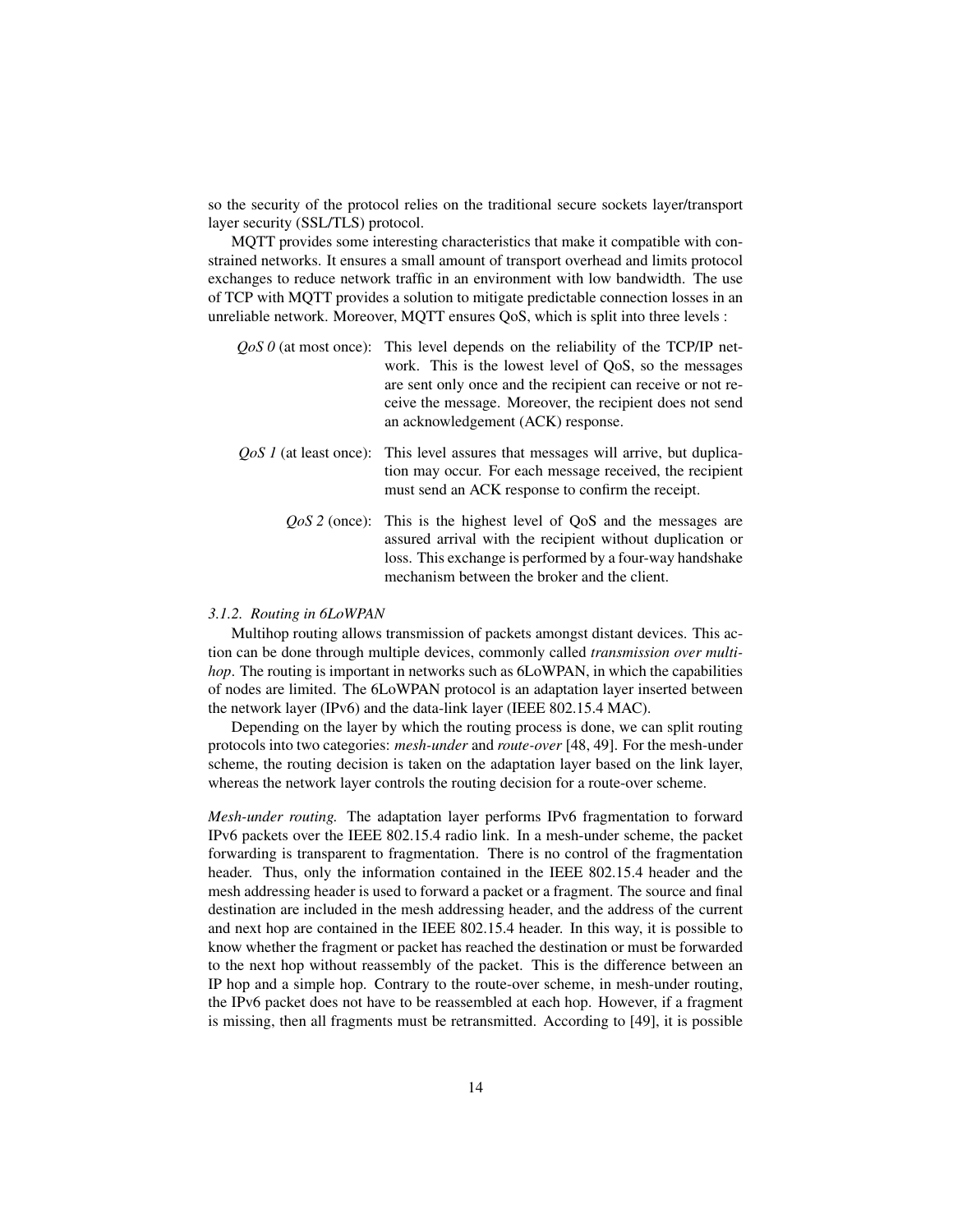to reduce the number of fragments that must be retransmitted by using the *selective retransmission* for the mesh-under scheme.

The IETF and the 6LoWPAN Working Group published several protocols to ensure compatibility with 6LoWPAN features. The first one was the ad hoc on demand distance vector routing algorithm (AODV) [50] in 2003; however, it was not adapted for the mesh-under scheme and link-layer addresses. The second one was LOAD [51] a derivative version of AODV, but its development was suspended. LOADng [52] was finally proposed to provide a better compatibility with mesh-under routing. It is also derived from the AODV routing protocol and aspires to become the standard for this type of routing.

*Route-over routing.* The other way to provide routing in a 6LoWPAN network is to forward data frames at the network layer. This routing scheme is based on IP routing, whereby each link-layer hop corresponds to an IP hop. The IPv6 hop-by-hop and IP routing table options are mainly used in route-over routing. The former option carries elective information that need to be verified by each hop on the delivery path. The latter option provides information that lets the current hop know which hop must receive all fragments. These two options imply that all fragments must be reassembled at each hop to retrieve IPv6 header information. Thus, when the adaptation layer receives all fragments, it creates an IP packet and sends it to the network layer. If the final destination matches with the current hop, then the packet is transmitted to the higher layer. However, if it does not match, then the IP packet comes back to the adaptation layer that fragments it and forwards it to the next hop based on routing table information.

As in mesh-under routing, if a fragment in the route-over scheme is missing during reassembly, all fragments must be retransmitted. The difference in the latter scheme is that the retransmission is made not from the source but rather from the last hop that forwarded the IP packet. According to [49], *selective retransmission* for the route-over scheme allows it to retransmit only lost fragments.

the routing over low power and lossy (ROLL) Working Group formed by the IETF proposed a routing protocol for low-power and lossy networks (RPL) in 2008 [53, 54, 55]. RPL is a distance vector IPv6 routing protocol for low-power and lossy networks and builds a destination oriented directed acyclic graph (DODAG) to represent the network as logical routing topology. Thus, it is easier to compute operations such as best path.

## *3.1.3. Security in OS4I*

OS4I is a stack based on multiple IoT protocols, in which each defines a specific layer of the stack. Each layer is independent and provides its own security mechanisms.

*Security in IEEE 802.15.4.* We only consider the security provided by the IEEE 802.15.4 MAC layer. It offers data encryption using the AES-CCM\* block cipher mode of operation. This protocol is a variation of the AES-CCM algorithm; it provides the same features and adds the possibility of using encryption-only capabilities. The size of the key is fixed to 128 bits, as is as the size of the plaintext block.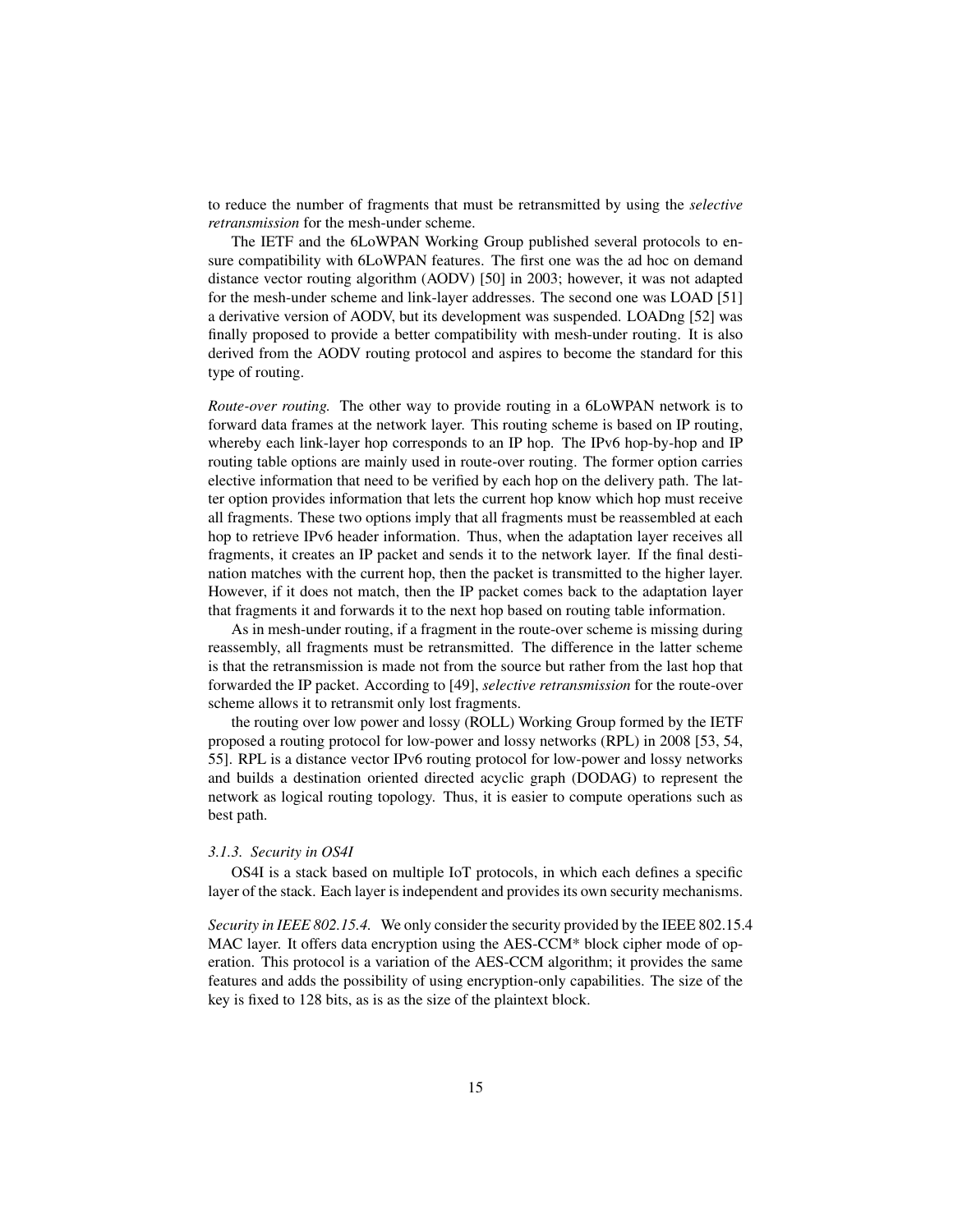

Figure 5: BLE stack. Host controller interface.

*Security in network layer.* The network layer relies on IPv6, so we only consider IP security (IPSec) as a security mechanism to ensure interoperability with the Internet. *Raza et al.* presented approaches of IPSec [56] and key exchanges [57] to make them suitable for constrained environments.

*Security in the transport layer.* The security provided by this layer depends on the protocol used at the application layer. If CoAP is used, then the transport protocol is UDP and the security mechanism provided is DTLS [44, 45, 46]; if MQTT is deployed, then TCP is used as the transport protocol and the corresponding security mechanism is SSL/TLS.

**3.2. BLE** LAN, PAN Half-Open No Star, Mesh Yes

BLE is a protocol developed by the Bluetooth special interest group (SIG) and introduced in version 4.0 of the Bluetooth specification [58]. BLE is a wireless protocol for short-range communication whose field is similar to that of classic Bluetooth, such as control and monitoring applications. By design, BLE is suitable for low-power devices and meets the requirements for IoT.

There is no compatibility between devices implementing BLE and those implementing classic Bluetooth. Hence, many devices implement both protocols and are called dual-mode devices.

## *3.2.1. BLE stack description*

Figure 5 represents the BLE stack compared with the generic IoT stack. The application layer is the only one that is not defined in the BLE specification. For the other layers, we can split them into two parts: the host and the controller.

The host handles the upper layers of the stack which are the logical link control and adaptation protocol (L2CAP), the attribute protocol (ATT), the security manager (SM), the generic access profile (GAP) and the generic attribute profile (GATT) protocol. The controller handles the lowest layers of the protocol, which are the link and PHY layers. The two parts can communicate to each other using the host controller interface (HCI). The following sections present an overview of each layer of the BLE stack [59].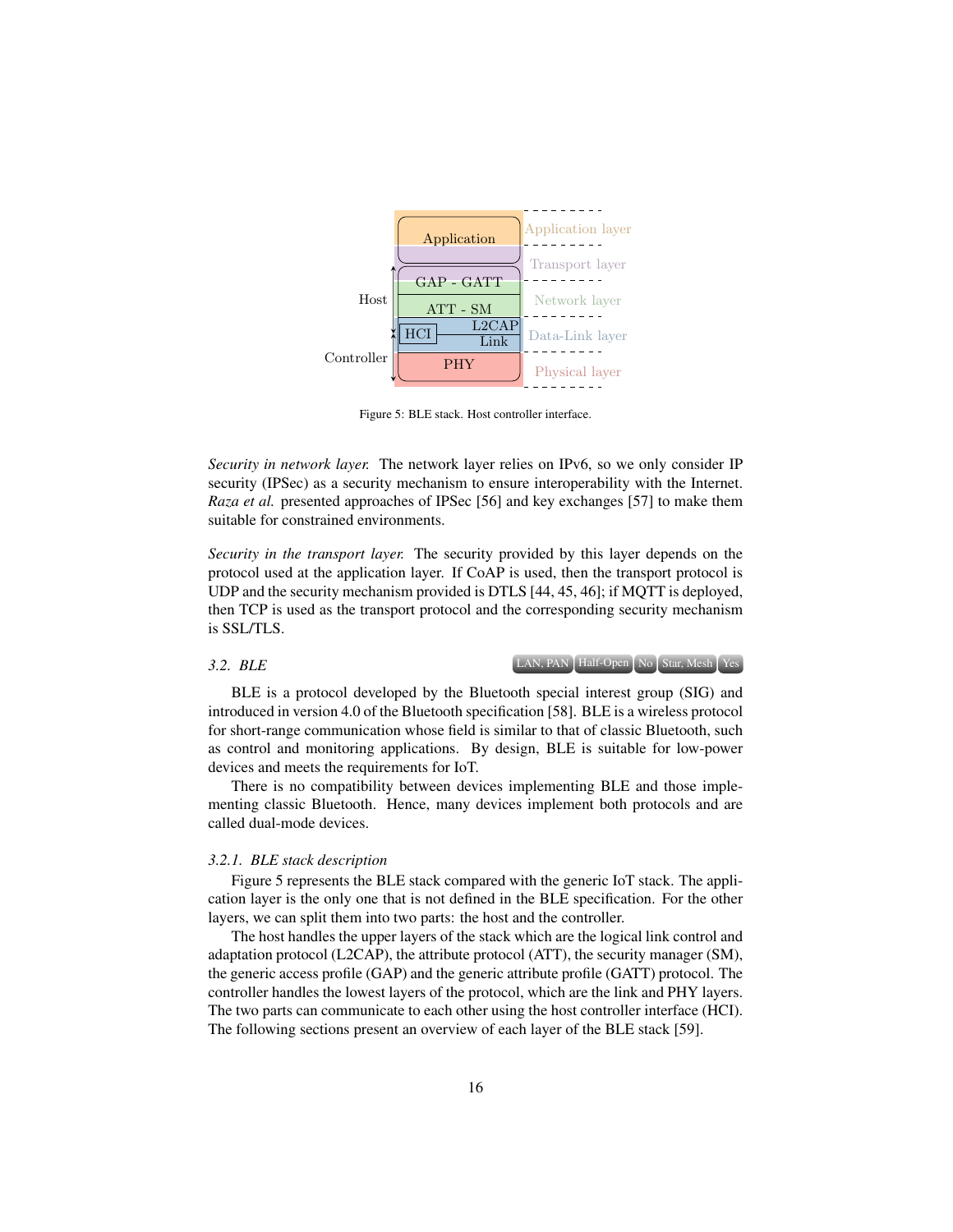*PHY layer.* Like most LAN wireless protocols presented earlier, BLE operates in the 2.4 GHz ISM band with 40 channels and a space of 2 MHz. BLE distinguishes between two types of RF channels: advertising and data channels. Three advertising channels are used for device discovery, and 37 data channels are used for bidirectional communication between devices. An adaptive frequency hopping mechanism is used on data channels to reduce the effects of interference, fading, multipath, *etc*. This mechanism randomly chooses one of the 37 available data channels to communicate at a given time.

The PHY layer uses Gaussian frequency-shift keying (GFSK) modulation for all channels and provides a data rate of 1 Mbps.

*Link layer.* The link layer is responsible of creating and maintaining communications, as well as advertising and scanning. These functionalities are ensured by six roles paired defined at this layer:

- Advertiser-scanner: An advertiser device sends announcements through advertising channels to be discovered. A scanner device listens on these channels while waiting to discover a device.
- Slave-master: A slave device is an advertiser that accepts a connection. A master device is a scanner that has initiated a connection that is accepted.
- Broadcaster-observer: A broadcaster device sends announcements and denies all connections. An observer device only detects devices that make announcements without creating a connection.

These roles are defined according the type of communication used, whether it is unicast (P2P) or broadcast. In a unicast connection, two role pairs are involved; the advertiser-scanner and the slave-master roles. The broadcaster-observer role pair is only used in a broadcast connection.

Unicast connections follow various phases, during which the roles of the devices evolve. A P2P connection starts with a discovery phase involving two devices. The first device that wishes to be discovered takes on the role of advertiser, and the one that wishes to connect takes on the role of scanner. The advertiser device sends advertising packets claiming that it is a connectable device until a scanner device finds it. After filtering and analysing the information contained in advertising packet, the scanner device wishing to initiate a connection takes on the role of an initiator and sends a connection request (CONNECT\_REQ) packet to the advertiser. This phase corresponds to the connecting phase. The next phase is known as the connected phase and begins when the advertiser accepts the CONNECT\_REQ packet. During this phase, the advertiser becomes the slave and the scanner becomes the master.

A master can handle several connections with different slaves. Since the Bluetooth 4.1 specification, a slave is no longer required to connect with only one master and can be simultaneously connected to multiple masters. Nevertheless, regardless of the Bluetooth version used, a slave must respond to a master.

Sleep mode by default for slaves allows improved energy savings. Slaves are woken periodically to listen to packets from a master. The period is determined by the master.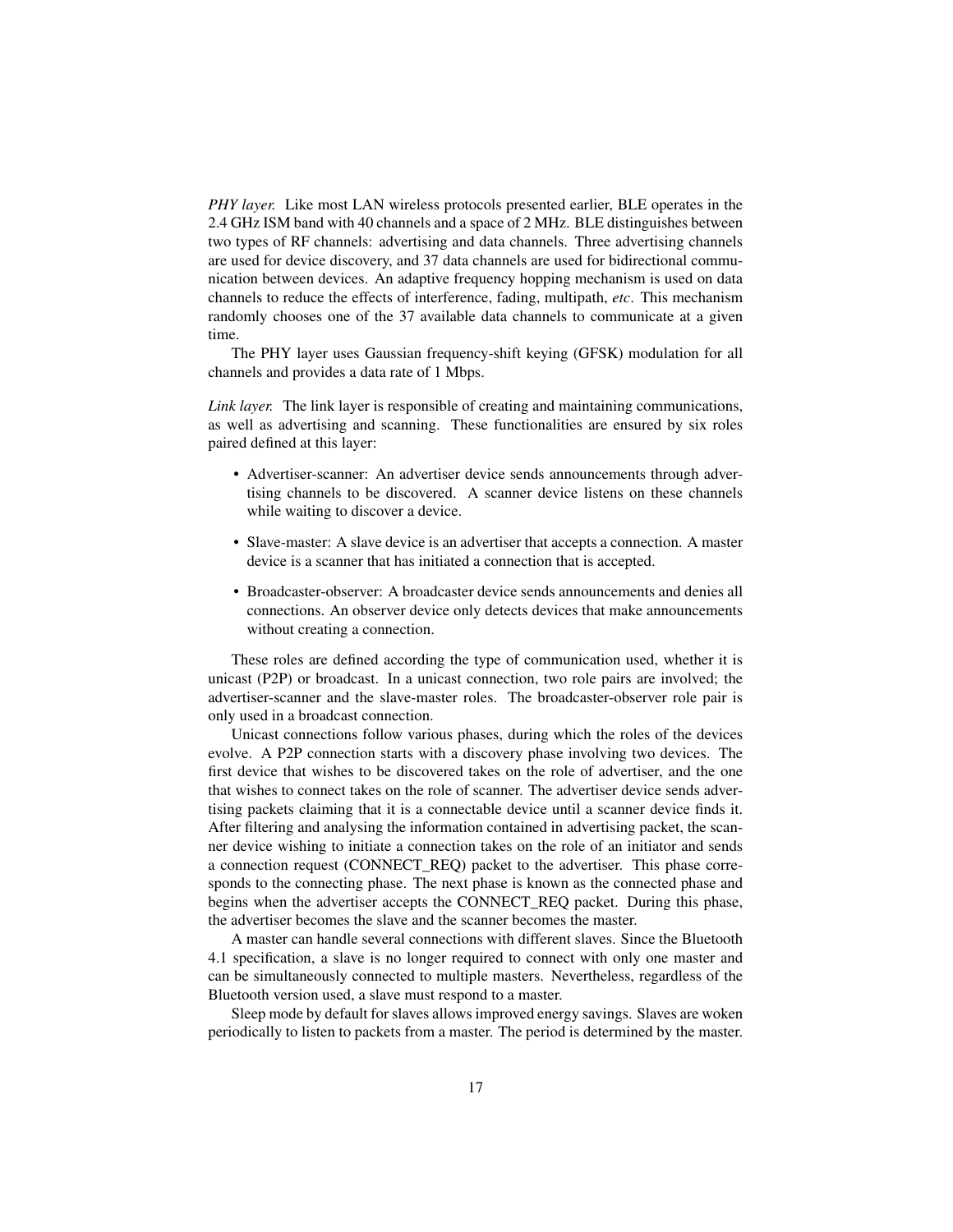Moreover, the master handles all communications using a time division multiple access (TDMA) scheme. It also determines the use of the frequency hopping algorithm and shares all needed information with the slaves.

Each connection between master and slaves brings division of the physical channel into connection events, which are nonoverlapping time units. All connection events are initiated by the master and use the same data channel frequency throughout the event. A connection event is open until no more data are transmitted or an error occurs

*L2CAP layer.* The L2CAP protocol is a simplified version of classic Bluetooth L2CAP. The main goal of this protocol is to multiplex the data of the ATT and SM layers into the link layer. Contrary to classic Bluetooth L2CAP, the functionality of segmentation and reassembly is not necessary in BLE, because the higher layers can take care of their payload size.

*ATT and SM layers.* ATT is used atop an L2CAP channel to define communication between devices using a client server scheme, in which the server stores a set of data structures, called attributes, containing the information managed by GATT. A client can access attributes by requesting the server. Many types of operations are allowed, such as read and write attribute values; however, all transactions follow a strict stopand-wait scheme. This means that no other request can be sent until the response to the previous request has been received and processed.

The SM protocol is a complement of the security features defined in BLE. The SM protocol is used to take care of the three phases processed on devices' connection, in other words, the pairing session. A pairing session is determined by three phases; (1) announcement of the capabilities of each device, (2) generation of the short-term key (STK) and (3) distribution of the long-term key (LTK), the connection signatureresolving key (CSRK) and the identity-resolving key.

*GAP and GATT layers.* GATT is built atop ATT. It determines the client server roles regardless of master slave role. It also gives structure to attributes in the form of services and characteristics, in which a service is a set of characteristics and a characteristic is a set of attributes. Hence, GATT acts as a framework that uses ATT. The main roles of GATT are the discovery of services and the exchange of characteristics between devices.

GAP is a framework that specifies device roles, models and procedures to enable discovery amongst nodes, the broadcasting of data and the establishment of secure connections. Four roles can be adopted by a device to join a network: broadcaster, observer, central or peripheral. Broadcaster and observer roles are the same as the ones defined at the link layer. These roles are used to implement unidirectional and connectionless communications. The peripheral and central devices are involved in bidirectional and connection-oriented communications. The peripheral device relies on a slave role, and the central device relies on a master role. A procedure is a sequence of actions that a device must perform to accomplish its tasks. A model is the state in which a device must perform a procedure. Hence, a model depends on the role played by the device, and a procedure depends on the model and the role.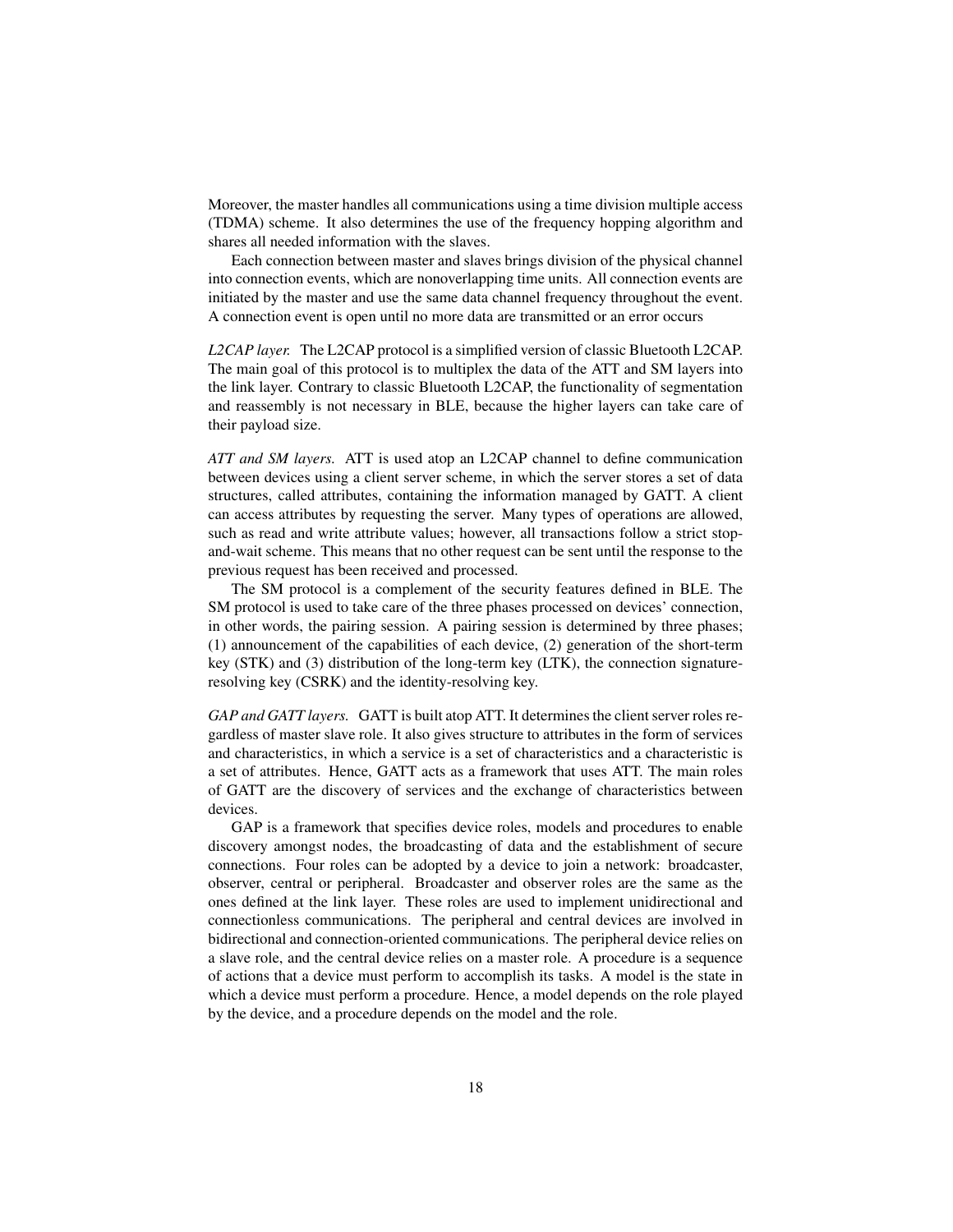## *3.2.2. Routing in BLE*

Originally, BLE focused on a star topology, in which the device playing the master role is the central node and the slaves are the end points. Thus, all communications passed through the central node. BLE topology can also be called a master slave topology because of the role played by the devices. Piconet is another word to cover in networking in BLE and is not described further here.

With Bluetooth core specification 5.0 [60], mesh topology became available on BLE [61]. From this perspective, many mesh network mechanisms have emerged; [62] provides a taxonomy of the different BLE mesh networks.

According to [61], BLE mesh networking follows a message-oriented communication type using a publish subscribe messaging system. However, BLE adapts it with a relay principle to be more convenient in large spaces. Thus, a message can be retransmitted through many devices acting as relay with a limit of 127 hops. Finally, BLE uses a flooding approach to publish and relay messages. Thus, all devices in the range of the sender device receive the message, all devices acting as a relay retransmit it to all devices in their range and so on.

## *3.2.3. Security in BLE*

The security in BLE comprises multiple security modes with multiple security levels. The security mode and the security level are based on the method of pairing that is used between the devices.

*Pairing.* Pairing implies the authentication of two devices with the use of a shared secret. This authentication allows the encryption of the link with STK and the distribution of LTK to ensure encrypted communication. Four procedures generate an STK during a pairing:

- Just works: Use a default pin code.
- Passkey: Display a pin code on a device that must be used by the other one.
- OOB: Use a side channel to transmit data (NFC, QRcode, etc.).
- Numeric comparison: Display pin codes on both devices; verification must be done by the user.

Security in BLE is split into two modes, with multiple security levels for each mode:

*Security mode 1.* This mode provides security based on encryption with four security levels:

- Level 1: No security (no authentication and no encryption)
- Level 2: Unauthenticated pairing with encryption
- Level 3: Authenticated pairing with encryption
- Level 4: Authenticated LE Secure Connections pairing with encryption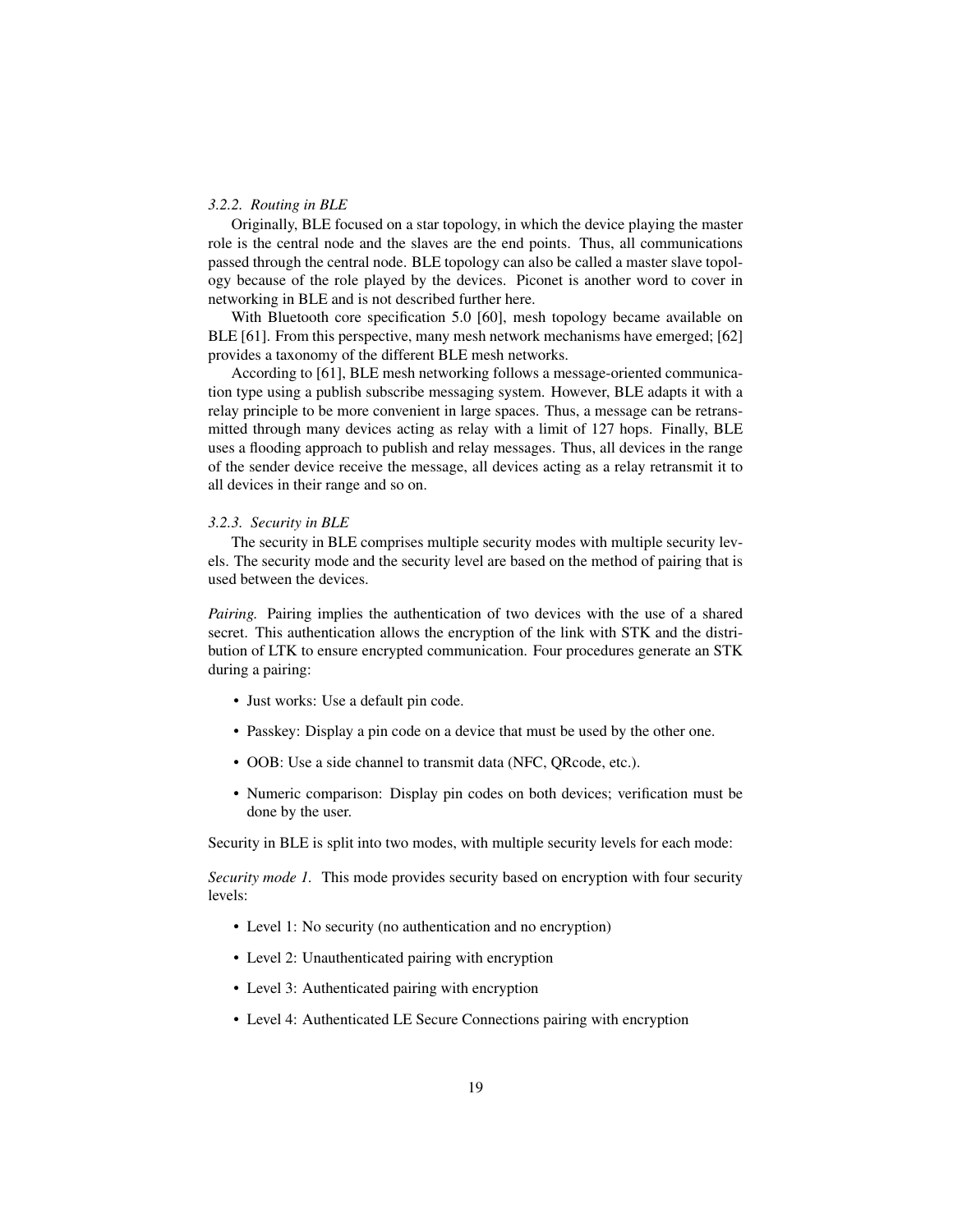

Figure 6: Detail of the Zigbee protocol.

*Security mode 2.* This mode enforces security based on data signing and provides two security levels:

- Level 1: Unauthenticated pairing with data signing
- Level 2: Authenticated pairing with data signing

The encryption is based on the 128 bit AES-CCM protocol and the shared secret key is generated using LTK. The authentication is provided by using CSRK.

**3.3. Zigbee** Star, Mesh, Tree Yes

Zigbee is an IEEE 802.15.4-based protocol specified by the Zigbee Alliance.

## *3.3.1. Zigbee stack description*

The Zigbee protocol is based on the IEEE 802.15.4 standard for the physical layer and the data-link layer (presented in Section 3.1.1). The standard then specifies the upper layers, as shown in Figure 6.

According to [20], these upper layers are composed of the network layer and an application layer, with the application layer consisting of an application framework (APF), Zigbee device object (ZDO) and application sublayer (APS). The following sections detail each part of these layers.

*network (NWK) layer.* The network layer provides numerous functionalities, amongst which are multihop routing, route discovery and maintenance, security and joining or leaving network.

*Application Framework (APF).* APF is composed of 254 application object (APO), in which each APO is a piece of software that controls a specific hardware unit (switch, lamp, etc.) available on the device. All APOs can communicate and interact amongst themselves, with a locally unique endpoint number assigned to each APO.

*Zigbee Device Object (ZDO).* ZDO offers services to the APOs and allows them to discover devices and the services they implement in the network. It also provides such services as communication, network and security management services.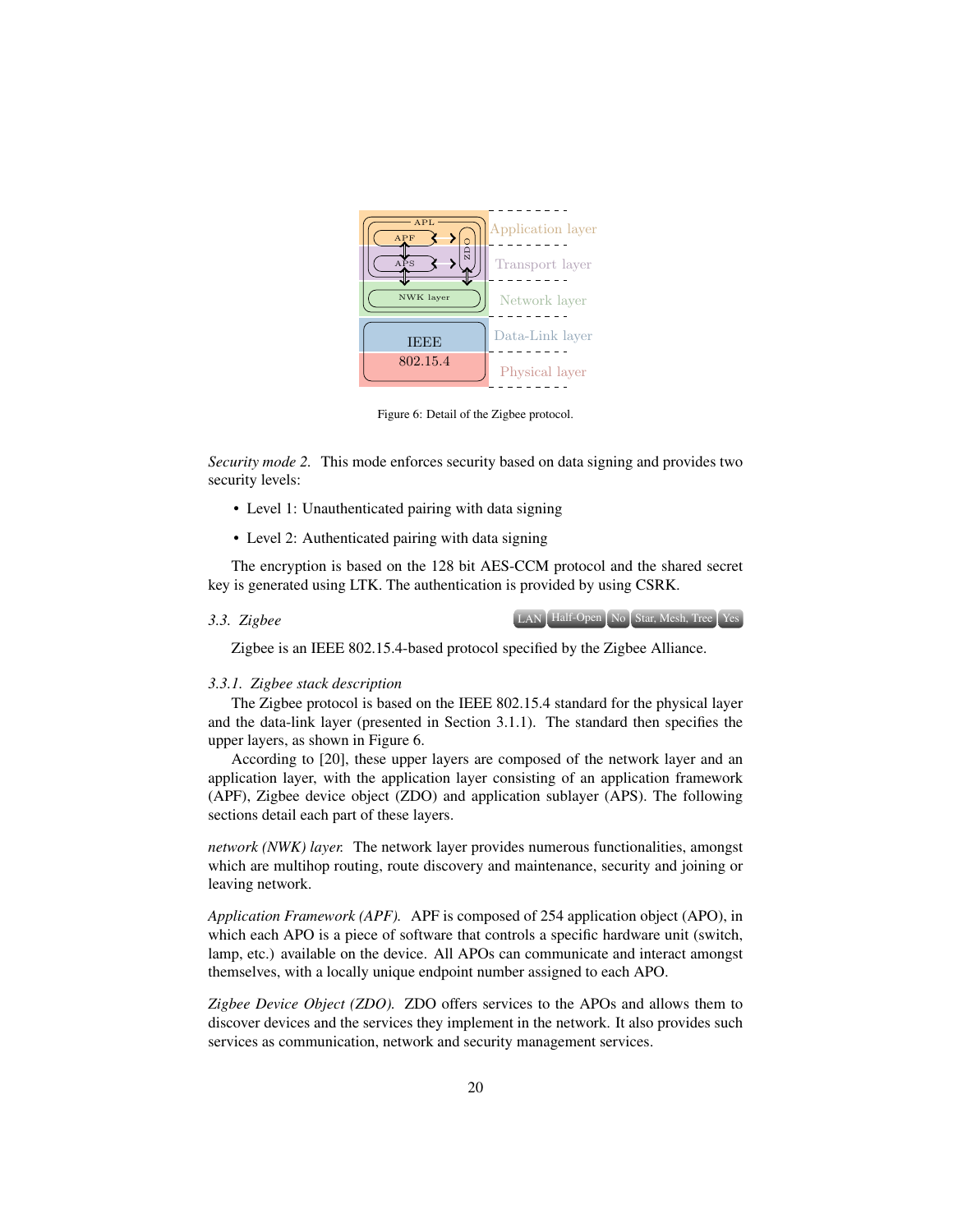*Application Sub Layer (APS).* APS links APO and ZDO to manage data transfer services between them. To create an application, APS must conform to an existing profile provided by the Zigbee Alliance. The message format and protocol for interactions between APO are defined by the application profile. The main advantage of the application profile is interoperability amongst applications developed by different manufacturers.

## *3.3.2. Routing in Zigbee*

Zigbee is based on the IEEE 802.15.4 standard to specify the PHY and MAC layers. Thereby, Zigbee provides star, tree and mesh topologies. Moreover, each device that composes a Zigbee network is either an FFD or an RFD, but their names change to become Zigbee ED, Zigbee router, accompanied by a Zigbee coordinator. A Zigbee ED is an RFD or an FFD acting as a simple device. A Zigbee router is an FFD with routing capabilities. A Zigbee coordinator is unique to the Zigbee network and corresponds to an FFD controlling the entire network.

The routing algorithm used in Zigbee depends on the network topology used.

*Tree topology.* The only possible algorithm within a tree topology consists of basic parent child links established as a result of join operations (called tree-based routing). Routers maintain a list of their address and the address information associated with their children and parents. Communications work with a beaconing system; the parent and the child who want to communicate must synchronise themselves before the start of communication.

*Mesh topology.* Although more complex to handle and with beaconing disallowed, a mesh type of network is more robust than a tree topology and resilient to faults. Routers maintain a routing table and employ a route discovery algorithm to construct or update these data structures on the path nodes. The routing table is consulted only if the trivial routing for the next hop to the destination is not possible. If the destination is not found, even in the routing table, then the discovery routing algorithm is started. In the worst case, if the resources needed for the discovery are unavailable, then routing falls back to a tree-based mode.

*Route discovery algorithm.* A route discovery algorithm is a necessary process to create a routing table entry in the nodes along the path between two nodes wishing to communicate. A route discovery table is maintained by the routers and the coordinator to implement route discovery. Zigbee uses the AODV and broadcast mechanism to reach the destination.

## *3.3.3. Security in Zigbee*

The Zigbee protocol provides services at the NWK and APS layers to ensure the following security features: key establishment, secure networks, key transport and frame security. The Zigbee stack relies on an open trust model; hence, each layer trusts the others.

Zigbee network security is ensured by two encryption keys: the network key and the link key. The network key is used to secure broadcast communications. This 128 bit key is shared amongst all devices in the network. There are two ways for a device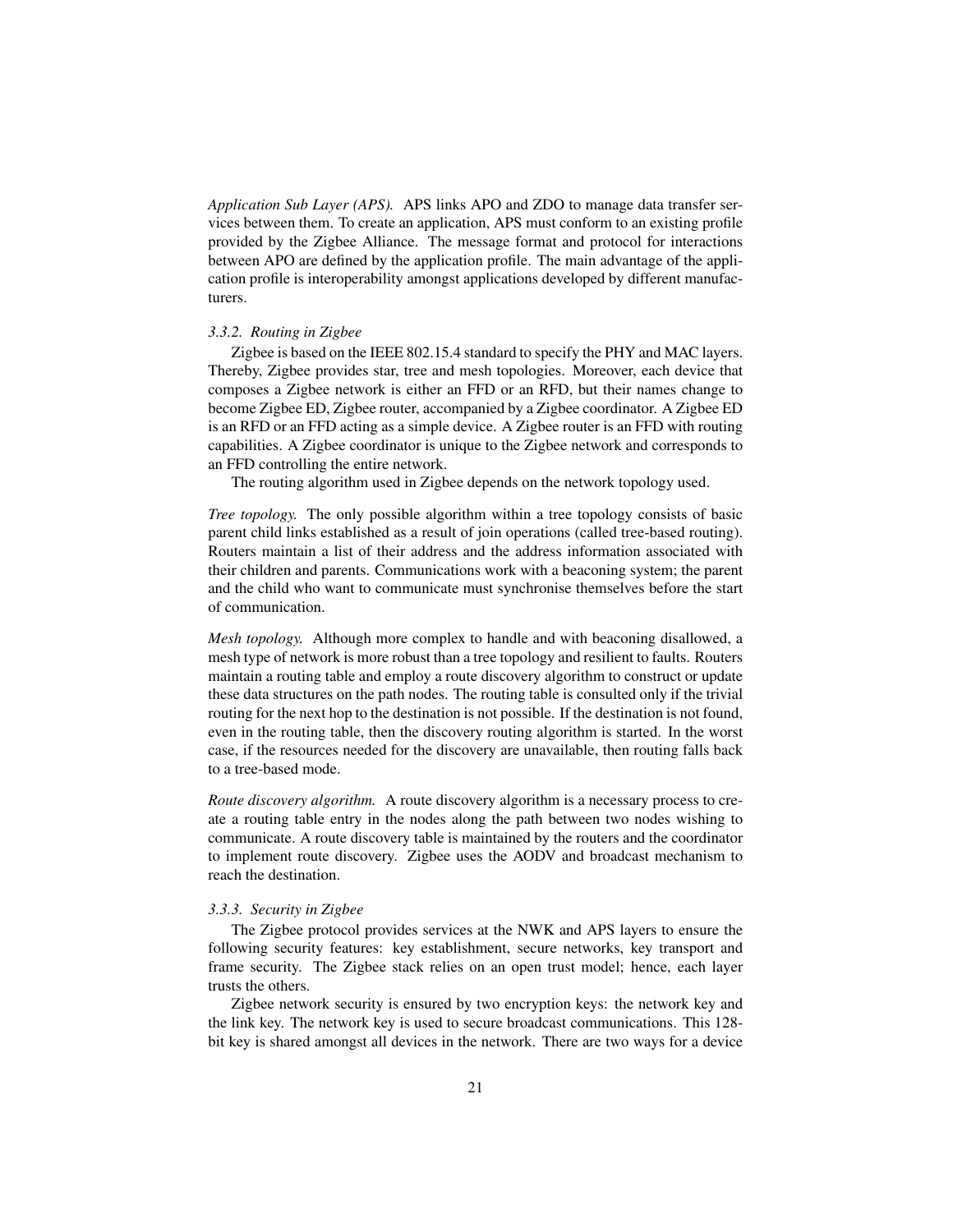

Figure 7: Z-Wave stack compared with the generic IoT stack. International Telecommunication Union (ITU)

to acquire this key, either by preinstallation or by key transport. The link key is used to secure unicast communication on APL. Hence, only two devices share a 128-bit key. A link key can be acquired by preinstallation, key transport or key establishment.

Because Zigbee is based on an open trust model, each layer provides its own frame security. The NWK layer provides a 128-bit key with AES-CCM to ensure encrypted communication and uses a cipher block chaining message authentication code (CBC-MAC) to ensure integrity. APS guarantees the security of its frame using either the network key or the link key. If the former should be used, then APS checks whether the NWK layer already provides security; if it does so, then APS does not add security on its frame.

**3.4. Z-Wave** LAN Close No Star, Mesh No

Z-Wave is a proprietary home-automation protocol developed by Zensys in 1999. It was later bought by Sigma Designs. Unlike most LAN protocols, Z-Wave operates on a subgigahertz band. This protocol is fully proprietary; however, some parts of the stack have been reverse engineered [63] to provide open-source solutions compatible with Z-Wave devices, such as OpenZwave.<sup>1</sup>

## *3.4.1. Z-Wave stack description*

Figure 7 highlights the two-part division of the protocol, with the International Telecommunication Union (ITU) G9959 recommendation for the lowest layers and the remaining layers within a proprietary specification. We can split the Z-Wave protocol in two layers, with an NWK layer that consists of the routing layer and an application layer that includes the transport layer and the application layers [64].

*PHY layer.* The PHY layer defines three debt rates, depending on the modulation used: 9.6 and 40 Kbps using frequency-shift keying (FSK) modulation and 100 Kbps using GFSK. Therefore, the frequency bands differs depending on the region in which Z-Wave is used. In Europe, for instance, Z-Wave operates at 868.42 MHz.

<sup>1</sup>http://www.openzwave.com/home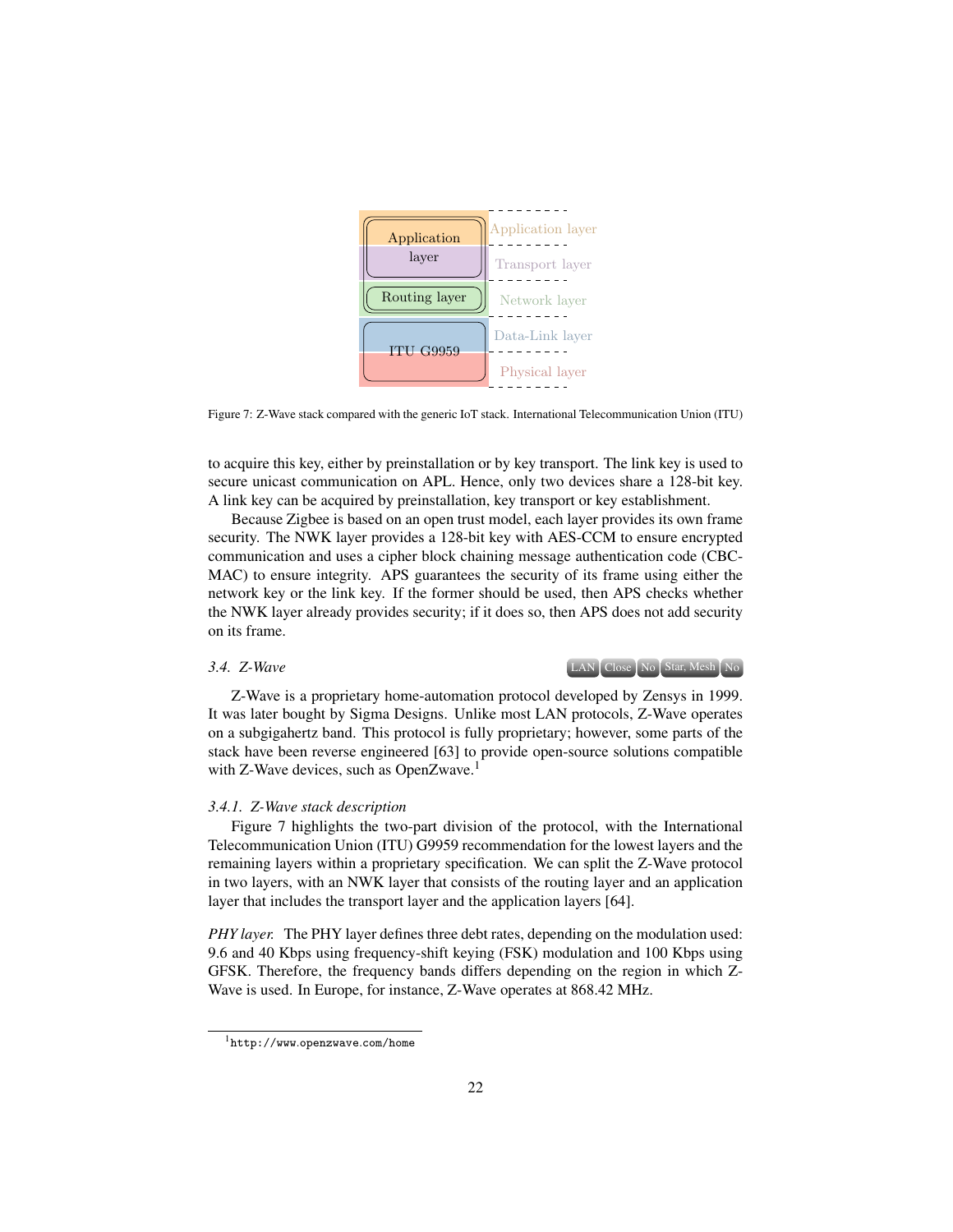*MAC layer.* The MAC layer handles data exchange between devices and is responsible for such actions as frame acknowledgement, retransmission and packet origin authentication. The MAC frame is split into three parts; the MAC header (MHR), the MAC service data unit (MSDU) and the MAC footer (MFR). MHR contains important information, such as HomeID and SourceID, in which HomeID is a unique 4-byte number identifying a network and sourceID is an 8-bit number identifying a node within the Z-Wave network.

The MAC layer defines two types of devices in the network: the control device and the end device. Control nodes initiate commands and end devices respond to these commands. Moreover, a control device can act as a primary controller or a secondary controller. The primary controller is unique to each network and assigns HomeID and SourceID for each Z-Wave node during the enrolment process. It also stores and maintains the routing tables for the entire network. The secondary controller contains the same HomeID as the primary controller and maintains the routing table. End devices with batteries can also forward messages to nodes out of range of the control node.

*Routing layer.* The routing layer ensures the success of message transmission between the control node and the end devices. Moreover, this layer specifies the maximum number of nodes as 232 and the maximum number of hops as four.

The routing layer is in charge of the routing features of the Z-Wave network. It assigns the role of each device with a unique primary controller, which manages the entire network. It also determines which end devices participate in routing. Therefore, it is responsible for managing network topology and maintaining the routing table, with features such as topology discovering and topology healing.

*Application layer.* The application layer depends on the Z-Wave application developer. Nevertheless, some behaviours are applicable to all devices. The application layer is responsible for executing received commands. Commands are split into two classes: device and command.

The command class is related to a specific function, whereas the device class is related to the device. The device class is separated into three subclasses: basic, generic and special. The basic class identifies controllers and end devices with or without routing capabilities. The generic class specifies the functions a device can perform within its own role. Finally, the special class defines more specific features in device functionality.

## *3.4.2. Routing in Z-Wave*

Z-Wave is a mesh networking protocol composed of a unique primary controller, which manages the entire network, and up to 231 end devices, many of which have routing capability. Moreover, Z-Wave uses a source-routed mesh network architecture to create the routing in the network, in which the routing table is handled by the primary node and maintained by all control nodes. Hence, each control node can initiate communication with other nodes using the route stored in the routing table. A route can pass a maximum of four nodes to reach the destination. If a route is unavailable, then the source node attempts to reach the destination via another route, continuing these attempts until the path to reach the destination node is found. Then, the routing table is updated by the control node to add or remove unused routes.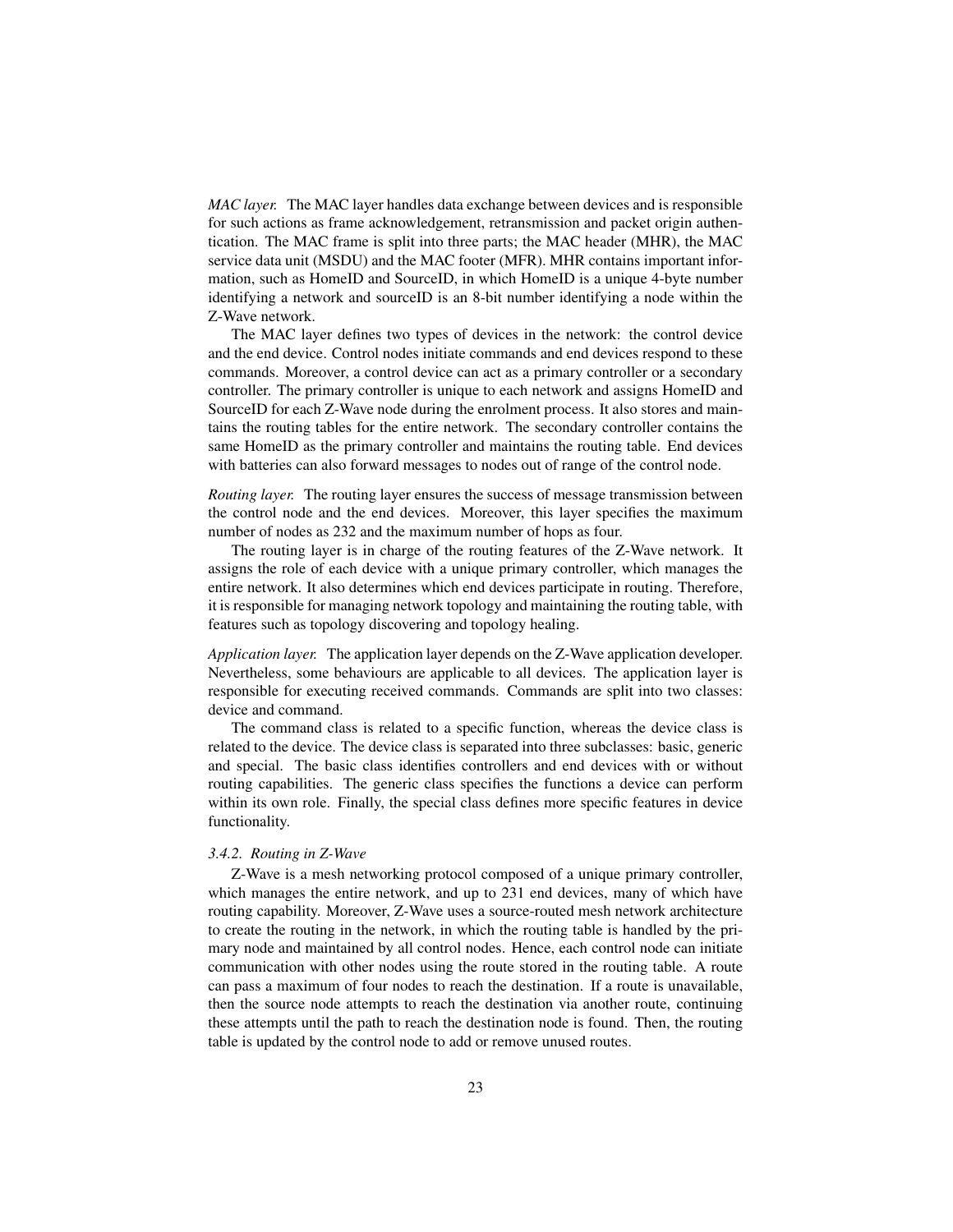

Figure 8: WirelessHart stack compared with the generic IoT stack.

## *3.4.3. Security in Z-Wave*

Z-Wave comes without encryption by default, so all communications are sent in plain text which facilitates interception, gathering and decoding of messages. Until the fifth generation of Z-Wave devices, the only security features were HomeID, which uniquely identifies a network, and the explicit action required of the controller to add a new device to the network. In the latest generation (the 500 series), Sigma Designs introduced a secure pairing process and provided hardware capabilities supporting the 128-bit advanced encryption standard (AES-128). Once a device and the controller are paired using the secure mode, a key is exchanged and used to encrypt further communications. However, the latest generation must maintain backward compatibility with older devices that lack the same level of security. In addition, even if the newest devices can use a secure mode and encryption, older devices require a no-security level to operate. Therefore, legacy devices constitute an exploitable weak link.

## **3.5. WirelessHart** No **LAN** Close No Mesh No

The WirelessHart [65] protocol has been designed solely for the process automation and manufacturing industries. It was created in September 2007 and relies on the already-popular highway addressable remote transducer (HART) protocol. This protocol was created to be suitable for IoT networks based on criteria such as power consumption and scalability just like all other IoT protocols. However, WirelessHart goes beyond these other protocols, adding reliability and security as key features of the protocol.

Figure 8 represents the stack of the WirelessHart protocol compared with our generic IoT stack. As explained earlier, the lower layer of WirelessHart is based on the open IEEE 802.15.4 standard. However, only the physical layer uses the IEEE standard; the data-link layer relies on other mechanisms specific to WirelessHart.

WirelessHart implements its own TDMA data-link layer and uses the concept of a superframe to provide better resistance to collision, as well as to provide deterministic communication.

According to [65], the network layer includes the transport layer and supports important features that ensure reliability against interference and obstacles.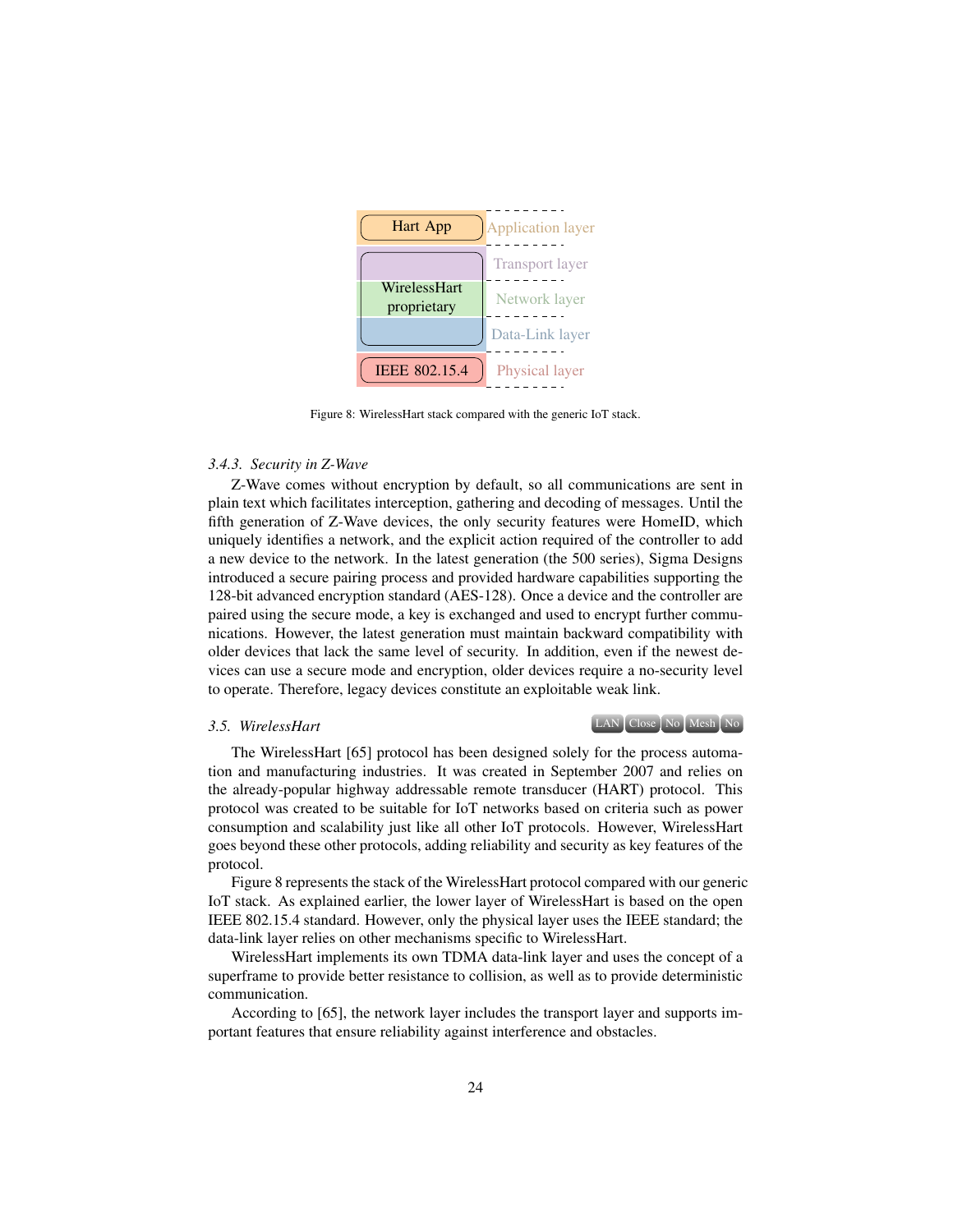|      |                      | DLPDU header       |               |                         | <b>DLPDU</b> footer |                           |                            |     |     |
|------|----------------------|--------------------|---------------|-------------------------|---------------------|---------------------------|----------------------------|-----|-----|
| 0x41 | Address<br>Specifier | Sequence<br>Number | Network<br>ID | Dest.<br><b>Address</b> | Source<br>Address   | <b>DLPDU</b><br>Specifier | Data Link Laver<br>Payload | МIС | CRC |

Figure 9: WirelessHart DLPDU structure.

The application layer is the same as that used in the HART protocol. Hence, it assures a perfect connection and compatibility between the two protocols, allowing a wireless device to communicate with another device outside of the WirelessHart network without modification of the packets.

## *3.5.1. WirelessHart stack description*

As shown in Figure 8, WirelessHart defines its own data-link and network or transport layers to adapt the existing HART protocol to wireless devices.

*Data-link layer.* In WirelessHart, this layer fills the important role of providing reliable and secure communication. These mechanisms are established by the data link protocol data unit (DLPDU).

Moreover, as shown in Figure 8, the data-link layer differs from the data link provided by the IEEE 802.15.4 standard. It introduces two features, frequency hopping and channel blacklisting, to ensure reliability of communication.

Furthermore, TDMA used for the MAC layer improves resilience against collision by allowing transmissions only within a strict time slot of 10 ms. Hence, multiple time slots are grouped to from a superframe. A superframe is used to control the timing transmissions.

The DLPDU of WirelessHart is detailed in Figure 9. The first byte is fixed to the *0x41* for every frame of WirelessHart. The TDMA data-link layer specification defines five types of frames:

- Acknowledgement DLPDU: This frame informs a sender of a nonbroadcast frame as to whether the frame was accepted.
- Advertise DLPDU: This frame contains all information needed to join the network. This frame corresponds to an invitation.
- Keep-alive DLPDU: This frame lacks a payload and is used for network time synchronisation or access communication between neighbours.
- Disconnect DLPDU: This frame advices all device neighbours that a network device is leaving.
- Data DLPDU: This is the only DLPDU that can contain information from a higher layer in the payload. All other DLPDUs are exclusively used at the second layer.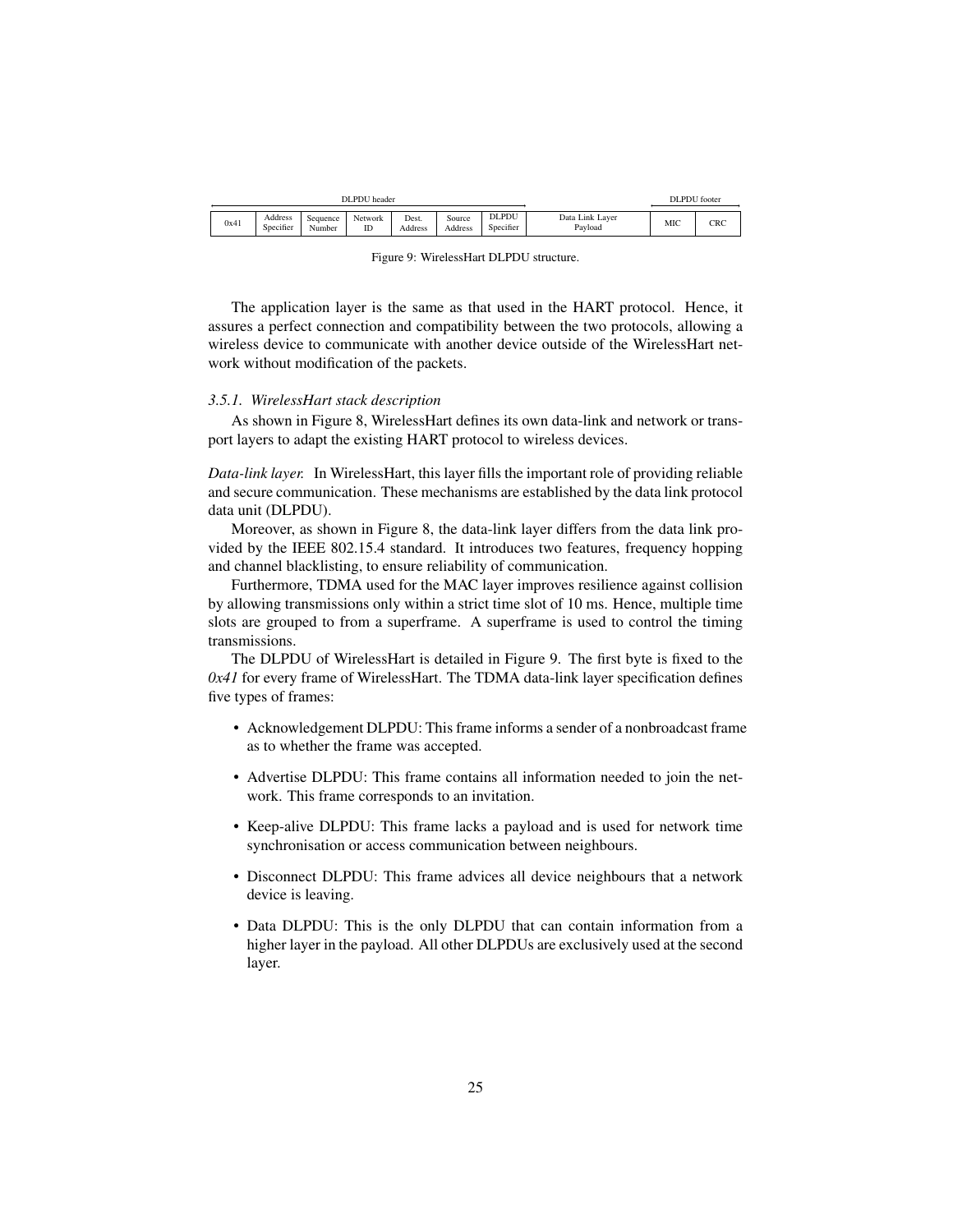

Figure 10: WirelessHart network structure.

*Network and transport layers.* The network layer is responsible of routing functionalities, as well as addressing and delivery of data in a secure manner. The transport layer controls reliable transmission and is included within the network layer [65]; it handles the security and reliability of the network.

The network manager is an important component of a WirelessHart network. It is responsible for forming and configuring the network, scheduling communication between devices, managing routing in the network and monitoring and reporting on the health of the network. There is only one network manager per WirelessHart network.

The network manager assures the functionalities provided by the network layer. All configurations of routing tables for the joining processes of network devices are handled by the network manager. Furthermore, it is the only component that can update the routing tables. There are two ways to provide routing according to WirelessHart standard [66].

## *3.5.2. Routing in WirelessHart*

WirelessHart network provides many types of topology [65], including star, cluster and mesh. However, only the mesh topology is recommended for a WirelessHart network. In this network architecture, each device has the capability to provide routing, improving the scalability and reliability of the network. Moreover, a mesh topology provides redundant paths, assuring messages are routed around physical obstacles, broken links and various types of interference. All features are managed by a unique central point called the network manager. Figure 10 illustrates the WirelessHart network structure.

WirelessHart provides three mechanisms to handle messages routing: graph, source and superframe.

*Graph routing.* All paths to route a message from a source to a destination using the graph routing protocols are precomputed and form different graphs identified by a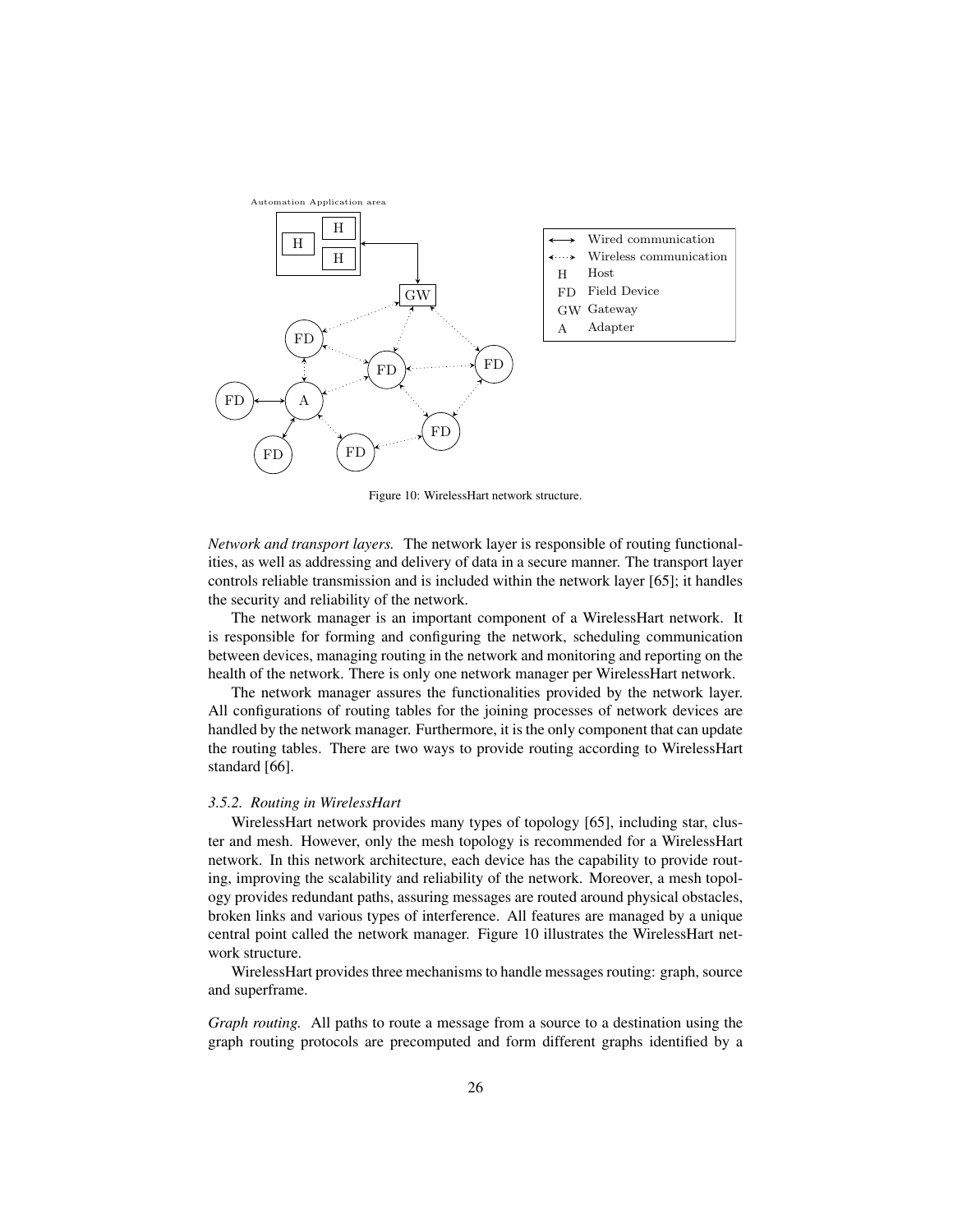graph identifier (graph ID). These paths are created by the network manager and downloaded to each device. Thus, to send a packet, the source device includes in the header the specific graph ID determined by the destination. Hence, as each device proceeds to the destination, it knows the next node to which it should forward the packet.

*Source routing.* Unlike the graph routing protocol, the source routing protocol is based on an ad hoc protocol to create the route for messages. Thus, to send a packet, the source device provides a list of devices through which the packet must travel. When the packet reaches a node, it is forwarded to the next hop until it reaches the destination node. This protocol is used to provide network diagnostics.

*Superframe routing.* The superframe routing protocol is a variation of the graph routing protocol. The packets are assigned to a superframe. Whereas graph routing provides end-to-end routing paths in the network, superframe routing [67] uses the assigned superframes based on a graph to provide communication opportunities.

## *3.5.3. Security in WirelessHart*

WirelessHart provides no choice as whether to use its security and disables the option of turning it off. Security services are handled at the MAC and NWK layers, and each layer ensures security features.

The MAC layer provides hop-to-hop security and data integrity using the message integrity code (MIC) with AES-128 in CCM mode. The network layer uses a set of keys to ensure security for end-to-end communication including confidentiality and data integrity. There are four keys:

- Public key: Used to generate MIC on the MAC layer by joining devices
- Network key: Shared amongst all devices and used to authenticate messages on a one-hop basis
- Join key: Unique to each network device and used to authenticate the joining device during the joining process with the network manager
- Session key: Generated by the network manager, unique for each pair of devices, and used to ensure confidentiality and data integrity for unicast communication.

## **3.6.** LoRaWAN WAN Close No Cellular No

LoRaWAN is a low power wide area network (LPWAN) intended for devices with constrained resources operating on a long-range network. LoRaWAN is a MAC layer protocol based on the long-range (LoRa) RF protocol (Figure 11) and maintained by the LoRa Alliance.

## *3.6.1. LoRaWAN stack description*

LoRaWAN [68] is a protocol developed to be used with the LoRa modulation technique. It provides to features suitable for LPWAN.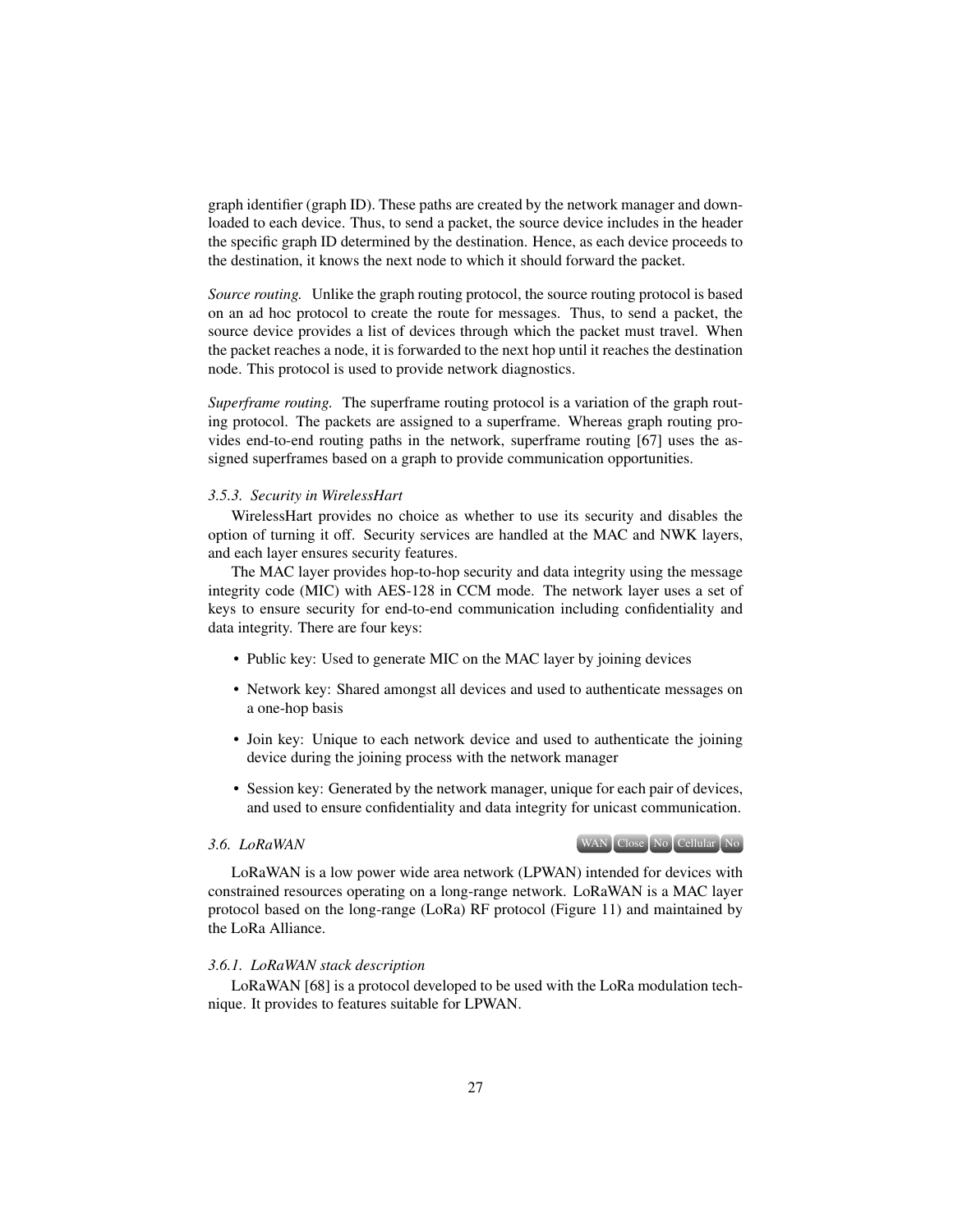

Figure 11: LoRaWAN stack compared with the generic IoT stack.



Figure 12: Architecture of a LoRaWAN network.

*LoRa.* LoRa is a proprietary radio modulation of the chip spread spectrum for LP-WAN. It uses the subgigahertz RF bands (868 MHz in Europe and 915 MHz in North America). It provides a long communication range, typically around 5 km in urban areas and up to 50 km in rural areas.

*LoRaWAN.* LoRaWAN defines the system architecture (shown in Figure 12) of the network and the communication protocol. Moreover, LoRaWAN enables bidirectional communication and thus defines three classes of devices:

- Class A: Class A must be supported by all devices. This is the class with the lowest energy consumption but with high downlink latency. Only two short windows for receiving downlinks are available after an uplink transmission of an end device.
- Class B: Class B devices include all class A windows for receiving downlinks and open additional windows for receiving downlinks at scheduled times. A gateway always sends a time-synchronised beacon to the end device. Thus, the server always knows when the device is listening.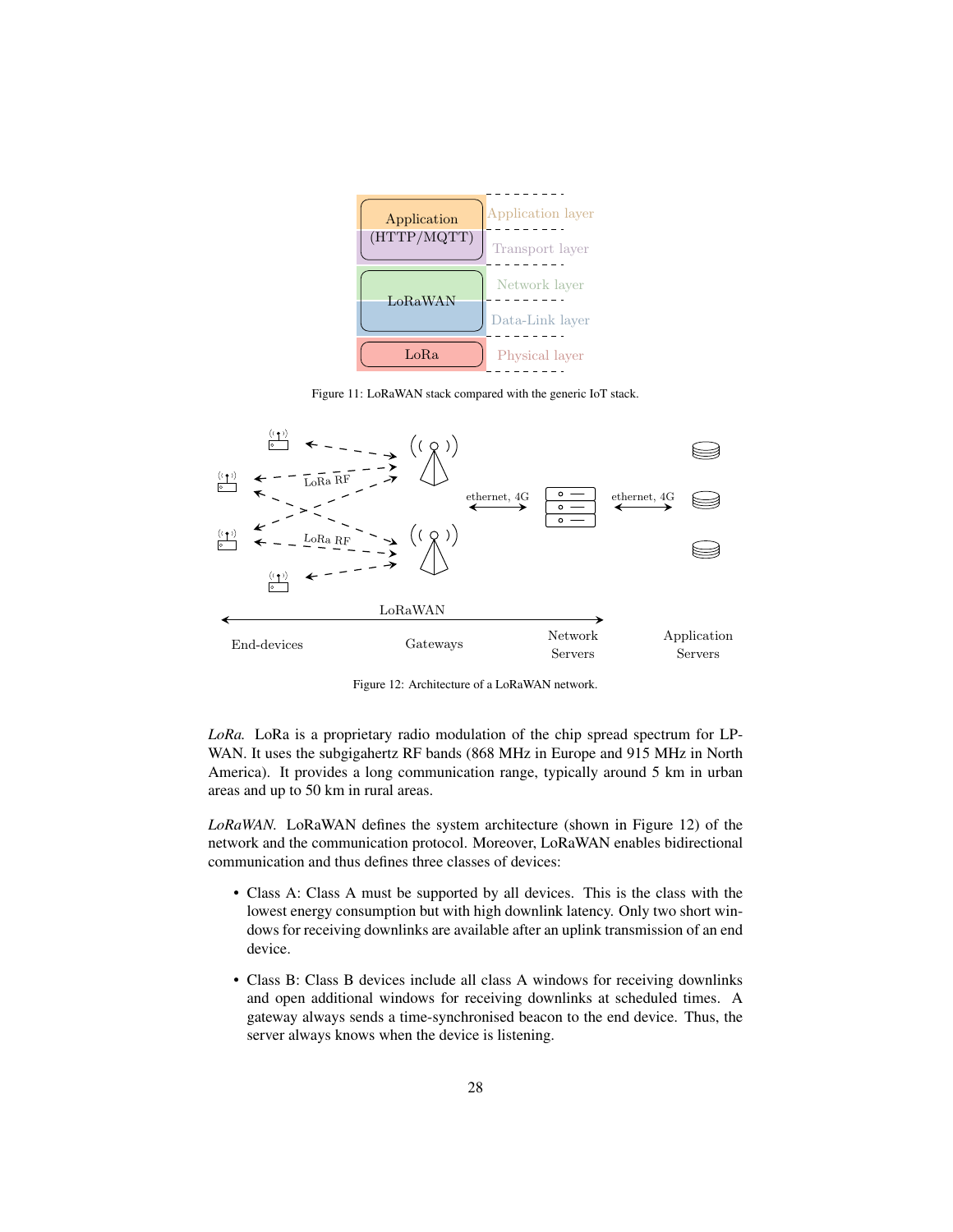• Class C: Class C consumes the most energy of all classes. However, devices from class C have continuously open windows for receiving downlinks except when the devices are transmitting.

Each class serves a particular application need and has optimised requirements for a specific use. The difference amongst the three classes is the relationship between power consumption and latency. Class A has the lowest energy consumption but the highest latency, whereas class C offers the lowest latency but needs a high-energy power source.

## *3.6.2. Routing in LoRaWAN*

The architecture of a LoRaWAN network comprises four parts, as shown in Figure 12. From left to right, end devices communicate only with the gateway using LoRa RF protocol. Then, gateways centralise all messages from end devices before transmitting them to the network servers using high-data-rate technologies like Ethernet or long-term evolution (4G). In a similar manner, the network servers transfer data to application servers using high-data-rate technologies. LoRaWAN uses a cellular topology, also known as star of stars (Figure 2).

Moreover, each end device is associated with multiple base stations (or gateways). Hence, all data sent by the devices are forwarded by multiple gateways, without regard for redundancy or the integrity of the data. These verifications are applied by the network server. The network server is in charge of the validation of various characteristics, such as data redundancy, integrity verification, receipt confirmation, emission power and even the debt adaptation.

## *3.6.3. Security in LoRaWAN*

LoRaWAN defines three security keys that provide encryption and authentication in the network: the network session key (NwkSKey), the application session key (AppSKey) and the application key (AppKey). Each key has a 128-bit length. The NwkSKey is used to communicate at the network level (device to network servers). This key is also used to compute the MIC of each message sent on the network to ensure its integrity. The AppSKey is used to encrypt messages at the application level. This means that only the end device or the application server can encrypt and decrypt the messages. NwkSKey and AppSKey are unique to each device and to each session and are generated according to the device activation method, either dynamically or statically. The over-the-air-activation (OTAA) method uses the AppKey and obtains other resources from the server to dynamically derive the set of keys. The static method (ABP) uses a preshared AppKey to derive the two session keys. Based on the method used, NwkSKey and AppSKey are regenerated whenever the device is dynamically activated (OTAA); otherwise, the sessions keys remain the same until changed.

## **3.7. Sigfox** WAN Close No Cellular No

Sigfox is another LPWAN technology that was created before LoRaWAN in 2009. These two protocols are intended for long-range communication and resource-constrained devices but provide different solutions to achieve their goals. Sigfox acts as an operator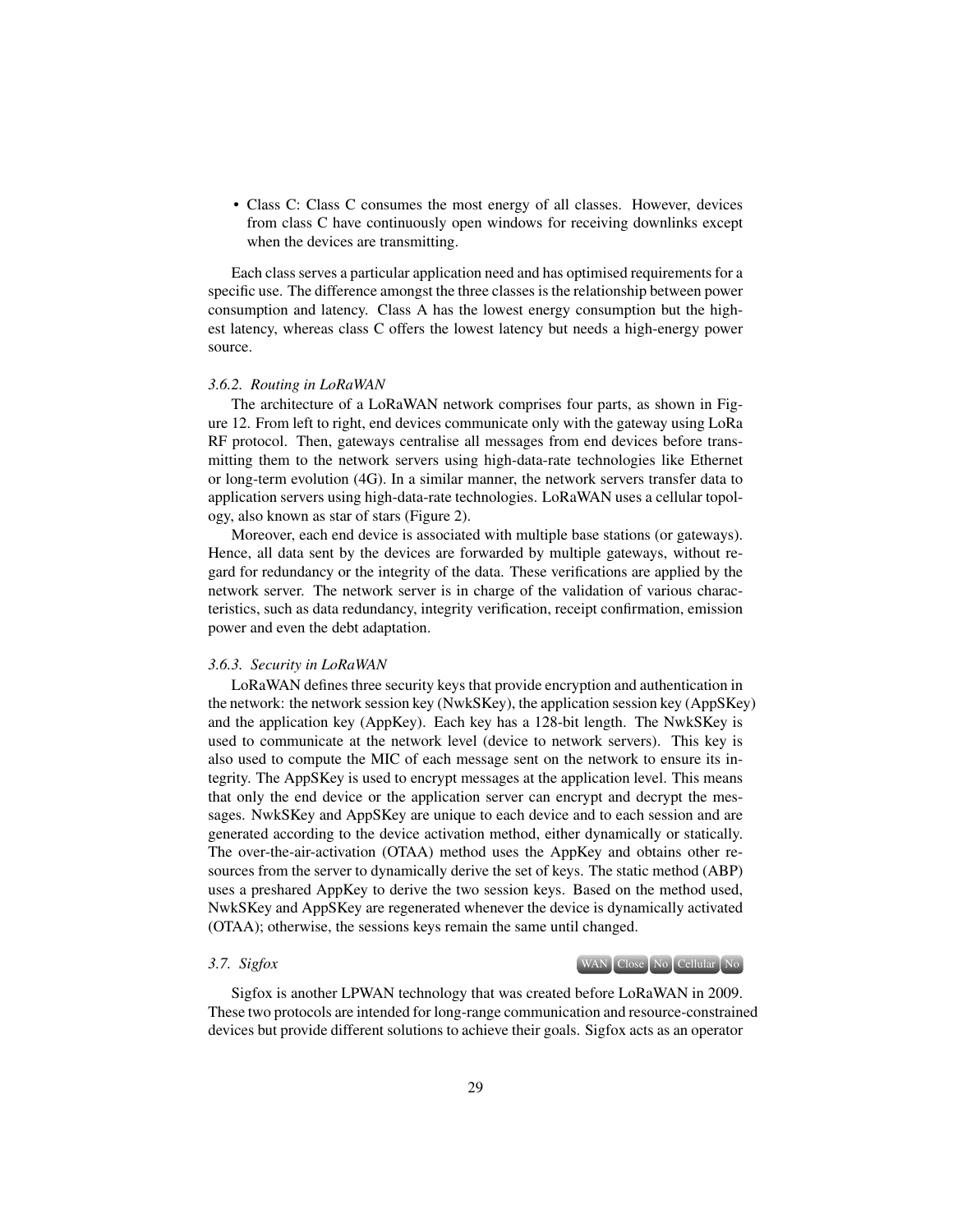

Figure 13: Sigfox stack compared with the generic IoT stack.

that owns its network; hence, a subscription to the Sigfox operator is required to use the network.

Sigfox is a proprietary protocol that includes all layers except the application layer (as shown in Figure 11).

## *3.7.1. Sigfox stack description*

Sigfox uses ultranarrowband radio technology and as LoRaWAN operates on the ISM bands (868 MHz in Europe). A specific feature of Sigfox is a payload length of only 12 bytes. The protocol is designed to be used with a short payload. Moreover, the use of the ISM band restrains the number of packets sent each day. Hence, the limit on packets per device in Sigfox is 14 messages per day. Thus, the technology is mainly used by applications that do not require a continuous flow of data.

According to Figure 13, the Sigfox stack includes three parts: the PHY layer, the MAC layer and the frame layer.

*PHY layer.* The role of the PHY layer is the same as for all other protocols: handle the protocol signal. In other words, the PHY layer manages RF modulation. Sigfox uses two modulation algorithms, depending on the type of communication: differential BPSK (DBPSK) modulation for uplink and GFSK modulation for downlink.

This layer is also in charge of the bit rate and the operation frequencies, depending on the country in which Sigfox is used. For example, in European countries, the Sigfox protocol operates on the 868-MHz band at a bit rate of 100 bps.

*MAC layer.* The MAC layer is in charge of the device's authentication in the network. To do this, the MAC layer adds fields for authentication, as well as other standard programmes such as an error-detection code (cyclic redundancy check). Moreover, the Sigfox protocol removes all signalling from the MAC layer and devices. This means devices are not synchronised with the network.

*Frame layer.* The frame layer includes the transport and network layers from the generic IoT stack. The frame layer must satisfy the functionalities of these two layers. In other words, it acquires the payload provided by the application layer and generates the radio frame that is useful for the lower layers. Therefore, the frame layer adds a sequence number systematically into the frame.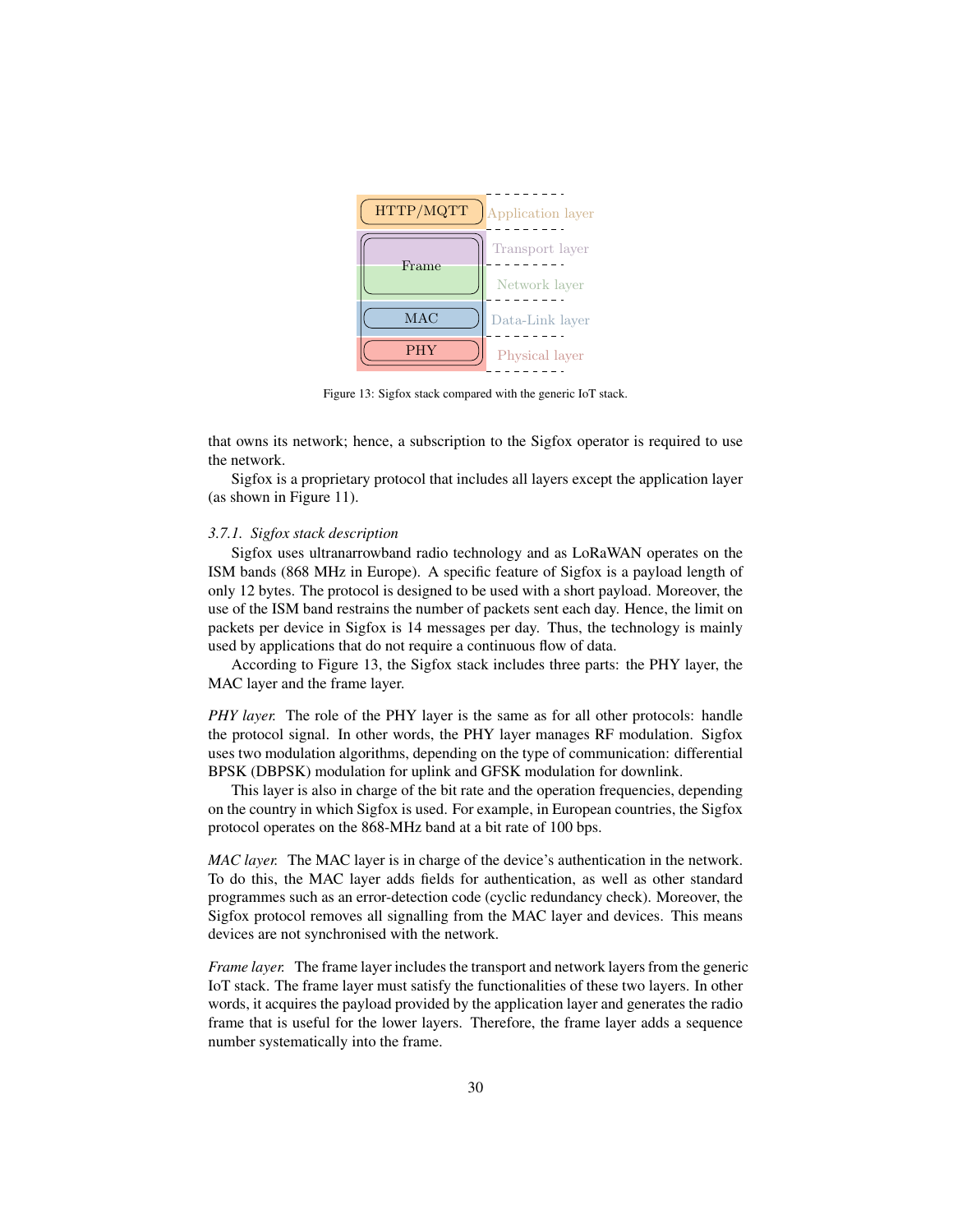

Figure 14: Architecture of a Sigfox network.

## *3.7.2. Routing in Sigfox*

The routing in Sigfox is similar to the routing in LoRaWAN. The topology of a Sigfox network is also a star of stars, as shown in Figure 14. However, Sigfox uses a cloud platform to transfer the processing power, rather than transferring in the devices, to reduce the energy consumption.

Devices enable bidirectional communication, but downlink communication can only be started by the device. Then, a short window is enabled for the downlink. Moreover, like LoRaWAN, Sigfox devices are not associated to a unique base station. The data can be sent through multiple antenna to reach the cloud platform on which the data will be used.

## *3.7.3. Security in SigFox*

Sigfox devices are provisioned with a unique symmetrical AES-128 authentication key. This key is derived to provide a MAC for each message to ensure authenticity and integrity. In addition, a sequence counter avoids replay attacks. However, there is no confidentiality mechanism; by default, all messages are sent in plain text. Therefore, applications must implement their own end-to-end encryption to protect critical information. Sigfox clearly relies on security through obscurity, providing a subpar security quality, while denying access for research on the proprietary protocol [69].

## 4. IoT attack study

IoT devices are embedded devices that include operating system and system software. Moreover, these devices are interconnected and use wireless communication to exchange messages. These features all imply the likehood of IoT security threats, which can be evaluated using the traditional confidentiality, integrity and availability principle:

• *Confidentiality*: Capacity to hide information from those who are not authorised to view it.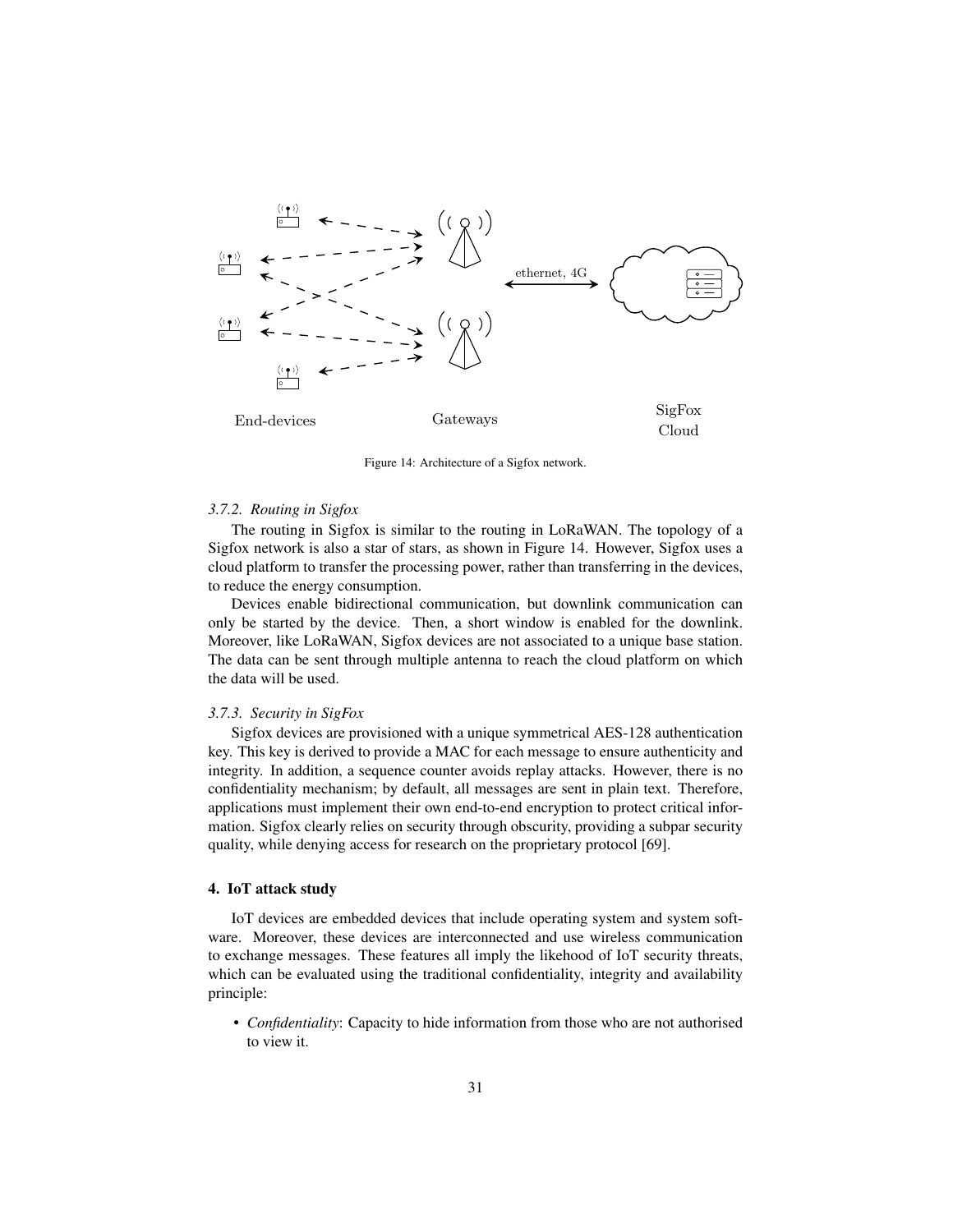- *Integrity*: Capability to ensure that transmitted data are not tampered with or modified from the source to the destination
- *Availability*: Capacity of information to always be readily accessible by entities authorised to access it. For the rest of this paper, when we talk about attacks against availability, we only refer to attacks implemented by an attacker, not those caused by natural disasters.

We consider IoT systems to be networks of devices with a specific architecture, or topology. Every device can exchange data with every other device through communication using one or multiple protocols. Moreover, even though there can be many software issues in IoT devices, we focus on vulnerabilities against communication and protocols. Software issues are usually not specific to IoT but rather are classical IT problems.



Figure 15: IoT kill chain.

We propose in Figure 15 an attack pattern that an attacker could follow to gain full control of an IoT system. This kill chain is split into three parts: packets, protocol and finally the system. The first step is focused on devices and more precisely, on sent and received messages (Section 5). The second step of the kill chain concerns the protocol and possible ways to alter the topology to control a subnet or the entire network (Section 6). The last step describes attacks against the whole system after it has been compromised (Section 7).

Table 3 summarises all attacks presented and detailed in this sections for all protocols. When an attack is possible in theory or practically for each protocol, the cell is filled with one or more references. Empty cells show attacks for which there is not enough documentation available, either on the protocols or on the attack, to be able to identify whether the attack is feasible. Finally, when we think that an attack cannot be achieved, we place a  $\chi$  in the corresponding cell. The assumption of whether an attack is possible if no reference is available depends on analysis of the protocols and our experience.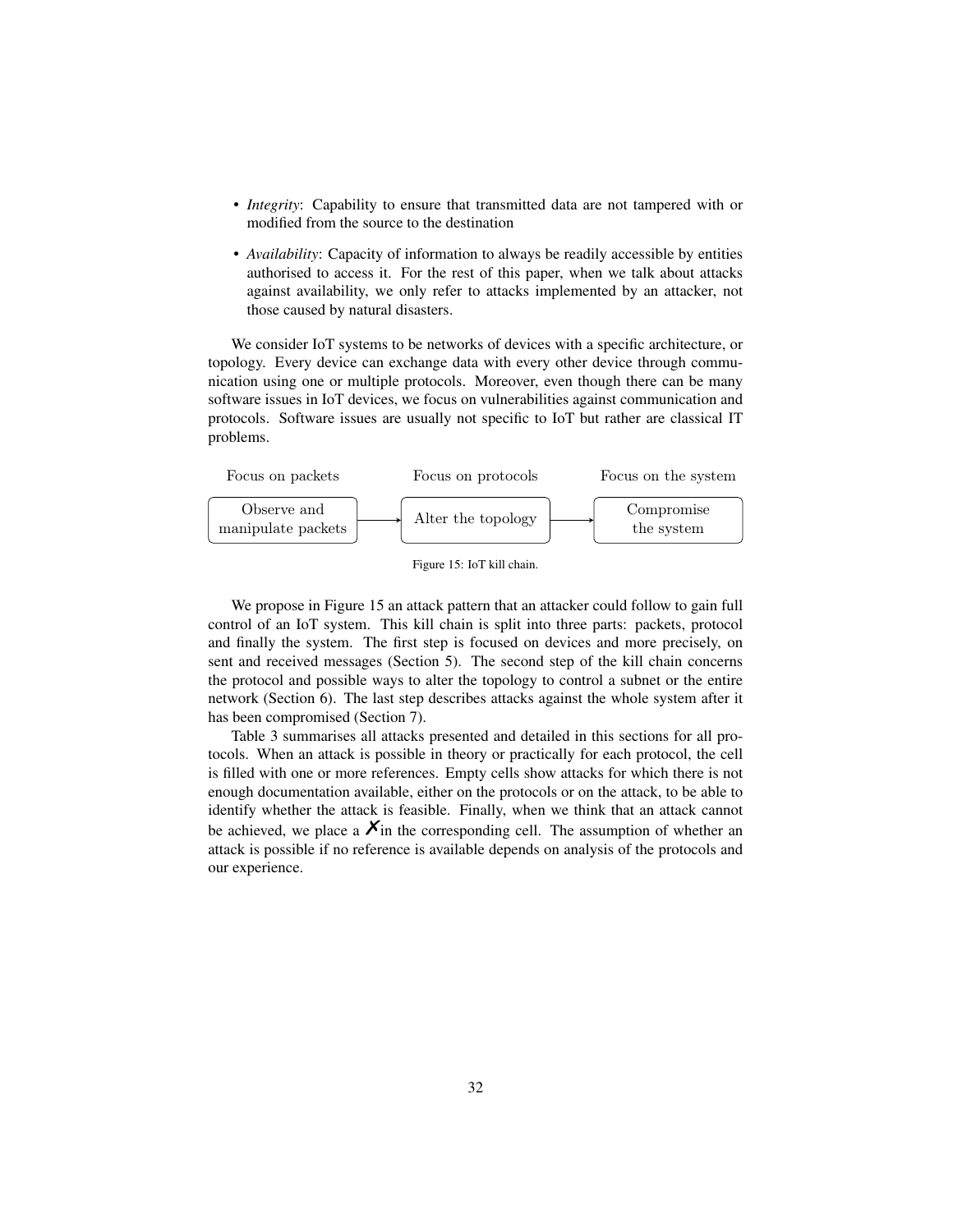|           | Protocols<br>Attacks    | OS4I         | BLE          | ZigBee       | Z-Wave   | WirelessHart | LoRaWAN  | SigFox |
|-----------|-------------------------|--------------|--------------|--------------|----------|--------------|----------|--------|
| Packets   | Passive cryptographic   | $[70]$       | [18, 71, 72] | $[73]$       | $[17]$   | [19]         | [74, 75] | [69]   |
|           | Active cryptographic    | $[76]$       | $[77]$       | [73, 78, 79] | $[17]$   |              | [74, 75] | [69]   |
|           | <b>MITM</b>             |              | $[77]$       | $[20]$       | [80]     |              |          |        |
|           | Flooding                | [76, 81, 82] |              | $[73]$       |          | $[19]$       | $[75]$   |        |
| Protocols | Sybil                   | $[82]$       | Х            | $[83]$       |          | $\times$     | Х        |        |
|           | Spoofing                | [84]         |              | $[73]$       |          | $[19]$       | [74, 75] |        |
|           | Wormhole                | [85, 82]     | Х            | $[20]$       |          | $[19]$       | $[86]$   |        |
|           | denial-of-service (DoS) | $[87]$       |              | [88, 79]     | [80, 17] | $[19]$       | [74, 75] |        |
|           | Sinkhole                | $[82]$       | Х            | [89, 90]     |          |              | Х        | X      |
| Systems   | Selective forwarding    | $[82]$       | Х            | $[20]$       |          | [19]         | Х        | Х      |

Table 3: Attacks summary.

## 5. Focus on packet security

Packet security is the first element in the kill chain as shown in Figure 15. This step consists of retrieving information or potentially gaining control of a device. As described earlier, we deliberately only consider vulnerabilities against communication and protocol and not software exploitation. Thus, this step describes attacks against communication from and to a device – in other words, cryptographic attacks. We distinguish passive cryptographic attacks from active ones.

Passive cryptographic attacks consist of extracting secrets or confidential data from intercepted frames without emitting a message. Because no action is performed within the network, there is no risk of altering the integrity or availability of the network. Instead, passive cryptographic attacks compromise confidentiality by stealing information from devices through *eavesdropping*.

With active cryptographic attacks, an attacker can modify messages transmitted through the network. The attacker can also inject traffic by forging or replaying frames to disturb the network. Hence, an active attack aims to compromise the three principles of confidentiality, integrity and availability.

## *5.1. Passive cryptographic attacks*

Wireless communications are natively prone to traffic interception. Encryption is one solution to ensure that transmitted data are protected against unauthorised access. We distinguish four levels of cryptographic attacks, which we characterise as attacking no cryptography, ugly cryptography, bad cryptography and good cryptography.

## *5.1.1. No cryptography*

Many IoT systems use unencrypted communications to communicate. This makes it easy to gain information from captured packets. In this case, no specific actions are required from the attacker to obtain the information contained in a message: the attacker examines the wireless communications and extracts information without computing actions.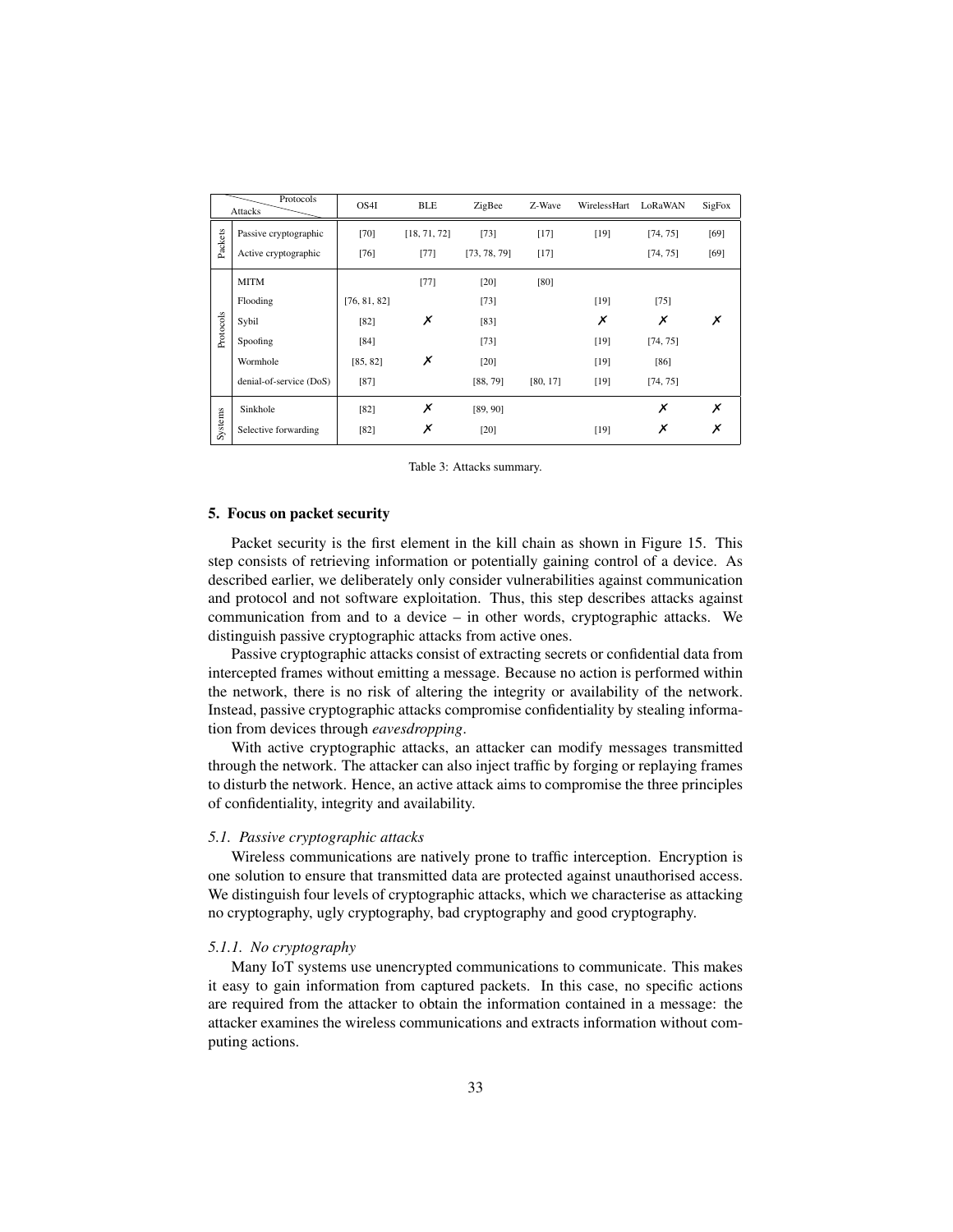## *5.1.2. Ugly cryptography*

We consider the cryptography to be ugly when communications are encrypted with weak cryptography, such as an old algorithm or small keys, and are thus easily breakable. $<sup>2</sup>$  In this case, an attacker can obtain all plain texts from encrypted communi-</sup> cations using limited computational power. Communications with ugly cryptography should be considered equivalent to those that are unencrypted.

## *5.1.3. Bad cryptography*

With bad cryptography, the algorithms that encrypt the payloads use state-of-theart standards, but the developers relied on an ad hoc implementation or deployment of these algorithms. Often, these implementations do not tackle every aspect necessary to provide the expected level of security. Weaknesses may lie in key generation, key exchange or key encryption, etc.

In [17], the authors, after analysis of the frame encryption and authentication algorithm in a Z-Wave network, were able to find a vulnerability that allowed them to take the control of a smart door. It appears that the encryption key was not sent in pain text. Hence, the first thing an attacker must determine is how the key is encrypted. The authors assumed that the key was generated by a pseudo random number generator (PRNG) provided by the Z-Wave chip and then encrypted with a hard-coded temporary default key in the chip's firmware. They found that this key value was 16 bytes of zero and they were able to retrieve the plain text of the key.

## *5.1.4. Good cryptography*

In good cryptography, the algorithms used to encrypt communications are strong enough to be hard or impossible to break in a finite time. This cryptography relies on a standard algorithm, such as AES, with good parameters, sufficient key size, valid implementation and proven deployment. Here, an attacker may not to be able to find the plain text of the payload, yet it may still be possible to identify patterns that allow the attacker to gain some information.

## *5.2. Active cryptographic attacks*

Good implementation of a cryptographic standard is not always enough to ensure perfect security of data. Other mechanisms are important to secure communication within a network. However, to test whether these mechanisms are present, an attacker must inject packets into the network or tamper with existing packets in the network.

## *5.2.1. Same-nonce attacks*

In cryptography, nonces are random numbers that must be used only once. These numbers can be generated from a random or a pseudorandom generator. The main goal of these nonces is to avoid the reused of a frame in a replay attack. A same-nonce attack allows an attacker to retrieve partial information regarding plain texts from cipher text messages.

<sup>2</sup>https://www.wired.com/story/hackers-steal-tesla-model-s-seconds-key-fob/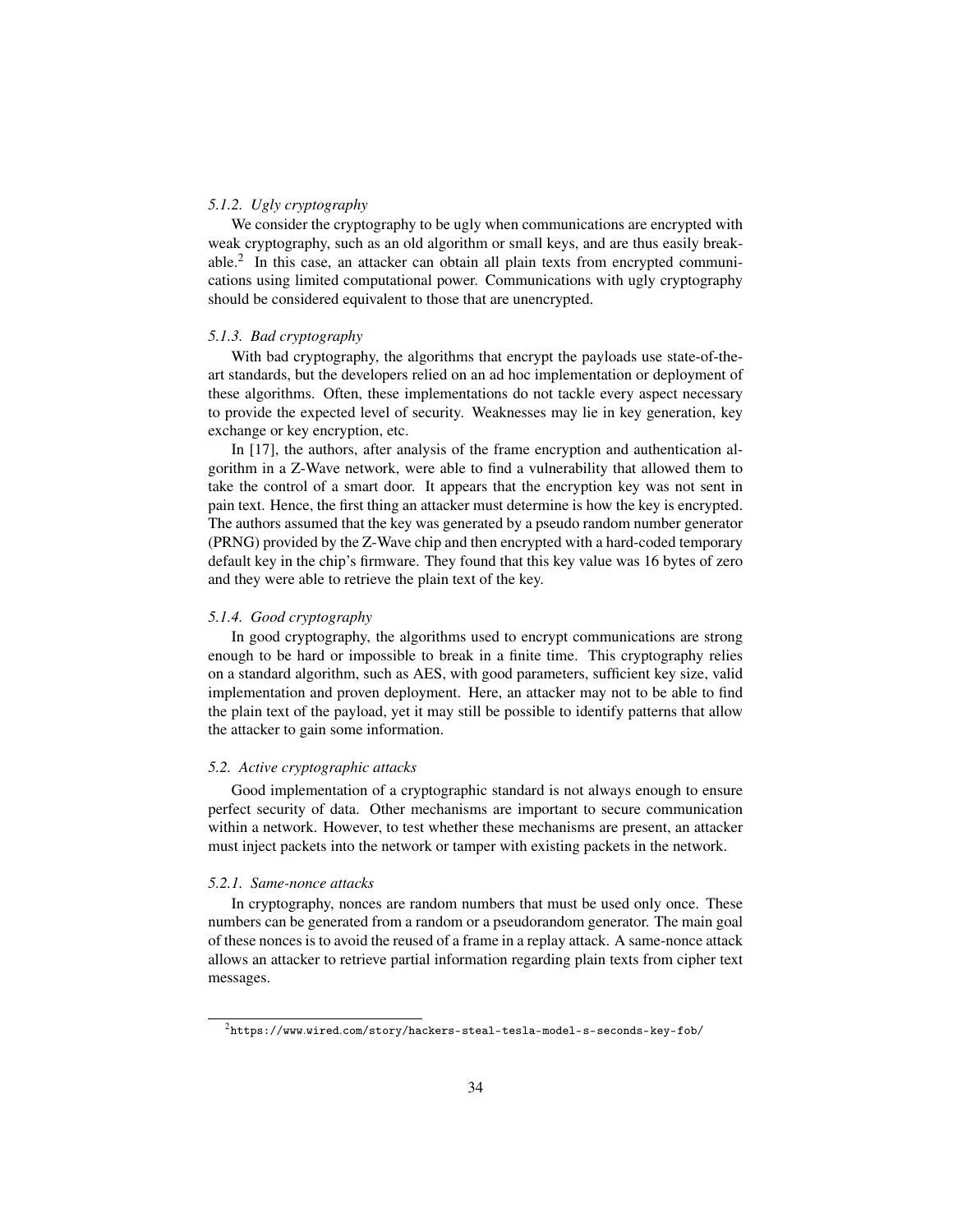This attack is possible in Zigbee [91, 79, 78] and 6LoWPAN [76], mainly because of the security provided by IEEE 802.15.4 at the MAC layer [23]. The cipher suite used in IEEE 802.15.4 to encrypt payloads is AES-CTR. Hence, the payload is XORed with a keystream generated from a nonce and a preshared key. The nonce is derived from the device's extended address and the frame counter. When two payloads are encrypted with the same keystream, it is possible to decrypt them. Thus, let's consider two payloads  $P$  and  $P'$ , their encrypted versions  $C$  and  $C'$  and the  $K$  keystream. We have  $C \oplus C' = (P \oplus K) \oplus (P' \oplus K) = P \oplus P'$ . This conclusion is possible if the counter does not change between two frames.

In [76], the authors identified that when a device could not receive the expected beacon in time, the device rebooted. This unexpected behaviour reset the counter to zero but kept the same extended address and preshared key. Thus, in waiting for the good frame, it was possible to obtain several frames with the same keystream.

## *5.2.2. Replay attacks*

A replay attack consists of simply resending intercepted frames to the same device a moment later. The consequences of a replay attack are diverse, such as command replays and data retransmissions. Therefore, a replay attack does not allow an attacker to gain new information from the intercepted frame; instead this attack represents thus an integrity issue (not a confidentiality one).

In [76], the authors used the same vulnerability as for a same-nonce attack: counter reset. Just as in the same-nonce attack, when the device rebooted, its counters were reset. Thus, it was possible for an attacker to replay an intercepted frame with the right frame number.

In the same manner, in [78], the authors showed how they could switch on a light by replaying a frame. In Zigbee, when a counter reaches the maximum number, it is reset to zero but neither the nonce nor the key used to generate the keystream is changed. Thus, to replay a frame, the attacker just had to wait until the counter was reset.

## *5.2.3. Malleability attacks*

A malleability attack is a combination of the two previous attacks: replay and samenonce. In other words, in a malleability attack, an attacker forges a new frame, encrypts it and sends it through the network. In a same-nonce attack, the attacker retrieves plain text and with the plain text and its cipher text, can retrieve the keystream using an XOR operation:  $C = P \oplus K \rightarrow K = C \oplus P$ , where *C* is the cipher text, *P* is the plain text and *K* is the keystream. With the keystream, it is possible to forge a new encrypted frame. Instead of using a replay attack, an attacker can send the new forged frame with the same counter.

In [76], the authors took advantage of counter reset after device reboot to use samenonce attacks and gain large amounts of cipher text encrypted with the same keystream. In this way, they could retrieve many plain text frames. Using the XOR operation between plain text and cipher text, they retrieved several keystreams with different counters. Thus, they had the capability to forge new frames with the keystreams. Then, instead of replaying an intercepted frame to pull off a replay attack, the authors sent their forged frames with the corresponding counter through the network.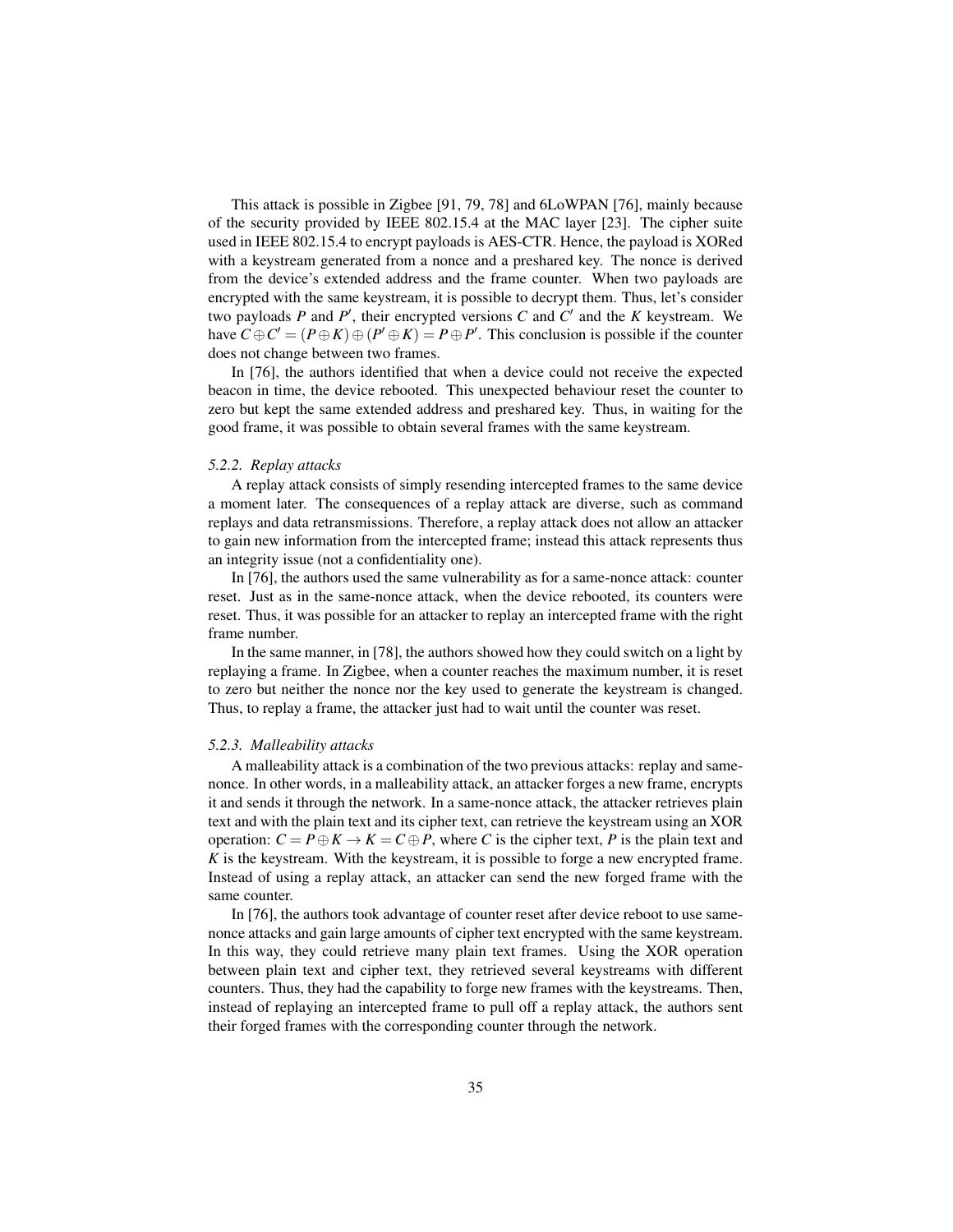

Figure 16: MITM attack.

## 6. Focus on protocol security

After the first step of the kill chain shown in Figure 15, an attacker was able to retrieve information or potentially take control of a device. The next step is to spread that control or simply increase the privileges. In an IoT system, this consists of altering the topology to take control of some part of the network using protocol weaknesses.

## *6.1. MITM attack*

The MITM attack is well known in network and communication protocols. It consists of secretly intercepting, altering and relaying information between two devices that believe they are communicating with each other. Figure 16 represents the traditional scheme of an MITM attack, in which device A and device B are the two legitimate devices and device E is the attacker attempting to intercept the traffic.

In [92], the author presented a tool to perform an MITM attack against devices using the BLE protocol to communicate. During the presentation, he details the requirements needed to perform this attack and how easy it is to implement it. The attack consists of creating two fake devices, one acting as the central device and one as a dummy. The central device will connect to the legitimate device, and the dummy is a perfect copy in term of features and characteristics of the legitimate device. The dummy and the central device must be connected to each other to relay communication. The most important thing is timing. To perform this attack, it is mandatory that the attacker connect the central device to the legitimate device before the user can do so. Then, the attacker must copy the device to catch the user connection and relay information between the legitimate device and the user through the central device and the dummy. Therefore, the user believes communications with BLE-enabled device is occurring normally, but instead, all communications are being intercepted, analysed and even altered. Depending on the tool used to perform the MITM attack, different capabilities are available such as a replay attack or on-the-fly communication alterations.

## *6.2. Flooding attack*

A flooding attack consists of sending a succession of requests to a particular device. This action attempts to consume enough of the device's resources to limit or stop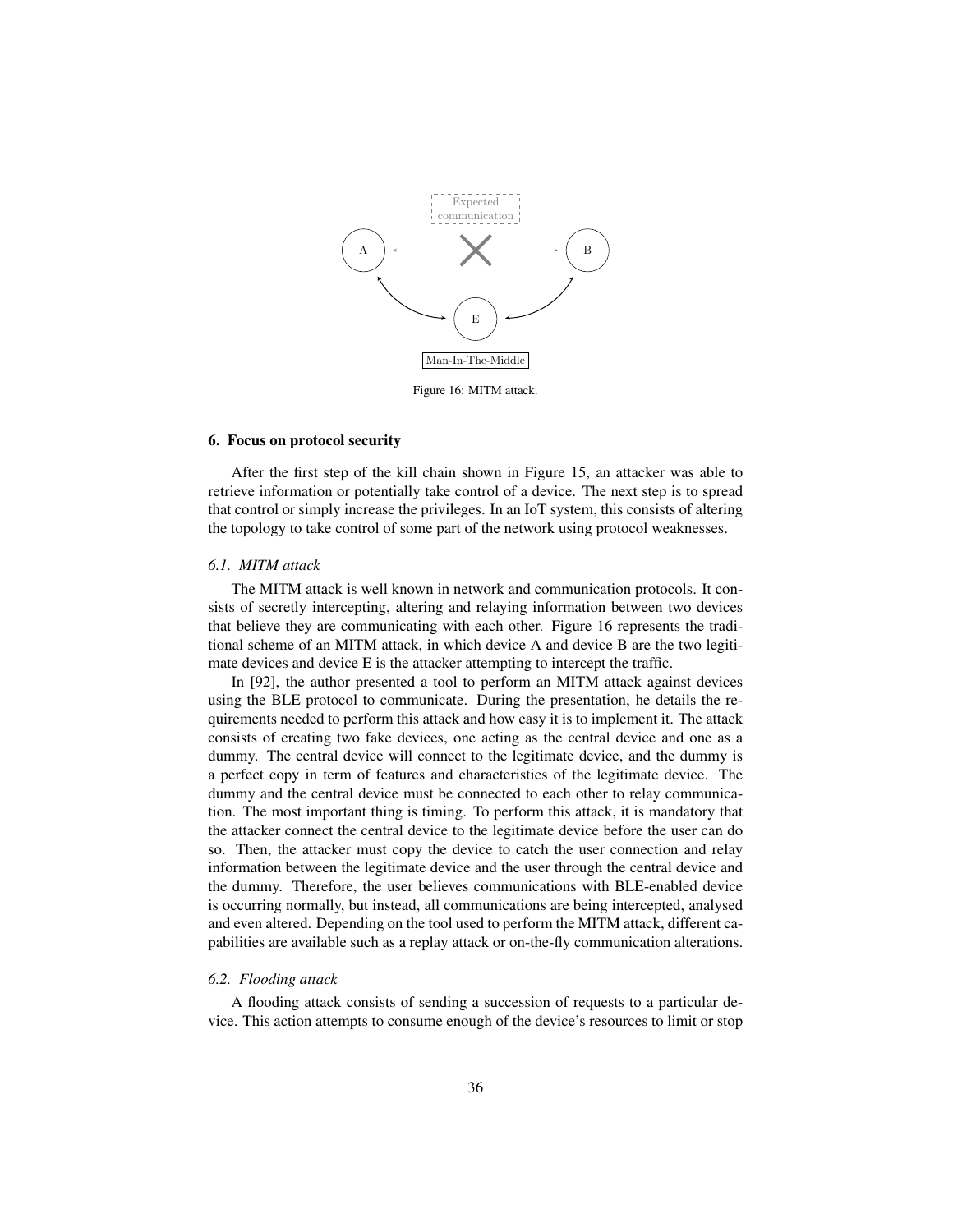

Figure 17: Network before (a) and after (b) the disconnect attack.

its activity. Furthermore, this attack can be divided into multiple attacks with different consequences, such as the Hello flood attack [82]. Generally, a flooding attack is considered the simplest attack leading to DoS [93, 94].

In [76], the authors flooded a 6LoWPAN sensor to make it lose synchronisation with the PAN coordinator. Device reboot was not an anticipated behaviour, but they found that sensors, because of the flooding attack, could not receive the expected beacon from the PAN coordinator, giving rise to loss of synchronisation. Thus, the sensor had to resynchronise with the PAN coordinator. By capturing the IEEE 802.15.4 frames sent to the coordinator, it was possible to gather useful information, such as the extended address of the device. Moreover, it appears that this flooding attack affected the PAN coordinator in a same manner, forcing it to reboot. Hence, this attack allowed not only the disruption of the sensor but also the gathering of information required to lead other attacks.

## *6.3. Spoofing attack*

A spoofing attack is a well-known network security attack. It consists of an attacker successfully masquerading as another device by tampering with the target's data. In our case, a spoofing attack consists of using a controlled device to spoof a legitimate device inside a network to implement different actions, such as disconnecting or sending false information.

In [95], *Bayou et al.* implemented a spoofing attack to disconnect a node. This attack was based on the DLPDU structure, especially the disconnect type of DLPDU. This structure was created at the data-link layer and secured by the network key (shared by all network devices). According to the WirelessHart standard, this type of message allowed the device to inform its neighbours that it was leaving the network. Thus, each neighbour removed all information about the departing device from its neighbour list and deleted all links towards or from it. Then, the neighbours reported this device disconnection to the network manager, which updated the routing tables.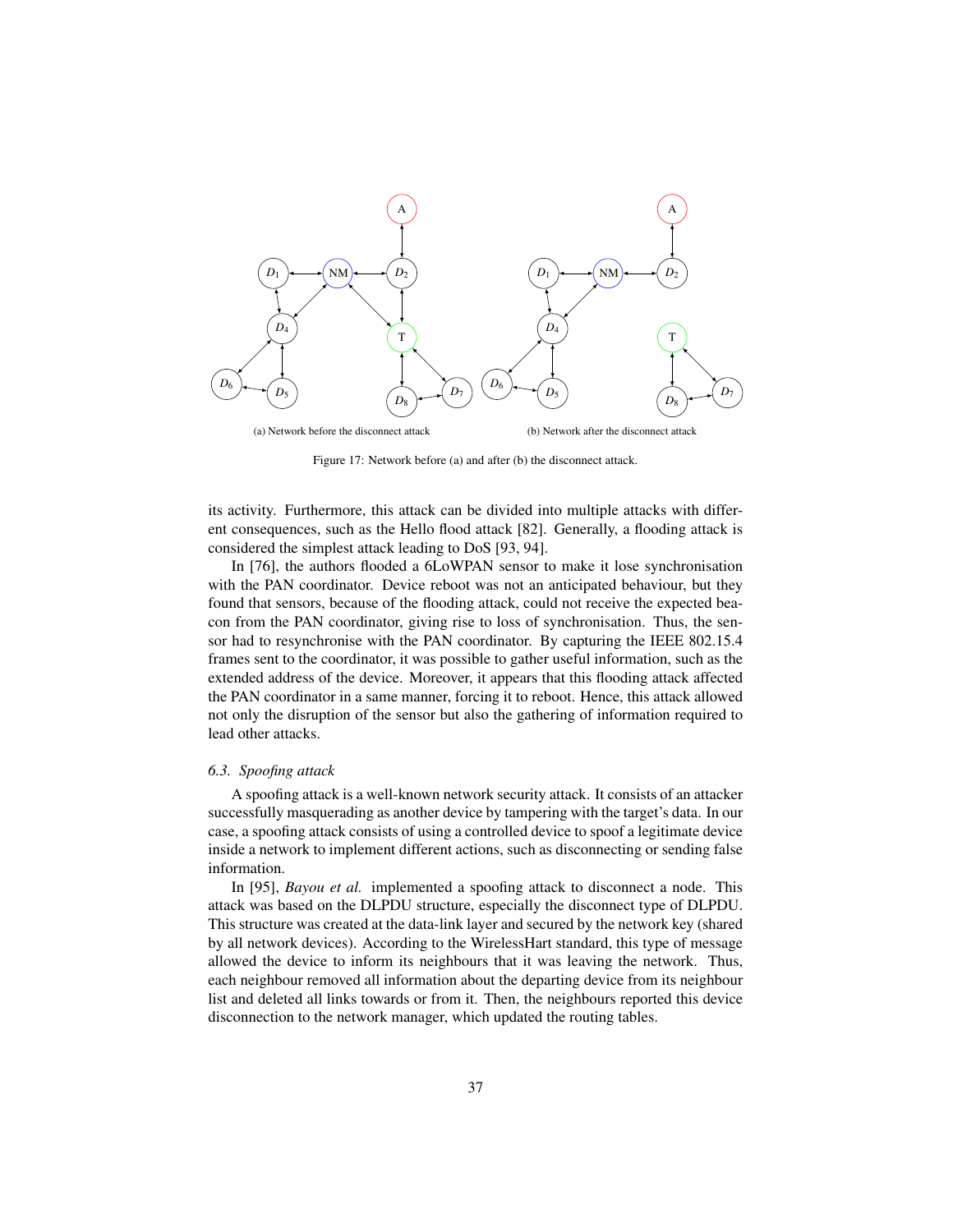To implement a disconnect attack, the attacker must spoof the identity of a legitimate node by forging a false disconnect DLPDU with the source address of the targeted device and then send it to the network manager. Afterward, the network manager will remove all links of the targeted device from its routing table. To perform this attack, the attacker needs a preparation state to gather information about the targeted device. The short address and the long address of the device are mandatory. Furthermore, the attacker's device must be synchronised with the network's current time because of the use of TDMA (see Section 3.5 for more details). This action can be done as follows:

- Compromise a legitimate device that received its own schedule from the network manager.
- Use the retry slot to send the disconnect packet to each target's neighbour one by one until the parent is found.

In [95], the authors used the join link to send the disconnect DLPDU. This link is normally used by new devices to join the network. But to accelerate the joining process, WirelessHart allows advertisement DLPDU to be sent on the join link. This message contains joining information and is sent periodically through the entire network. Hence, the attacker's device must wait for an advertisement DLPDU from the target's parent and use the join link to send the disconnect message.

Figure 17a represents the network before a disconnect attack, in which the red node is the attacker's device  $A$ , the green node represents the target  $T$  and the blue node is the network manager *NM*. During this phase, *A* acts as a normal device. As soon as the attack is launched, *A* enters search mode to gather information about the target and waits for an advertisement message. When the target parent  $(D_2$  in Figure 17) sends it, *A* forges a disconnect DLPDU, sets the short address of *T* as the source address and sends it to  $D_2$ . After receipt and validation of this packet with the network key, *D*<sup>2</sup> removes the sending device from its neighbour list and forwards the information to *NM*. Thus, all links with *T* are removed and this device is no longer considered a device of the network (as shown in Figure 17b). All packets from *T*, whether its own or those of its children, are dropped. At this point, two distinct networks exist with no communication between them.

## *6.4. Sybil attack*

The sybil attack [96] aims to forge and use numerous identities from a single malicious node. It has been widely used to target distributed reputation systems but is also a threat for distributed routing protocols. With numerous created identities, an attacker holds a large amount of influence in the network, which might affect the network's effectiveness and even the chosen paths of distributed service or multipath routing.

This attack is only possible if the network does not run a trusted central authority that verifies each identity before including it in the network. This lack of control is a traditional weakness of wireless ad hoc and sensor networks.

In [97], *Medjek et al.* described how an attacker could throw a sybil attack against RPL-based network. They used and took advantage of an RPL feature to add a node to the network. Two methods exist to join an RPL network: waiting for DODAG information object (DIO) messages or sending DODAG information solicitation (DIS)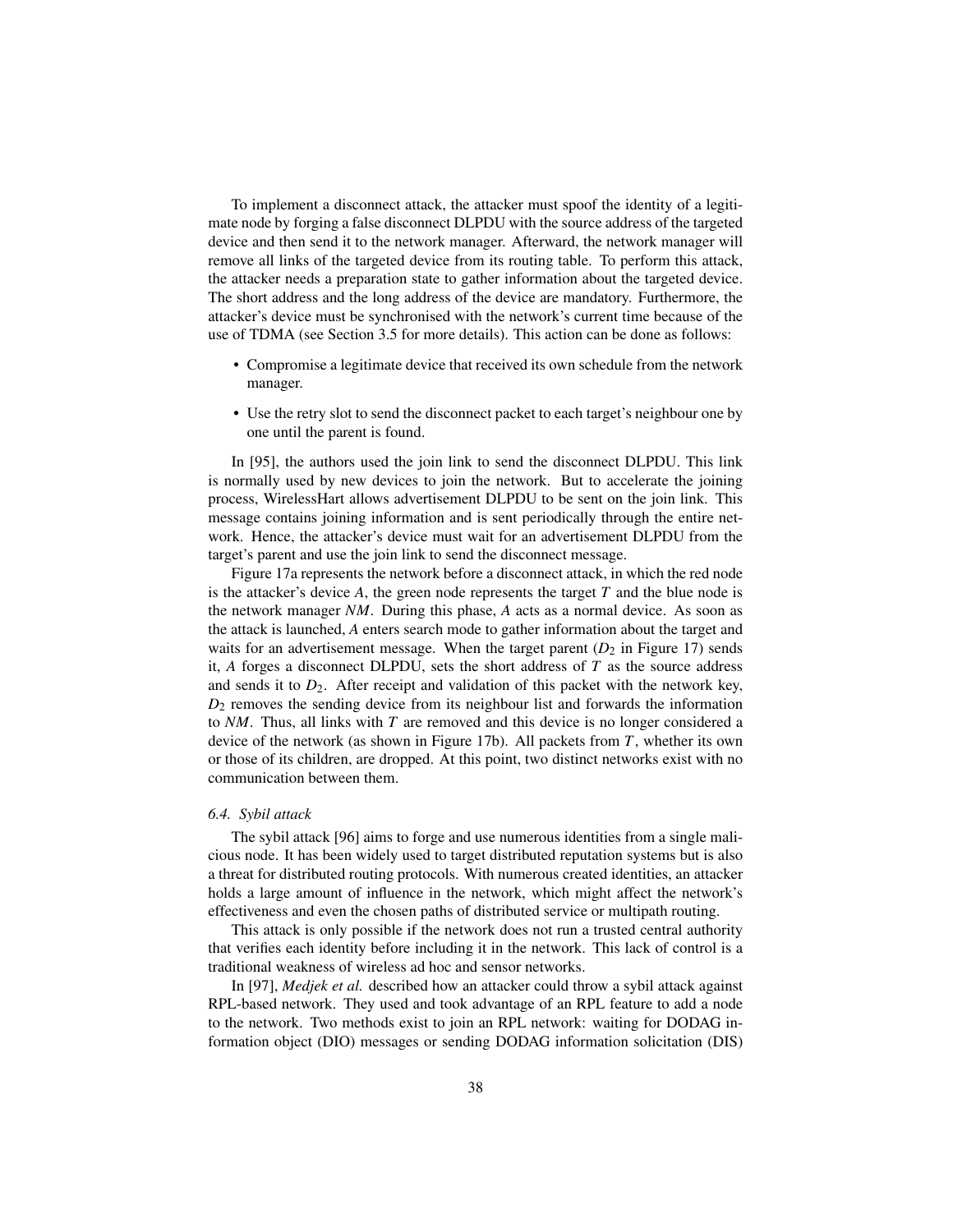messages. These DIS messages are similar to router solicitation messages, allowing a node to discover DODAG information from its neighbours by soliciting DIO messages. Once an attacker receives DIO messages, the attacker fills a DODAG destination advertisement object (DAO) message with a crafted node identifier and its parent address. The attacker then broadcasts the DAO message to be advertised by the node neighbour to update the routing table and the parent list. With this method, the attacker can create many nodes with forged identities and add them to an RPL network.

## *6.5. Wormhole attack*

In wormhole attacks [98], the attacker uses a tunnel between two malicious nodes to relay messages from zone A to zone B faster or with fewer apparent hops than would be done using the expected multihop protocol. The attacker can use a wired link between the two relays or even fast wireless connectivity. This manipulation allows the attacker to be seen as the best route between these two zones and thus to relay most packets between them. The attacker then gains privileges that allow eavesdropping or manipulation of the routed packets. This attack is highly dangerous, because it does not require known cryptographic keys, thus, this attack is effective even if the communication network provides confidentiality and integrity.

In [85], *Perazzo et al.* presented an implementation of a wormhole attack against a 6LoWPAN network built upon IEEE 802.15.4 and using the routing algorithm RPL. The first step of the attack was to enable communication between devices too distant to communicate directly. This was possible using two malicious nodes,  $mn_1$  and  $mn_2$ , as gateways, one in each area and connected with a high-speed connection, such as the Internet or a local network. Another important point is the method of delivery for ACK packets to ensure that devices used the tunnel as shortest path to reach the destination. The time between emission and receipt of an ACK packet must be shorter than the timeout. Therefore, using a specification of IEEE 802.15.4, in which ACK packets must not be authenticated, the authors used a programme to reply to an ACK response for any unicast frames received in both malicious nodes. The attack was thus led as follows:  $mn_1$  intercepted DIO broadcast messages from zone A and relayed them to *mn*2, which replayed the messages in the other zone. Each device receiving the DIO message responded to the sender with a unicast frame. These frames were intercepted by *mn*2, and then it automatically replied with a forged ACK packet before transferring the unicast frame to  $mn_1$ . In this way, the attacker was able to reduce the number of hops between the two devices and to control the traffic flow passing through the created tunnel.

## 7. Focus on system security

After the second step of the kill chain shown in Figure 15, an attacker was able to alter some parts of the topology. The attacker can then try to alter the functioning of the entire system.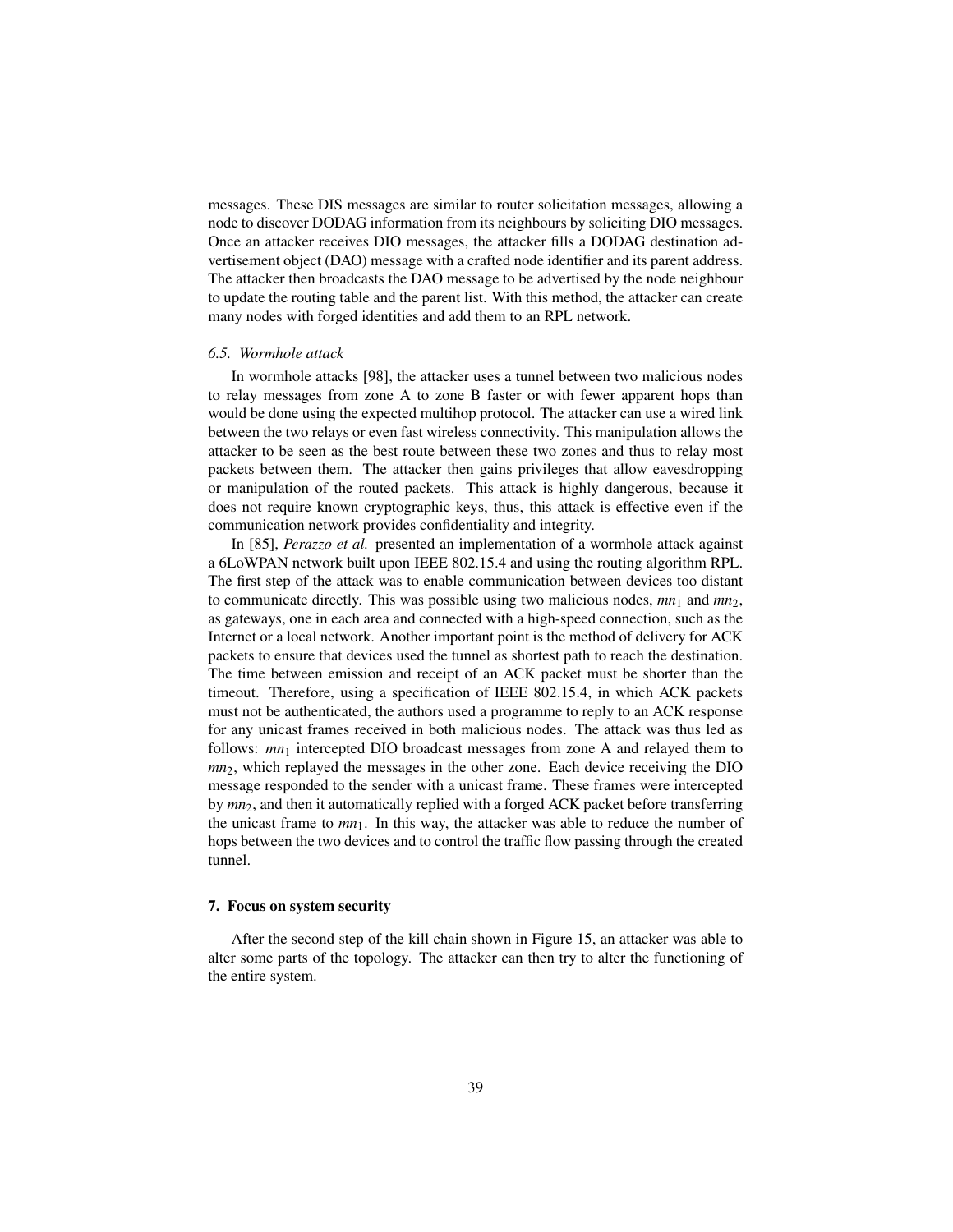## *7.1. Sinkhole attacks*

A sinkhole attack consists of creating a centralised point from a malicious node and luring all traffic from a particular area. Furthermore, all devices from this area must communicate through this malicious device. This attack makes it possible to perform many other attacks, such as selective forwarding.

To make the malicious device the centralised point for all other nodes, it must be seen as a good choice by respecting the routing algorithm. Depending on the algorithm used, the criteria to be an attractive node may differ. But a high-quality route and low-latency transmission are two points that allow it to become the central point of all communication. A perfect way to reach this aim is to spoof or replay an advertisement for a high-quality route to another device.

This attack is easy to implement in an RPL network [82] because of its particular architecture in the DODAG form. The attacker can intercept a DIO control message and change the advertised rank contained inside. The rank field identifies the position of the router inside the graph. Moreover, the attacker can remove the delay usually used to reduce network congestion. These two modifications increase the reputation of the malicious node, and force the other devices to send their traffic through this node.

## *7.2. Selective-forwarding attacks*

A selective-forwarding attack takes place in networks with the assumption that any actives nodes are faithful when they forward packets. The selective-forwarding attack consists of allowing only wanted traffic to move through malicious nodes. The remaining packets are dropped, ensuring that they are not propagated.

There are two methods of implementing this attack. The first method is to use malicious nodes, becoming a black hole and forcing them to refuse to forward every packet. However, this behaviour may lead legitimate nodes to seek another route to send their packets. Hence, the second, more effective method consists of not dropping every packet but choosing only those the attacker wants to forward.

This attack, when applied against RPL [82], consists of letting the malicious nodes drop all packets except packets relative to the protocol. Hence, the attack insists that only packets destined for the malicious node or containing RPL information are not dropped. In this way, the protocol works normally, but application data can be lost. The RPL self-healing and self-management mechanisms cannot correct the malicious behaviour even after running for 24 hours [82].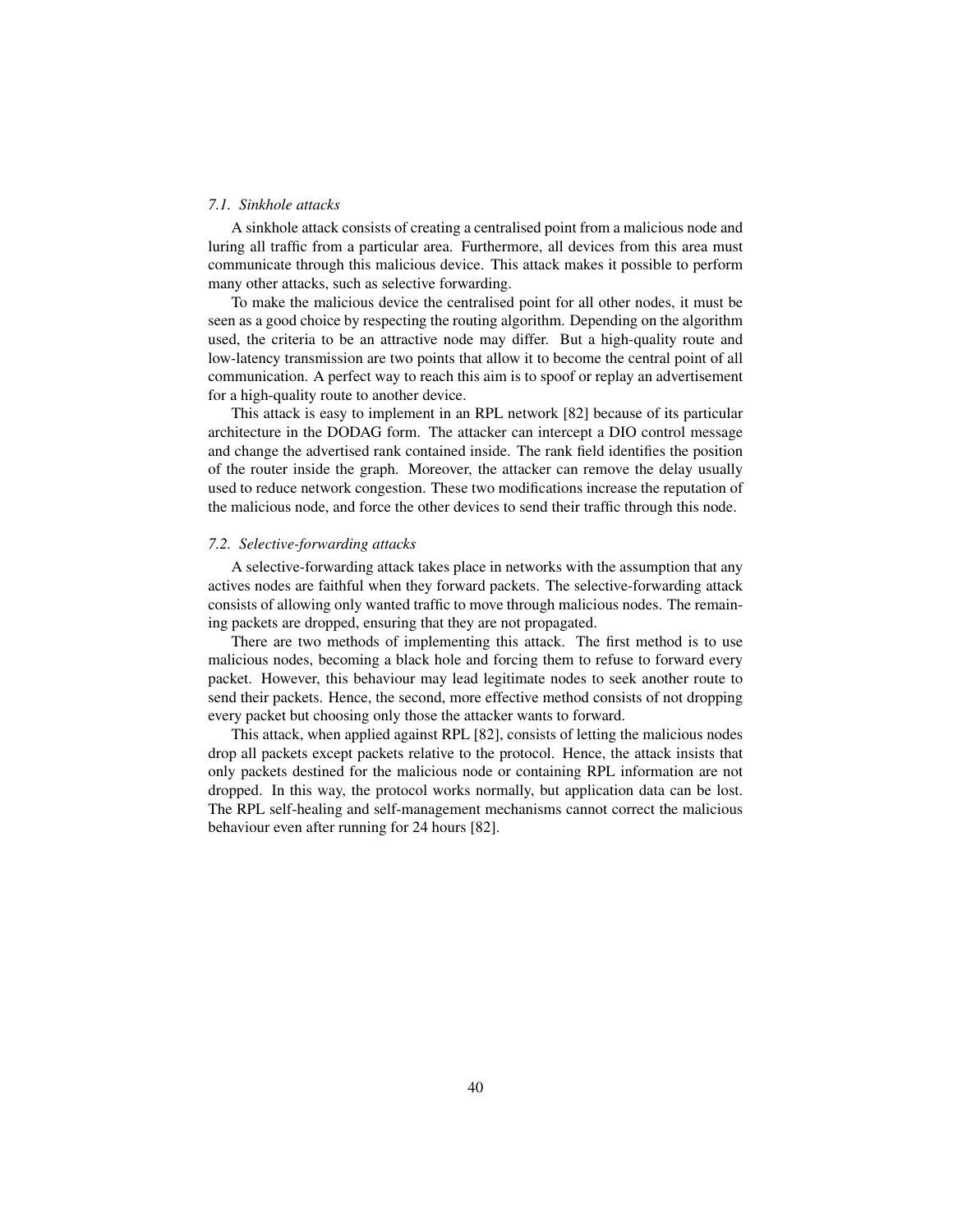

Figure 18: Summary of the generic approach to describe fundamental security issues of IoT networks.

## 8. Discussion

In this section, we discuss the lessons we learned from our approach to describe fundamental security issues of IoT networks and identify several initiatives for future work, which may improve the security of IoT networks.

## *8.1. Approach to describe fundamental security issues of IoT networks: lessons learned*

Figure 18 outlines the approach we used to describe the security issues of IoT protocols. From this approach, we pinpointed two challenges we tackled in this survey.

The first challenge concerned the generic approach to compare different IoT stacks. From this challenge, we highlighted the difficulty of identifying common criteria and defining an abstract structure to efficiently compare different IoT protocol stacks. The significant related work presented in Section 1.3 emphasises the difficulty to characterize IoT protocol stacks generically. Depending on the area of activity, usages and applications, the characteristics and the specificities of IoT protocol stacks differ [99].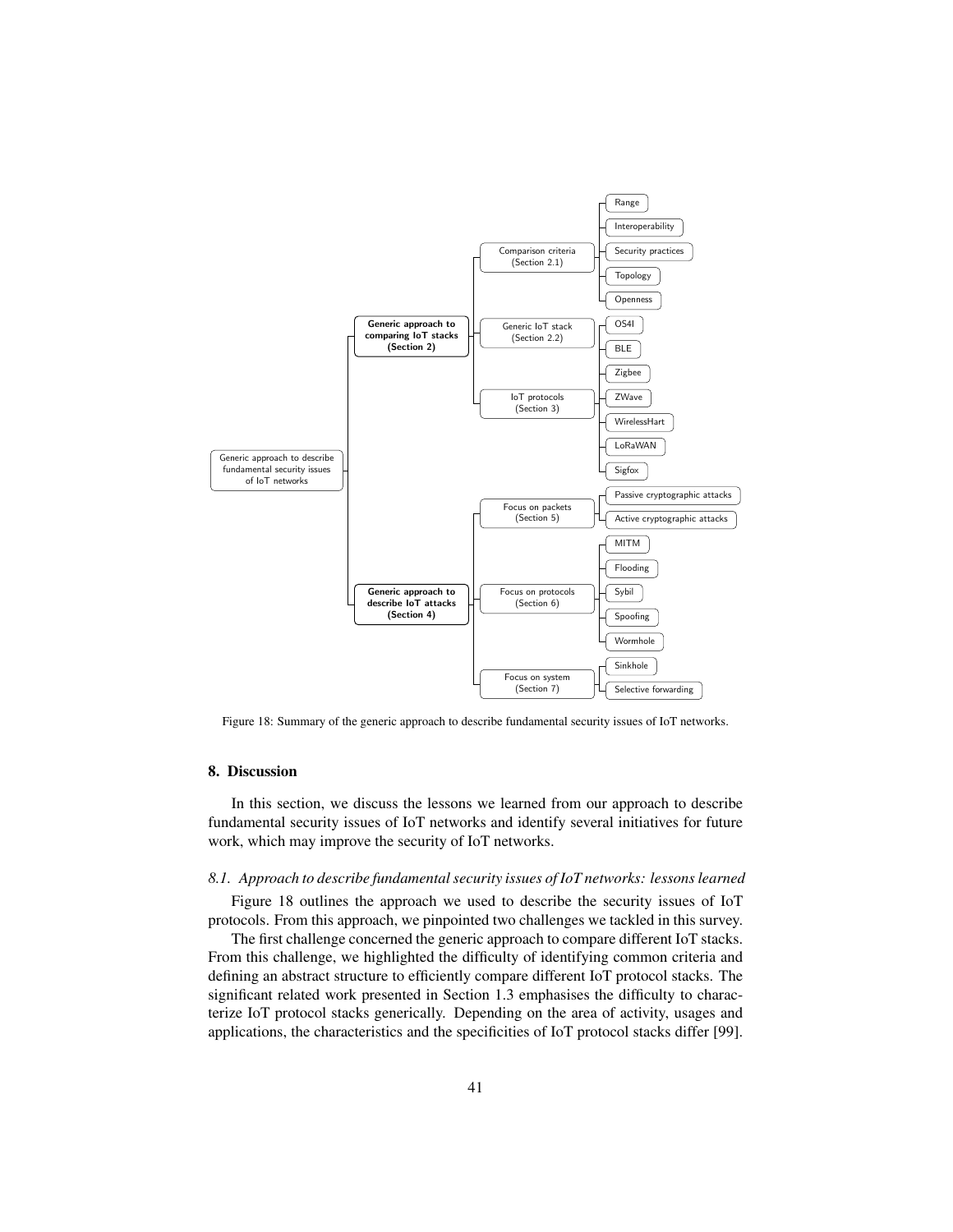For instance, the Sigfox protocol, mainly used for wide-area communications with low data-rate, uses a DBPSK modulation for uplink and operates on the 868 MHz band, whereas the BLE protocol, used for short-range communications with high data-rate, uses a GFSK modulation and operates on the 2.4 GHz band. The availability of the documentation and specifications of every protocol is variable and accentuates the difficulty to provide a common approach to compare them. We tackled this challenge with the proposition of a generic IoT stack and five comparison criteria, which are used to present and analyse different IoT protocol stacks in a similar formalism. This proposition captures the fundamental characteristics of the IoT paradigm and, as such, should be able to capture future IoT protocols: we would need to classify these novel protocols according to the proposed criteria and, as our generic stack divides the protocols into fundamental IoT applications layers, we should be able to map future (versions of) protocols onto this stack.

The second challenge addressed the generic approach to describing IoT attacks. As described throughout this paper, published attacks against IoT protocols are always protocol-specific. We can explain this result with multiple points of view. The multitude of protocols makes the analysis of each attack against every protocols hard and tedious. Furthermore, regarding the protocol, the condition to realize the attacks could be hard or even impossible to reproduce in practice. For instance, two devices are required to perform a MITM attack in BLE, whereas an infrastructure must be deployed to ensure that Zigbee devices can communicate to finally perform the MITM attack. This constraint makes the generic analysis of attacks complicated. Finally, the availability and the accessibility of details about the security mechanisms differ with every IoT protocol stack, making the generic analysis of attacks hard for every IoT protocols stacks. We tackled this challenge with a killchain divided into three parts: attacks focusing on packets, attacks focusing on protocols and attacks focusing on systems. We were able to analyse each attack in relation to the formalism proposed for the generic IoT stack. Hence, we were able to inventory similar attacks on different protocols, link them, estimate which attacks could be similarly done against another protocol and which protocols were inherently resistant to specific attacks. In the event of a novel attack against a given protocol, we should be able to classify it in the killchain (packets, protocols, systems), identify whether it is an adaptation of an attack against another protocol or a fundamentally innovative one and, if it is an innovative one, analyse whether it could be used against other IoT protocols. Moreover, when new IoT protocols will arrive, once they are analysed through the lens proposed in the first part (comparison criteria, generic stack), we should be able to rapidly evaluate which vulnerabilities exist or, to the contrary, are mitigated.

## *8.2. Perspectives to improve the security of IoT networks*

We can exhibit some root causes to these security problems. First, although protocol stacks evolve, commercial imperatives imply that they must keep some compatibility with already-deployed objects, which causes legacy security limitations [100, 101]. This problem may be mitigated by isolating parts of the system or by promoting open-source software or hardware, which usually carries fewer legacy requirements [102, 103], allowing old objects to be upgraded. Second, objects often cannot be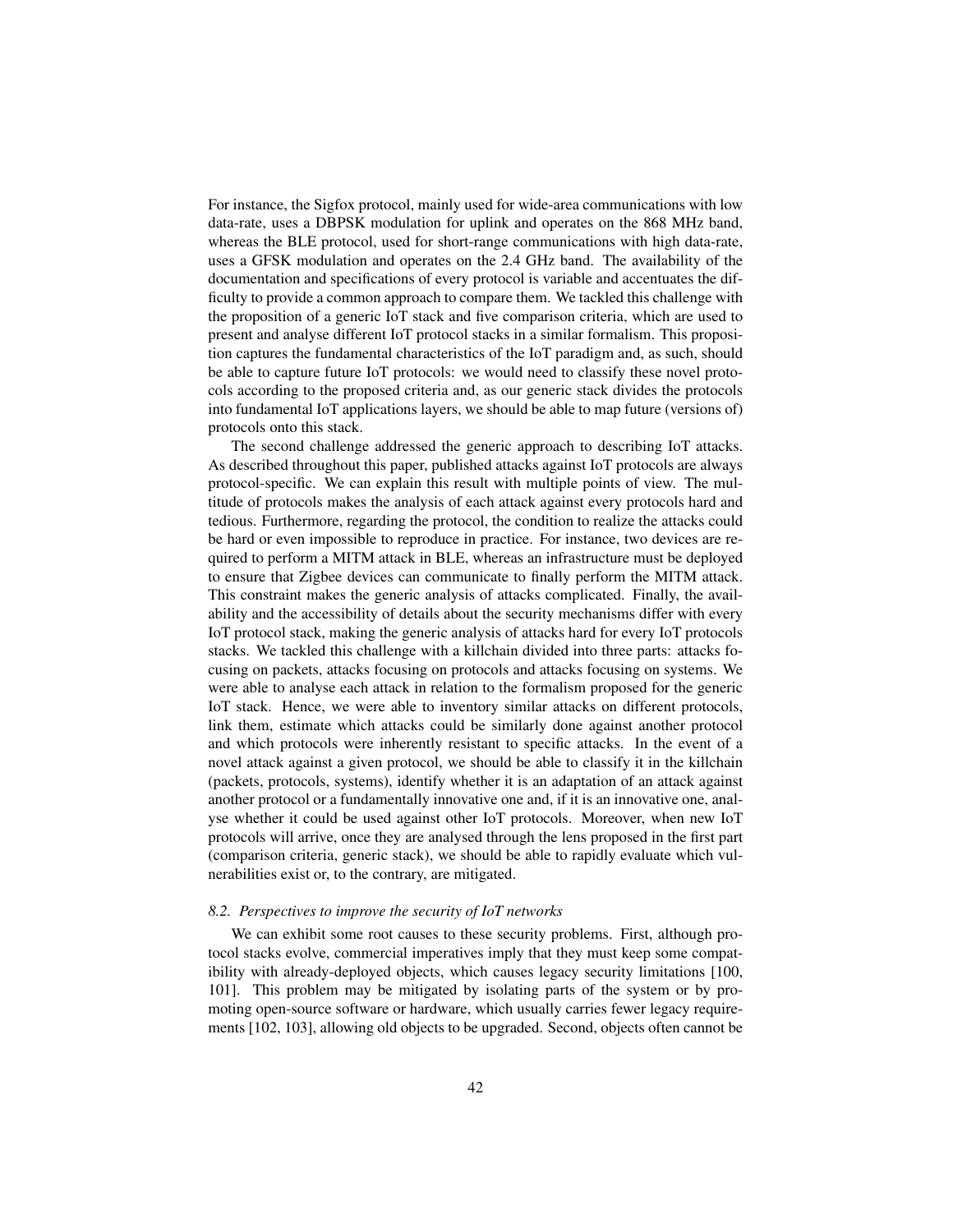upgraded [104], and for those that can vendors usually provide inadequate security policy upgrades [105] (which either are provided too rarely or are not provided for enough time, considering the expected duration of these objects). We strongly believe that IoT vendors need to foster communication with security researchers, rather than trying to mute them. These collaborations can lead to open specifications and collaborative bug bounties [106]. Third, commercial pressure puts usability before security [107], and any actor who would like to change this process would probably face lower sales than those of its competitors. A penetration testing approach [108] may yield exciting results by emphasising, for a given deployment, security measures that should not be ignored. Finally, despite providing similar functionalities, there are too many heterogeneous protocols. Security researchers and operator endeavours are thus scattered amongst systems, instead of uniting their forces. We need a common framework to mutualise security efforts and facilitate exchange amongst communities working on different protocols.

Starting from this work, we identify that a new method might be defined to ensure the same security mechanisms regardless of the protocol stack used. Defining this new method raises several new interesting research and methodological points:

- *Identifying common security criteria* by drawing up a list of security features amongst all protocols to establish a global base that could be applied for each protocol stack. Existing works [109, 110, 111] provide classifications and taxonomies of security features that could be applied generically. However, these works are focused on a specific aspect or a specific application of the IoT and not on IoT protocol stacks. These works may be worth to be pursued to provide a taxonomy of security criteria suitable for every IoT protocol stacks.
- *Harmonising security mechanisms* by finding a solution to apply them regardless of the protocol stack used. A solution may be to define a certification that each protocol must apply [112, 113]. This certification, relying on common security criteria, should be generic enough to suit the maximum IoT protocol stacks and cover the largest field of applications. We could imagine another solution, such as a framework [114] that identifies which security mechanisms must be applied according to the application domain targeted.
- *Ensuring a constant security level*, even if protocol stacks and deployments evolve. IoT environments are indeed much more subject to evolutions in time and space [115, 116]. It means - in time - guaranteeing a regular follow-up of every version deployed for a protocol to ensure the same level of security. Systematic security regression testings need to be defined and need to also evolve with new IoT protocols. They should, for instance, avoid compatibility issues opening security breaches from two different versions of the same protocol. Or they should, for instance, avoid two different protocols known to be individually safe, but opening a security breach when combined. It also means - in space to be able to correlate a physical area and a security level. Deploying a new IoT device, a crash or misbehaviour of a device, should affect the security level and be considered as a potential intrusion. Automatic analysis of the device traffic should be able to dynamically qualify the level of security of the overall deployed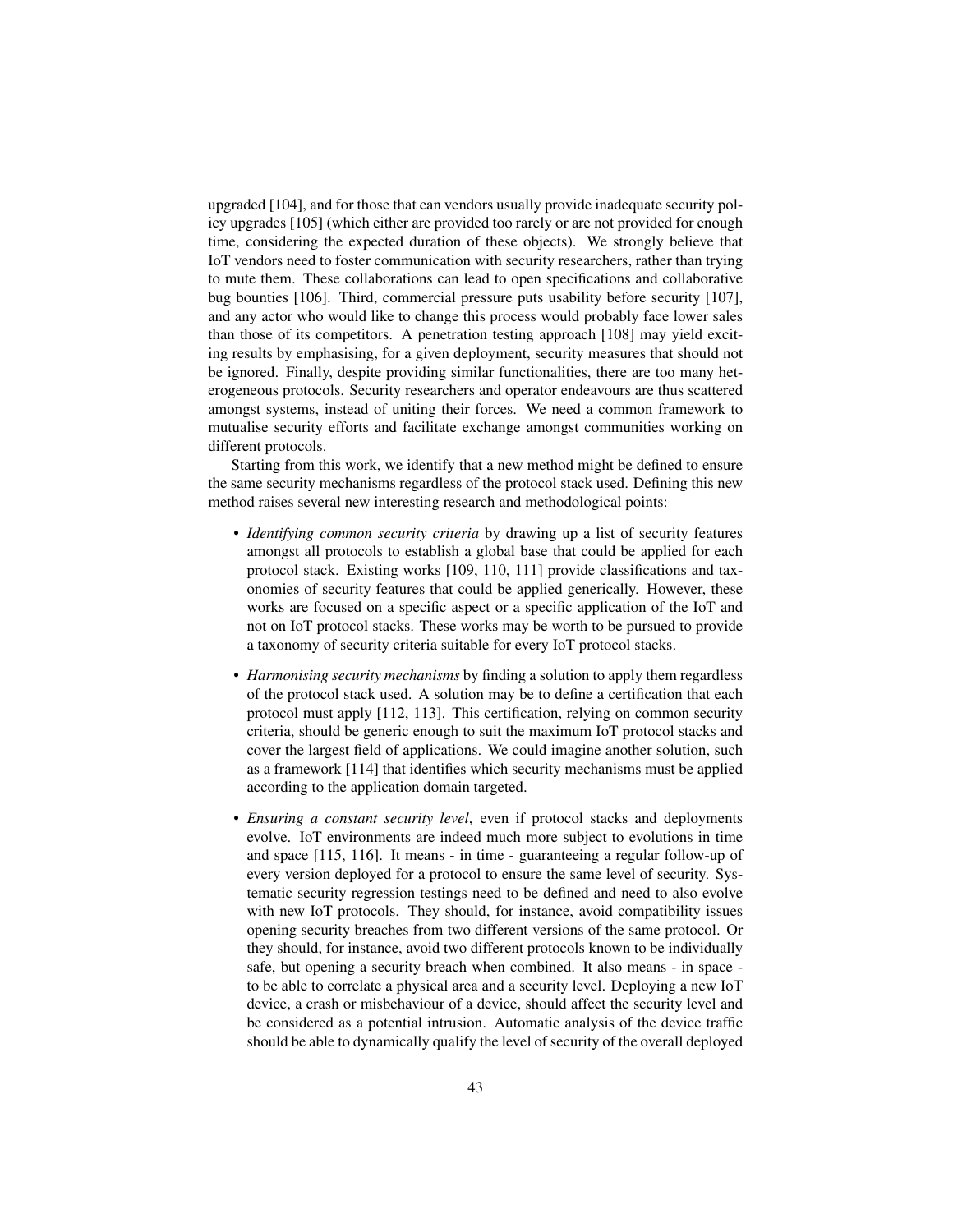IoT architecture. IoT environments require intrinsic flexibility to easily deploy anything, anywhere, anytime, but raise this new challenge to define *new flexible security frontiers and guarantees in space and time*.

Tomorrow's IoT will be multiprotocol, mixing various complementary systems deployed at different moments, and will have to deal with both the legacy of a common protocol and a range of different protocols. *Analysis on the scale of a unique protocol will no longer be pertinent*.

## 9. Conclusion

This survey aims to detail the many challenges to the security of IoT. We define a generic approach to compare major IoT protocol stacks, using a generic stack based on the OSI model. We base our comparison on five criteria: range, openness, interoperability, network architecture and security practices. We also suggest a kill chain against IoT networks, with multiple attacks that are not specific to a given protocol. Finally, we propose a comprehensive, structured and generic study of IoT security issues.

## References

- [1] A. Al-Fuqaha, M. Guizani, M. Mohammadi, M. Aledhari, M. Ayyash, Internet of things: A survey on enabling technologies, protocols, and applications, IEEE Communications Surveys & Tutorials 17 (4) (2015) 2347–2376.
- [2] L. Da Xu, W. He, S. Li, Internet of things in industries: A survey, IEEE Transactions on industrial informatics 10 (4) (2014) 2233–2243.
- [3] J. Gubbi, R. Buyya, S. Marusic, M. Palaniswami, Internet of things (iot): A vision, architectural elements, and future directions, Future Generation Comp. Syst. 29 (7) (2013) 1645–1660.
- [4] S. Sicari, A. Rizzardi, L. A. Grieco, A. Coen-Porisini, Security, privacy and trust in internet of things: The road ahead, Computer networks 76 (2015) 146–164.
- [5] Gartner, Gartner says 5.8 billion enterprise and automotive iot endpoints will be in use in 2020, https://www.gartner.com/en/newsroom/pressreleases/2019-08-29-gartner-says-5-8-billion-enterpriseand-automotive-io, accessed on 17 June 2020 (2019).
- [6] J. Lin, W. Yu, N. Zhang, X. Yang, H. Zhang, W. Zhao, A survey on internet of things: Architecture, enabling technologies, security and privacy, and applications, IEEE Internet of Things Journal 4 (5) (2017) 1125–1142.
- [7] M. J. Kaur, P. Maheshwari, Building smart cities applications using iot and cloud-based architectures, in: International Conference on Industrial Informatics and Computer Systems (CIICS), IEEE, 2016, pp. 1–5.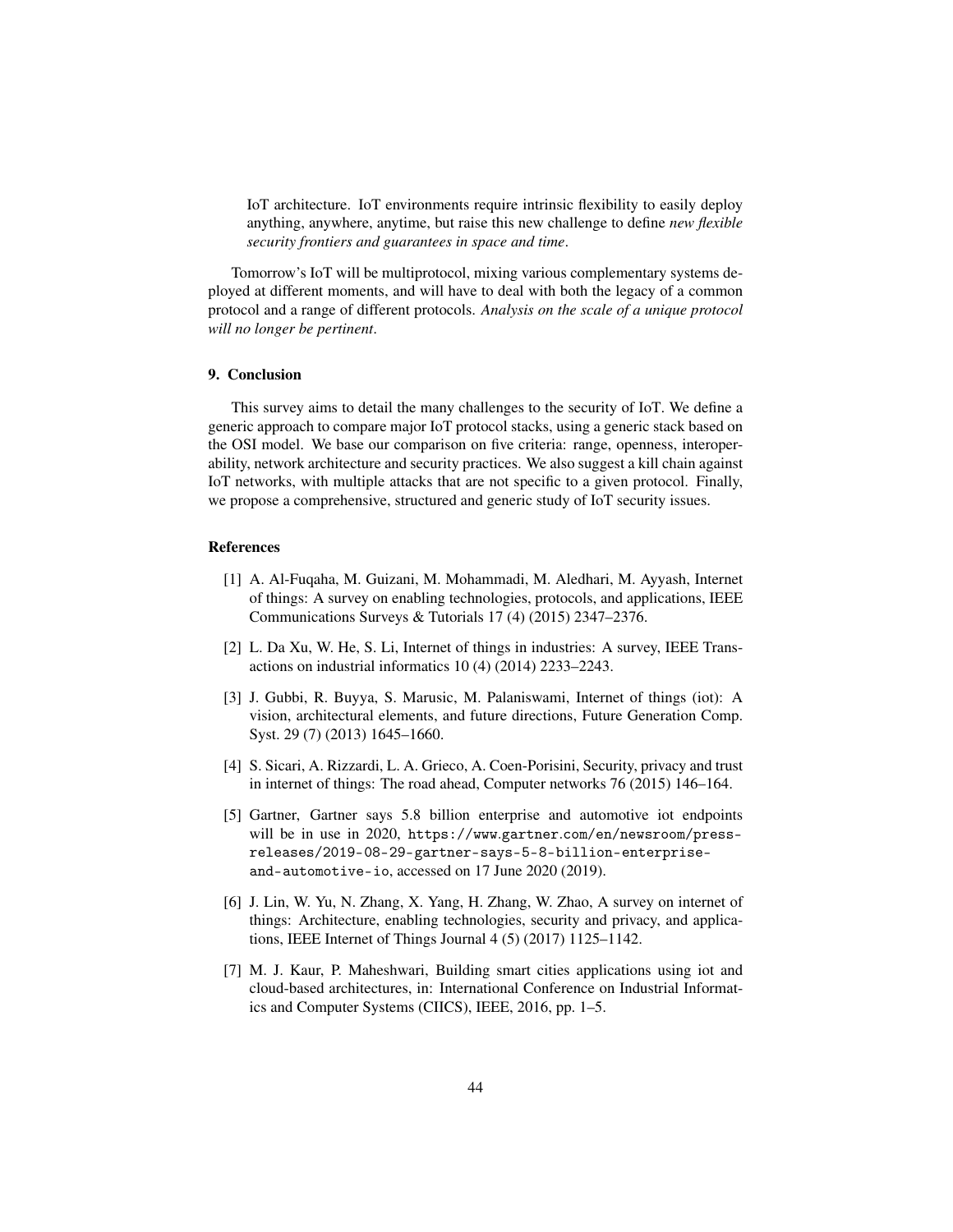- [8] T. H. news, How drones can find and hack internet-of-things devices from the sky, https://thehackernews.com/2015/08/hacking-internet-ofthings-drone.html, accessed on 21 August 2019 (2019).
- [9] T. H. news, Z-wave downgrade attack left over 100 million iot devices open to hackers, https://thehackernews.com/2018/05/z-wavewireless-hacking.html, accessed on 21 August 2019 (2019).
- [10] T. H. news, Blueborne: Critical bluetooth attack puts billions of devices at risk of hacking, https://thehackernews.com/2017/09/blueborne-bluetoothhacking.html, accessed on 21 August 2019 (2019).
- [11] T. H. news, Hackers could turn LG smart appliances into remote-controlled spy robot, https://thehackernews.com/2017/10/smart-iot-devicehacking.html, accessed on 21 August 2019 (2019).
- [12] R. Hallman, J. Bryan, G. Palavicini, J. DiVita, J. Romero-Mariona, IoDDoS the internet of distributed denial of sevice attacks - A case study of the mirai malware and iot-based botnets, in: IoTBDS, 2017.
- [13] J. Radcliffe, Hacking medical devices for fun and insulin: Breaking the human SCADA system, in: Black Hat, 2011.
- [14] T. H. news, Hackers can remotely access syringe infusion pumps to deliver fatal overdoses, https://thehackernews.com/2017/09/hackinginfusion-pumps.html, accessed on 21 August 2019 (2019).
- [15] T. H. news, Casino Gets Hacked Through Its Internet-Connected Fish Tank Thermometer, https://thehackernews.com/2018/04/iot-hackingthermometer.html, [Online; accessed on 21 August 2019] (2019).
- [16] T. H. news, How to Hack Smart Bluetooth Locks and IoT Devices Check this Out, https://thehackernews.com/2016/09/hacking-bluetoothlocks.html, [Online; accessed on 21 August 2019] (2019).
- [17] B. Fouladi, S. Ghanoun, Security evaluation of the z-wave wireless protocol, Black hat USA 24 (2013).
- [18] M. Ryan, Bluetooth: With low energy comes low security, in: 7th USENIX Workshop on Offensive Technologies, WOOT, USENIX Association, 2013.
- [19] S. Raza, A. Slabbert, T. Voigt, K. Landernäs, Security considerations for the WirelessHART protocol, in: International Conference on Emerging Technologies and Factory Automation (ETFA), IEEE, 2009, pp. 1–8.
- [20] P. Baronti, P. Pillai, V. W. C. Chook, S. Chessa, A. Gotta, Y. Hu, Wireless sensor networks: A survey on the state of the art and the 802.15.4 and zigbee standards, Computer Communications 30 (7) (2007) 1655–1695.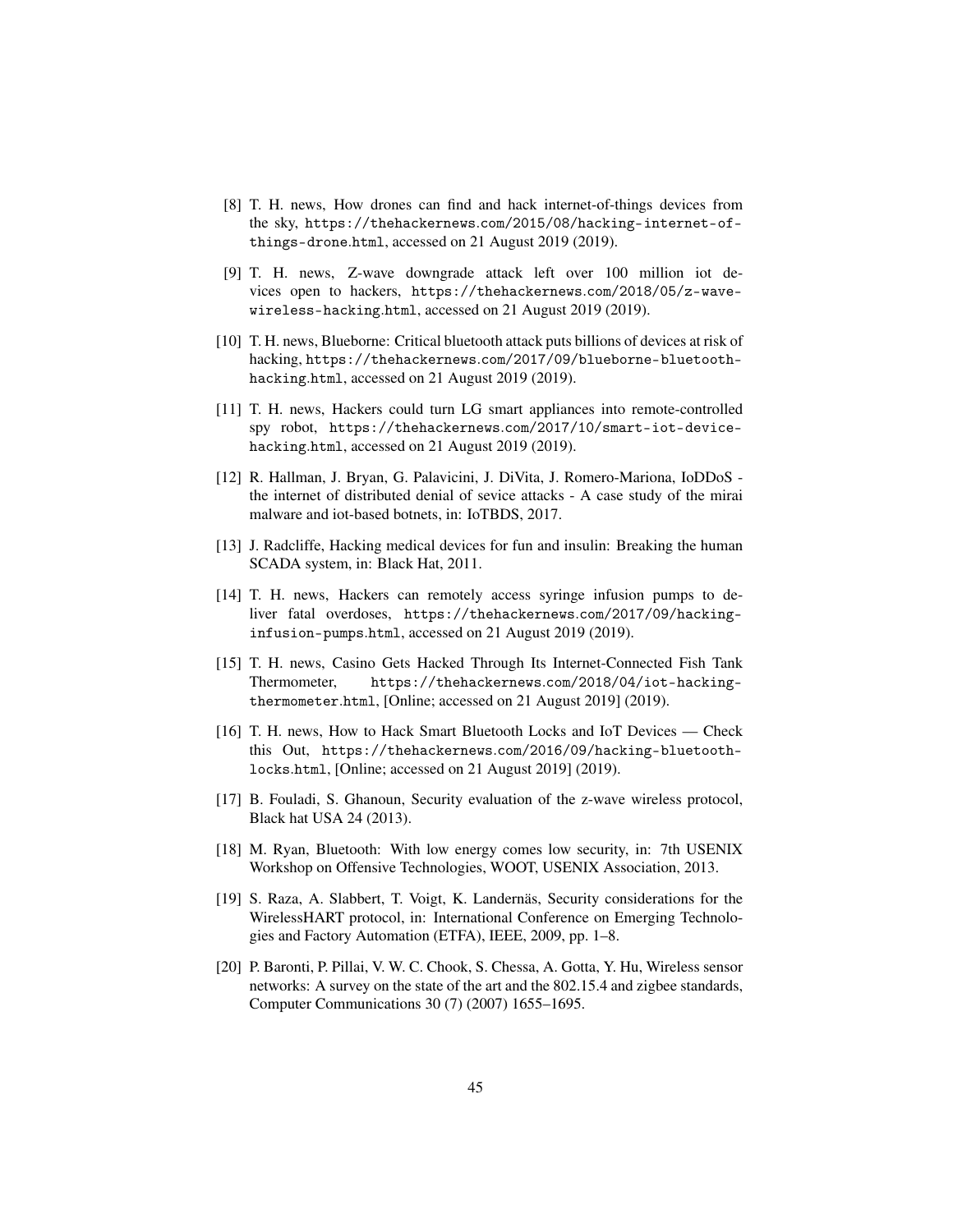- [21] M. Sain, Y. J. Kang, H. J. Lee, Survey on security in internet of things: state of the art and challenges, in: International Conference on Advanced Communication Technology (ICACT), IEEE, 2017, pp. 699–704.
- [22] K. T. Nguyen, M. Laurent, N. Oualha, Survey on secure communication protocols for the internet of things, Ad Hoc Networks 32 (2015) 17–31.
- [23] A. Reziouk, E. Laurent, J.-C. Demay, Practical security overview of IEEE 802.15.4, in: International Conference on Engineering & MIS (ICEMIS), IEEE, 2016, pp. 1–9.
- [24] M. Brachmann, O. Garcia-Morchon, M. Kirsche, Security for practical CoAP applications: Issues and solution approaches, 10th GI/ITG KuVS Fachgespraech Sensornetze (FGSN11) (2011) 15–16.
- [25] V. Karagiannis, P. Chatzimisios, F. Vazquez-Gallego, J. Alonso-Zarate, A survey on application layer protocols for the internet of things, Transaction on IoT and Cloud Computing 3 (1) (2015) 11–17.
- [26] K. Lounis, M. Zulkernine, Attacks and defenses in short-range wireless technologies for iot, IEEE Access 8 (2020) 88892–88932.
- [27] D. M. Mendez, I. Papapanagiotou, B. Yang, Internet of things: Survey on security and privacy, CoRR abs/1707.01879 (2017). arXiv:1707.01879. URL http://arxiv.org/abs/1707.01879
- [28] A. Oracevic, S. Dilek, S. Özdemir, Security in internet of things: A survey, in: 2017 International Symposium on Networks, Computers and Communications (ISNCC), 2017, pp. 1–6.
- [29] F. A. Alaba, M. Othman, I. A. T. Hashem, F. Alotaibi, Internet of things security: A survey, J. Network and Computer Applications 88 (2017) 10–28.
- [30] M. Ammar, G. Russello, B. Crispo, Internet of things: A survey on the security of iot frameworks, J. Inf. Sec. Appl. 38 (2018) 8–27.
- [31] K. Zhao, L. Ge, A survey on the internet of things security, in: International Conference on Computational Intelligence and Security (CIS), IEEE, 2013, pp. 663–667.
- [32] G. Bora, S. Bora, S. Singh, S. M. Arsalan, Osi reference model: An overview, International Journal of Computer Trends and Technology (IJCTT) 7 (4) (2014) 214–218.
- [33] B. A. Forouzan, TCP/IP protocol suite, McGraw-Hill, Inc., 2002.
- [34] R. Ratasuk, B. Vejlgaard, N. Mangalvedhe, A. Ghosh, Nb-iot system for m2m communication, in: wireless communications and networking conference (WCNC), IEEE, 2016, pp. 1–5.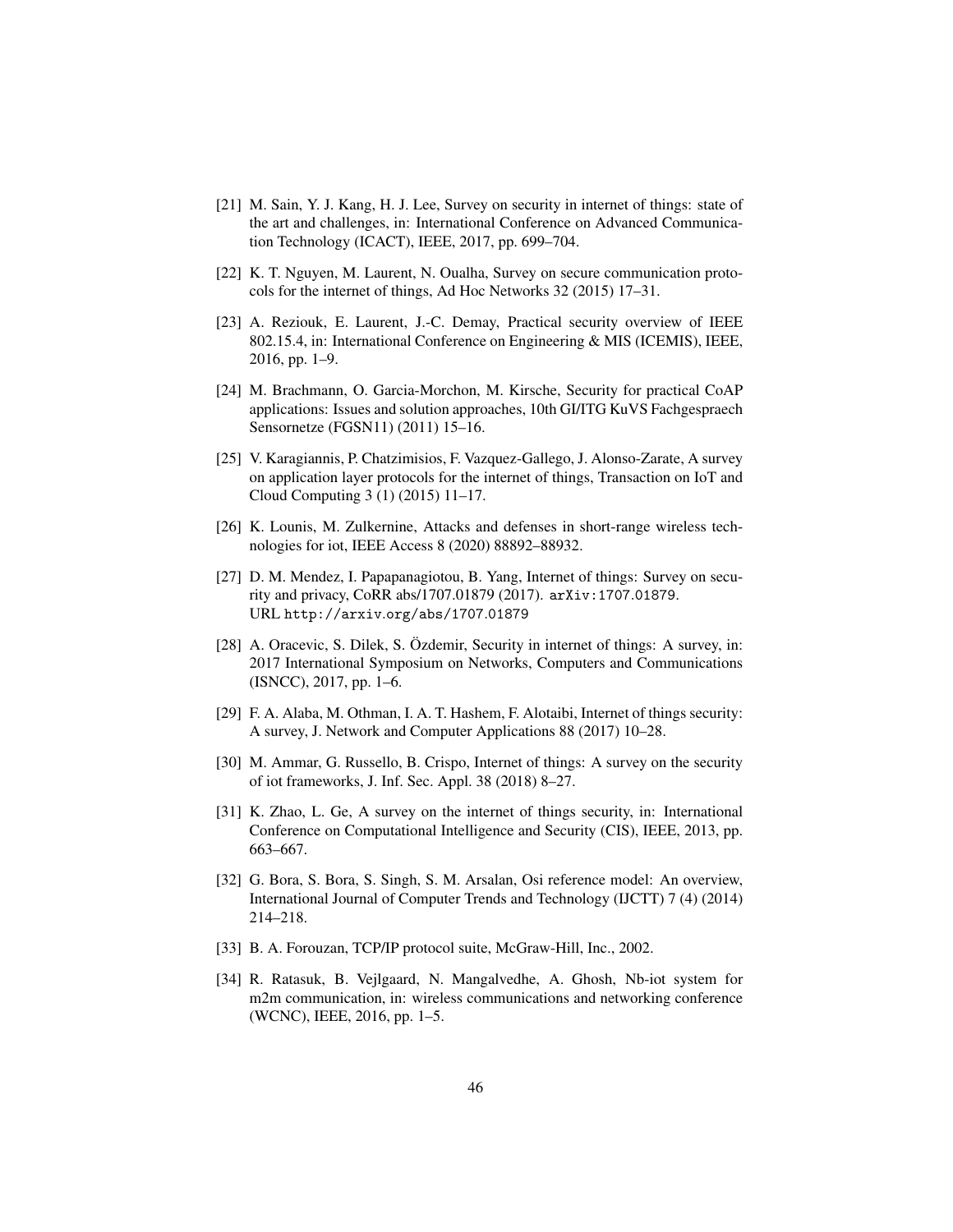- [35] IEEE Standards Association, 802.15.4-2015 IEEE Standard for Low-Rate Wireless Networks, Tech. rep. URL https://ieeexplore.ieee.org/document/7460875
- [36] J. Hui, D. Culler, S. Chakrabarti, 6LoWPAN: Incorporating IEEE 802.15. 4 into the IP architecture, Internet Protocol for Smart Objects Alliance (IPSO) (2009).
- [37] J. Olsson, 6lowpan demystified, Tech. rep., Texas Instruments (2014). URL https://www.ti.com/lit/wp/swry013/swry013.pdf
- [38] J. Hui, P. Thubert, Compression format for ipv6 datagrams over ieee 802.15.4 based networks, RFC 6282, RFC Editor (September 2011). URL http://www.rfc-editor.org/rfc/rfc6282.txt
- [39] G. Montenegro, N. Kushalnagar, J. Hui, D. Culler, Transmission of ipv6 packets over ieee 802.15.4 networks, RFC 4944, RFC Editor (September 2007). URL http://www.rfc-editor.org/rfc/rfc4944.txt
- [40] A. Ayadi, P. Maillé, D. Ros, L. Toutain, T. Zheng, Implementation and evaluation of a TCP header compression for 6lowpan, in: International Wireless Communications and Mobile Computing Conference (IWCMC), 2011, pp. 1359– 1364.
- [41] Z. Shelby, K. Hartke, C. Bormann, The constrained application protocol (coap), RFC 7252, RFC Editor (June 2014). URL http://www.rfc-editor.org/rfc/rfc7252.txt
- [42] R. A. Rahman, B. Shah, Security analysis of IoT protocols: A focus in CoAP, in: International Conference on Big Data and Smart City (ICBDSC), IEEE, 2016, pp. 1–7.
- [43] C. Bormann, A. P. Castellani, Z. Shelby, CoAP: An application protocol for billions of tiny internet nodes, IEEE Internet Computing 16 (2) (2012) 62–67.
- [44] N. Modadugu, E. Rescorla, The design and implementation of datagram TLS, in: Network and Distributed System Security Symposium (NDSS), 2004.
- [45] T. Kothmayr, C. Schmitt, W. Hu, M. Brünig, G. Carle, DTLS based security and two-way authentication for the internet of things, Ad Hoc Networks 11 (8) (2013) 2710–2723.
- [46] S. Raza, D. Trabalza, T. Voigt, 6lowpan compressed DTLS for CoAP, in: International Conference on Distributed Computing in Sensor Systems (DCOSS), IEEE, 2012, pp. 287–289.
- [47] Andrew Banks and Rahul Gupta, MQTT version 3.1.1, OASIS Standard (29 October 2014). URL http://docs.oasis-open.org/mqtt/mqtt/v3.1.1/mqttv3.1.1.html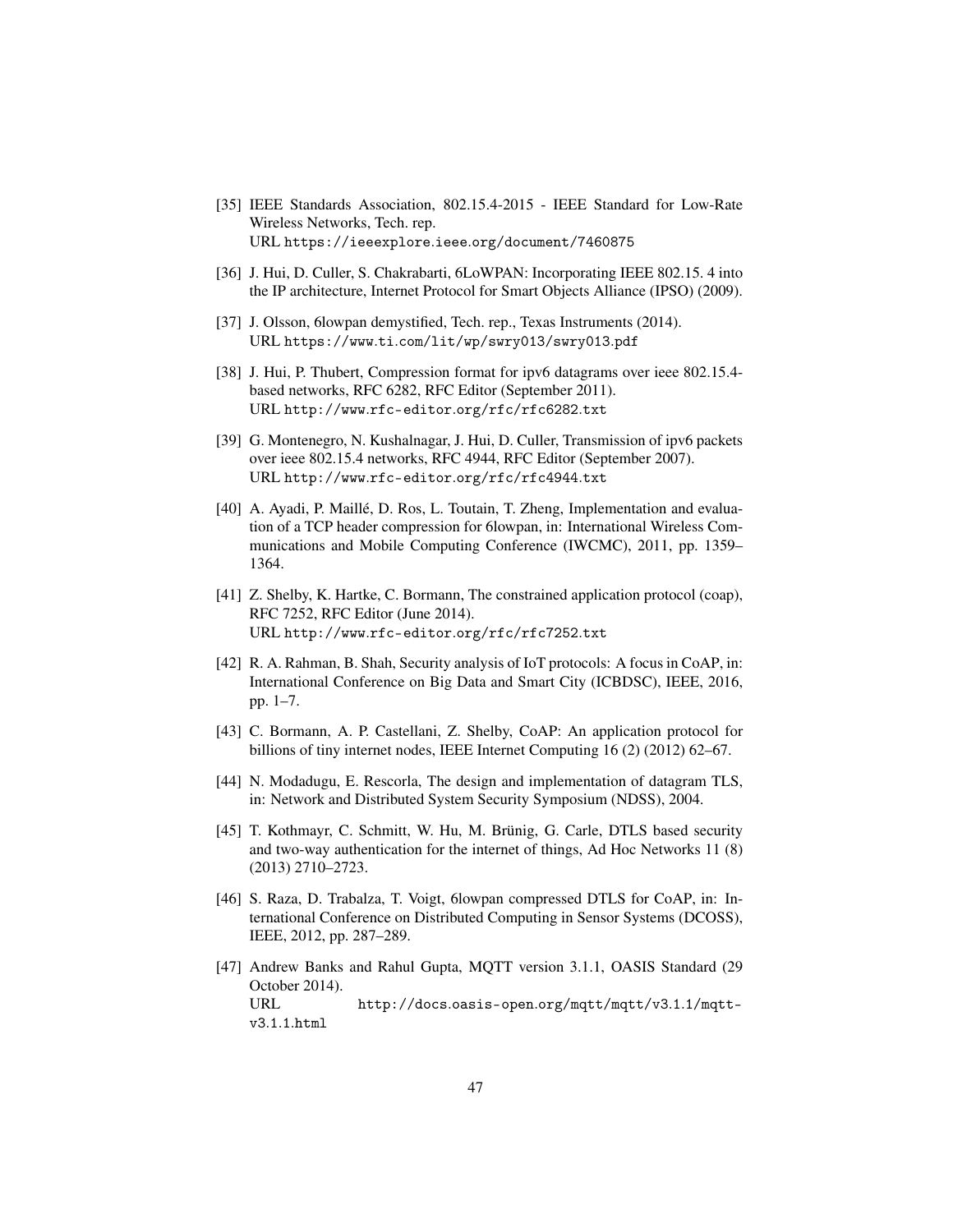- [48] A. Ludovici, A. Calveras, J. Casademont, Forwarding techniques for IP fragmented packets in a real 6lowpan network, Sensors 11 (1) (2011) 992–1008.
- [49] A. H. Chowdhury, M. Ikram, H.-S. Cha, H. Redwan, S. Shams, K.-H. Kim, S.- W. Yoo, Route-over vs mesh-under routing in 6lowpan, in: International conference on wireless communications and mobile computing: Connecting the world wirelessly (IWCMC), ACM, 2009, pp. 1208–1212.
- [50] C. Perkins, E. Belding-Royer, S. Das, Ad hoc on-demand distance vector (AODV) routing, RFC 3561, RFC Editor, http://www.rfc-editor.org/rfc/ rfc3561.txt (July 2003). URL http://www.rfc-editor.org/rfc/rfc3561.txt
- [51] S. D. Park, 6LoWPAN ad hoc on-demand distance vector routing (LOAD), Internet-Draft draft-daniel-6lowpan-load-adhoc-routing-03, IETF Secretariat (June 2007). URL http://www.ietf.org/internet-drafts/draft-daniel-6lowpanload-adhoc-routing-03.txt
- [52] T. H. Clausen, J. Yi, A. C. de Verdiere, Loadng: Towards AODV version 2, in: Vehicular Technology Conference (VTC), IEEE, 2012, pp. 1–5.
- [53] O. Iova, G. P. Picco, T. Istomin, C. Király, RPL: the routing standard for the internet of things... or is it?, IEEE Communications Magazine 54 (12-Supp) (2016) 16–22.
- [54] T. Winter, P. Thubert, A. Brandt, J. Hui, R. Kelsey, P. Levis, K. Pister, R. Struik, J. Vasseur, R. Alexander, Rpl: Ipv6 routing protocol for low-power and lossy networks, RFC 6550, RFC Editor (March 2012). URL http://www.rfc-editor.org/rfc/rfc6550.txt
- [55] J. Vasseur, N. Agarwal, J. Hui, Z. Shelby, P. Bertrand, C. Chauvenet, RPL: The IP routing protocol designed for low power and lossy networks, Internet Protocol for Smart Objects Alliance (IPSO) (2011).
- [56] S. Raza, S. Duquennoy, T. Voigt, U. Roedig, Demo abstract: Securing communication in 6lowpan with compressed ipsec, in: International Conference on Distributed Computing in Sensor Systems and Workshops (DCOSS), IEEE, 2011, pp. 1–2.
- [57] S. Raza, T. Voigt, V. Jutvik, Lightweight ikev2: a key management solution for both the compressed ipsec and the ieee 802.15. 4 security, in: Proceedings of the IETF workshop on smart object security, Vol. 23, Citeseer, 2012.
- [58] B. SIG, Bluetooth specification version 4.0 vol 0 (6/2010), https: //www.bluetooth.org/docman/handlers/downloaddoc.ashx?doc\_id= 229737, [Online; accessed on 21 August 2019].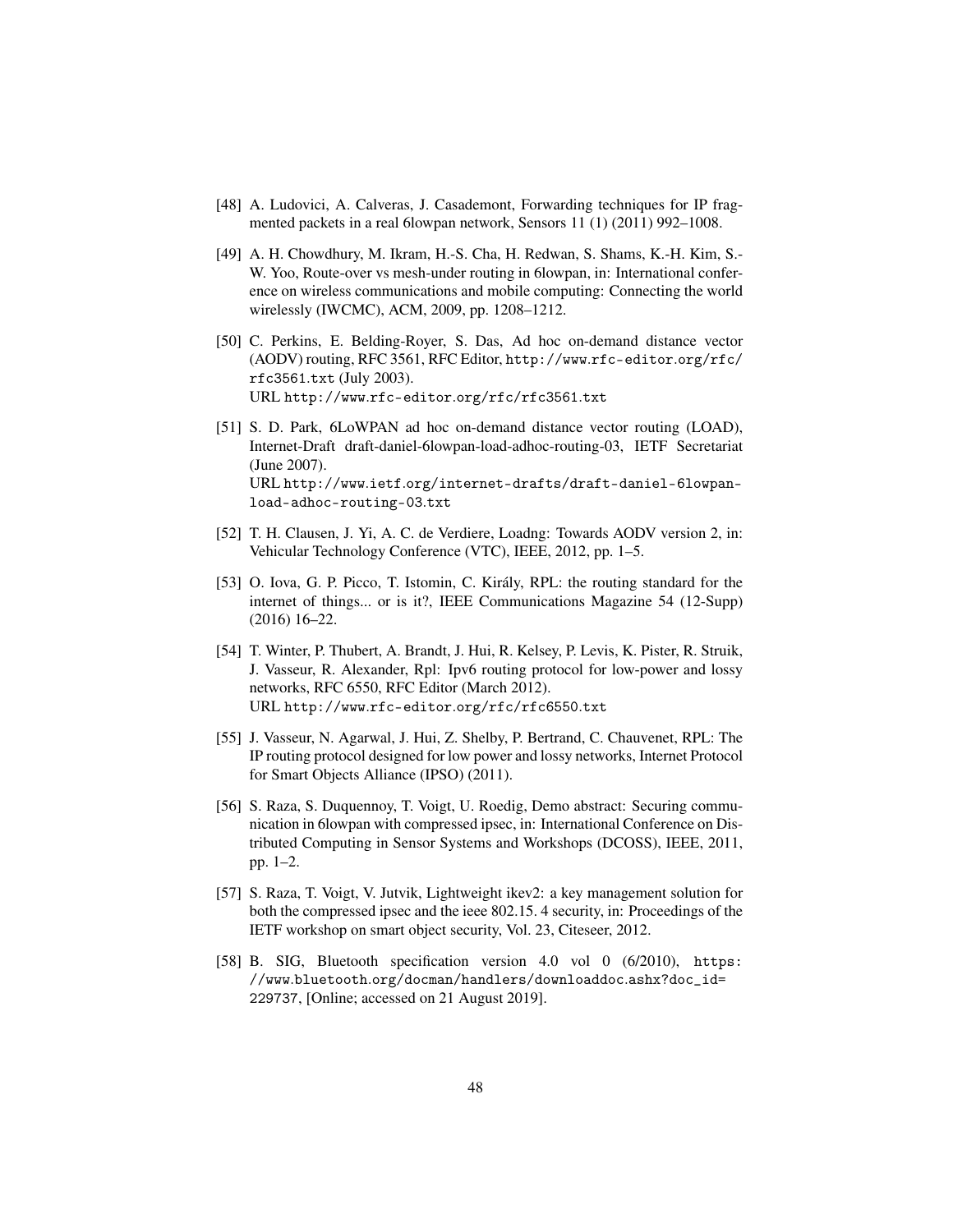- [59] C. Gomez, J. Oller, J. Paradells, Overview and evaluation of bluetooth low energy: An emerging low-power wireless technology, Sensors 12 (9) (2012) 11734–11753.
- [60] B. SIG, Bluetooth specification version 5.0, https://www.bluetooth.org/ DocMan/handlers/DownloadDoc.ashx?doc\_id=421043, [Online; accessed on 21 August 2019].
- [61] B. S. . M. W. Group, Bluetooth Mesh Networking specification, https: //www.bluetooth.com/specifications/mesh-specifications, [Online; accessed on 21 August 2019].
- [62] S. M. Darroudi, C. Gomez, Bluetooth low energy mesh networks: A survey, Sensors 17 (7) (2017) 1467.
- [63] C. W. Badenhop, S. R. Graham, B. W. P. Ramsey, B. E. Mullins, L. O. Mailloux, The Z-Wave routing protocol and its security implications, Computers & Security 68 (2017) 112–129.
- [64] C. W. Badenhop, J. D. Fuller, J. Hall, B. W. P. Ramsey, M. Rice, Evaluating ITU-T G.9959 based wireless systems used in critical infrastructure assets, in: 9th International Conference Critical Infrastructure Protection (ICCIP), 2015, pp. 209–227.
- [65] D. Chen, M. Nixon, A. Mok, WirelessHART: Real-Time Mesh Network for Industrial Automation, 1st Edition, Springer, 2010.
- [66] J. Song, S. Han, A. Mok, D. Chen, M. Lucas, M. Nixon, W. Pratt, Wirelesshart: Applying wireless technology in real-time industrial process control, in: Real-Time and Embedded Technology and Applications Symposium (RTAS), IEEE, 2008, pp. 377–386.
- [67] K. Dang, J. Shen, L. Dong, Y. Xia, A graph route-based superframe scheduling scheme in wirelesshart mesh networks for high robustness, Wireless Personal Communications 71 (4) (2013) 2431–2444.
- [68] N. Sornin, M. Luis, T. Eirich, T. Kramp, O. Hersent, LoRaWAN Specification, Tech. Rep. V1.0.1 Draf 3, LoRa Alliance (October 2015). URL https://enablingsupport.zendesk.com/hc/en-us/ article\_attachments/202357691/LoRaWAN1.0.1\_d3.pdf
- [69] 01net, Objets connectés : polémique sur la sécurité du réseau français Sigfox, https://www.01net.com/actualites/objets-connectes-lereseau-francais-sigfox-une-passoire-en-matiere-de-securite-957875.html, [Online (French); accessed on 21 August 2019] (2019).
- [70] S. Andy, B. Rahardjo, B. Hanindhito, Attack scenarios and security analysis of MQTT communication protocol in IoT system, in: International Conference on Electrical Engineering, Computer Science and Informatics (EECSI), IEEE, 2017, pp. 1–6.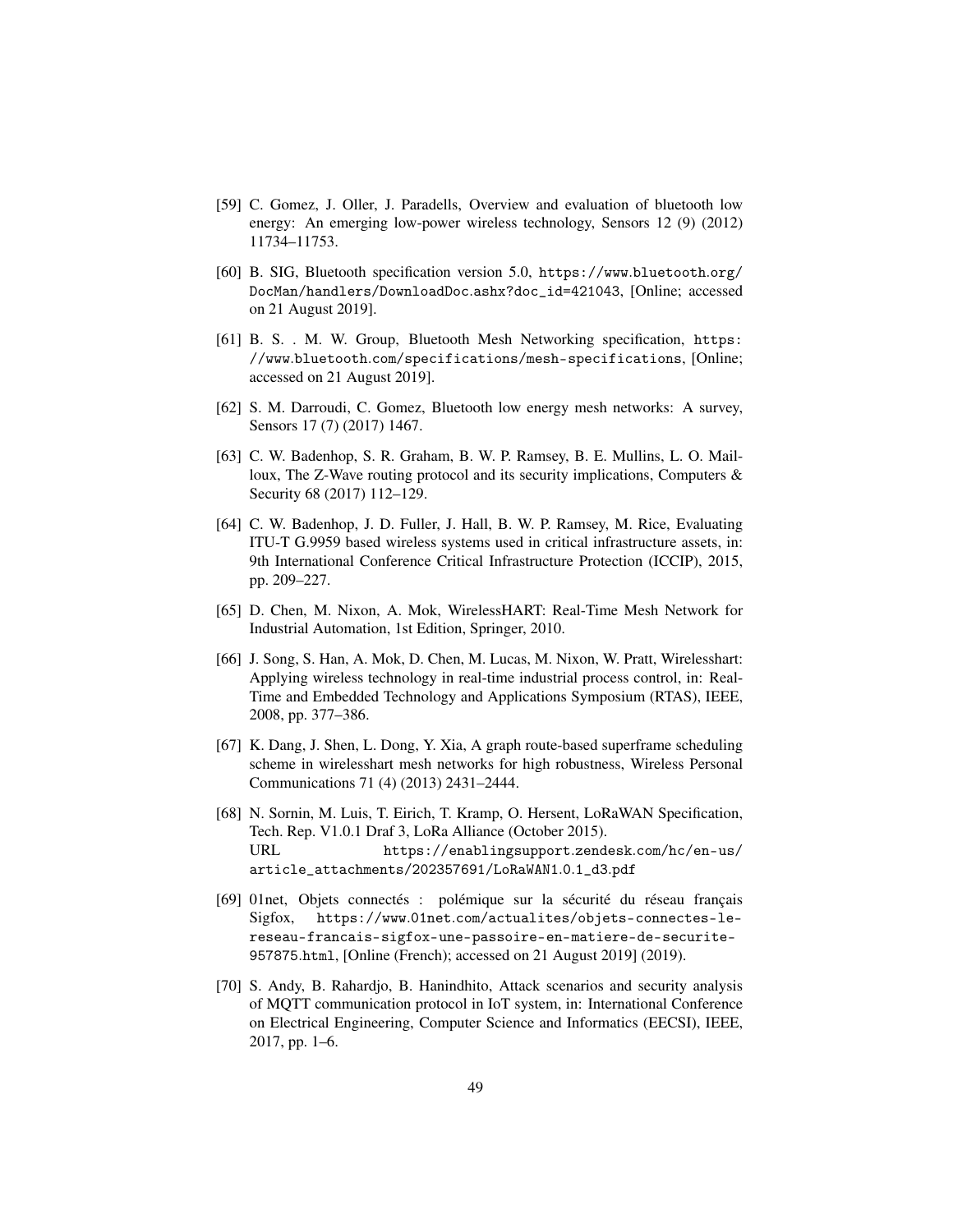- [71] J. Slawomir, Gattacking bluetooth smart devices, Black Hat USA (2016).
- [72] W. K. Zegeye, Exploiting bluetooth low energy pairing vulnerability in telemedicine, in: International Telemetering Conference Proceedings, International Foundation for Telemetering, 2015.
- [73] X. Fan, F. Susan, W. Long, S. Li, Security analysis of zigbee, Tech. rep., MIT (2017). URL http://courses.csail.mit.edu/6.857/2017/project/17.pdf
- [74] X. Yang, Lorawan: Vulnerability analysis and practical exploitation, Master's thesis, TU Delft. (2017). URL https://repository.tudelft.nl/islandora/object/uuid: 87730790-6166-4424-9d82-8fe815733f1e?collection=education
- [75] X. Yang, E. Karampatzakis, C. Doerr, F. Kuipers, Security vulnerabilities in LoRaWAN, in: International Conference on Internet-of-Things Design and Implementation (IoTDI), IEEE, 2018, pp. 129–140.
- [76] A. Reziouk, A. Lebrun, J.-C. Demay, Auditing 6lowpan networks using standard penetration testing tools, DEF CON 24 (2016).
- [77] T. Melamed, An active man-in-the-middle attack on bluetooth smart devices, International Journal of Safety and Security Engineering 8 (2) (2018) 200–211.
- [78] O. Olawumi, K. Haataja, M. Asikainen, N. Vidgren, P. Toivanen, Three practical attacks against zigbee security: Attack scenario definitions, practical experiments, countermeasures, and lessons learned, in: International Conference on Hybrid Intelligent Systems (HIS), 2014, pp. 199–206.
- [79] J. Durech, M. Franekova, Security attacks to ZigBee technology and their practical realization, in: International Symposium on Applied Machine Intelligence and Informatics (SAMI), IEEE, 2014, pp. 345–349.
- [80] J. D. Fuller, B. W. Ramsey, Rogue z-wave controllers: A persistent attack channel, in: Local Computer Networks Conference Workshops (LCN), IEEE, 2015, pp. 734–741.
- [81] P. Pongle, G. Chavan, A survey: Attacks on RPL and 6LoWPAN in IoT, in: International Conference on Pervasive Computing (ICPC), IEEE, 2015, pp. 1–6.
- [82] L. Wallgren, S. Raza, T. Voigt, Routing attacks and countermeasures in the RPLbased internet of things, International Journal of Distributed Sensor Networks (IJDSN) 9 (2013).
- [83] G. Lee, J. Lim, D.-k. Kim, S. Yang, M. Yoon, An approach to mitigating sybil attack in wireless networks using zigBee, in: International Conference on Advanced Communication Technology (ICACT), Vol. 2, IEEE, 2008, pp. 1005– 1009.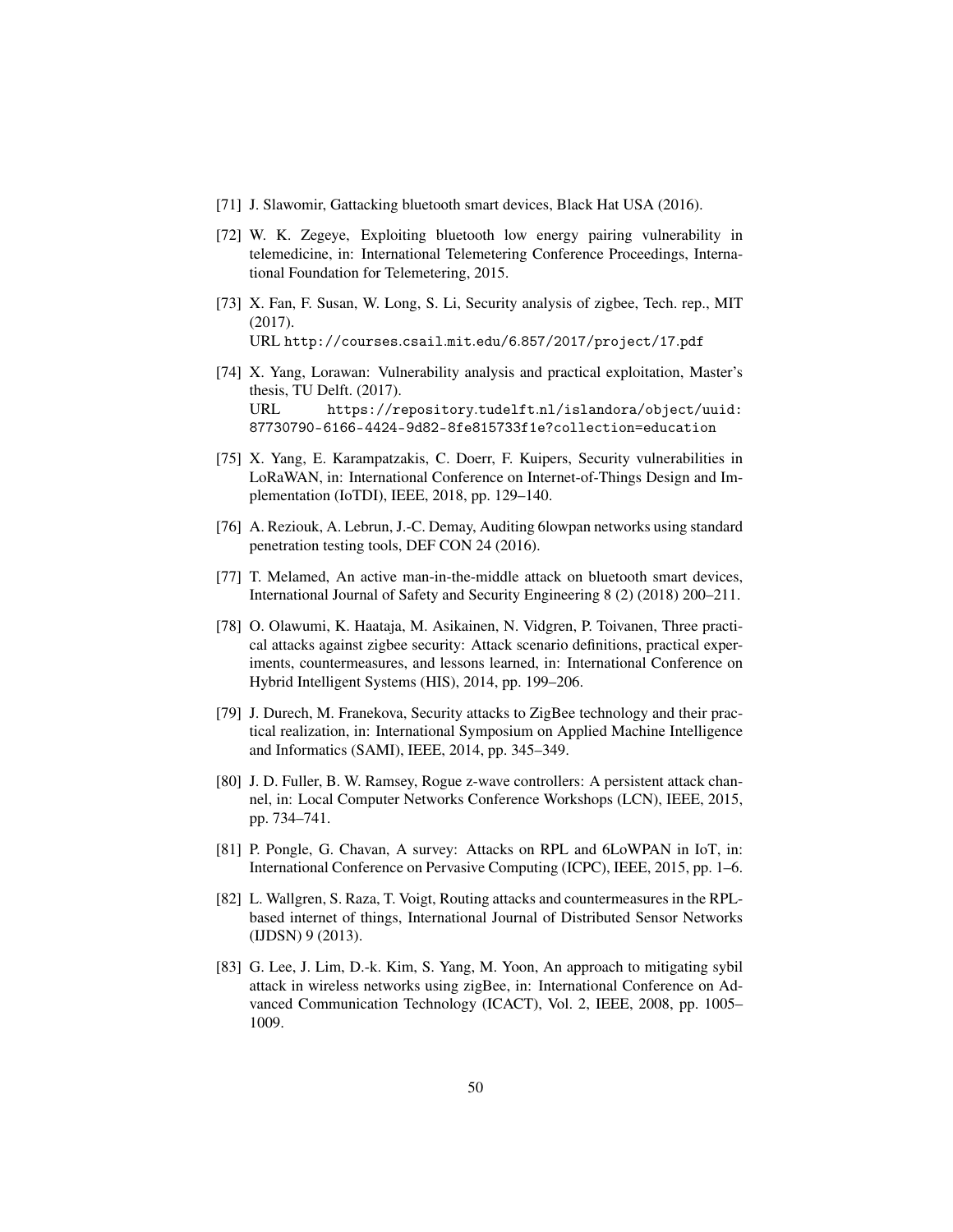- [84] M. Mavani, K. Asawa, Modeling and analyses of ip spoofing attack in 6lowpan network, Computers & Security 70 (2017) 95–110.
- [85] P. Perazzo, C. Vallati, D. Varano, G. Anastasi, G. Dini, Implementation of a wormhole attack against a RPL network: Challenges and effects, in: 14th Annual Conference on Wireless On-demand Network Systems and Services (WONS), IEEE, 2018, pp. 95–102.
- [86] E. Aras, G. S. Ramachandran, P. Lawrence, D. Hughes, Exploring the security vulnerabilities of LoRa, in: International Conference on Cybernetics (CYB-CONF), IEEE, 2017, pp. 1–6.
- [87] C. P. O'Flynn, Message denial and alteration on IEEE 802.15. 4 low-power radio networks, in: International Conference on New Technologies, Mobility and Security (NTMS), IEEE, 2011, pp. 1–5.
- [88] B. Stelte, G. D. Rodosek, Thwarting attacks on ZigBee-Removal of the Killer-Bee stinger, in: International Conference on Network and Service Management (CNSM), IEEE, 2013, pp. 219–226.
- [89] M. Kurniawan, S. Yazid, Mitigation strategy of sinkhole attack in Wireless Sensor Network, in: International Workshop on Big Data and Information Security (IWBIS), IEEE, 2017, pp. 119–125.
- [90] L. Coppolino, V. DAlessandro, S. DAntonio, L. Levy, L. Romano, My smart home is under attack, in: International Conference on Computational Science and Engineering (CSE), IEEE, 2015, pp. 145–151.
- [91] L. N. Whitehurst, T. R. Andel, J. T. McDonald, Exploring security in zigbee networks, in: Cyber and Information Security Research Conference (CISR), 2014, pp. 25–28.
- [92] D. Cauquil, BtleJuice: the Bluetooth Smart MitM Framework, DEF CON 24 Internet of Things Village, 2016, available at https://www.youtube.com/watch?v=lcn07TclnS0 (accessed on 21 August 2019).
- [93] C. L. Schuba, I. V. Krsul, M. G. Kuhn, E. H. Spafford, A. Sundaram, D. Zamboni, Analysis of a denial of service attack on tcp, in: IEEE Symposium on Security and Privacy, IEEE, 1997, pp. 208–223.
- [94] S. Sicari, A. Rizzardi, D. Miorandi, A. Coen-Porisini, Reato: Reacting to denial of service attacks in the internet of things, Computer Networks 137 (2018) 37– 48.
- [95] L. Bayou, D. Espes, N. Cuppens-Boulahia, F. Cuppens, Security issue of wirelesshart based SCADA systems, in: International Conference on Risks and Security of Internet and Systems (CRiSIS), Springer, 2015, pp. 225–241.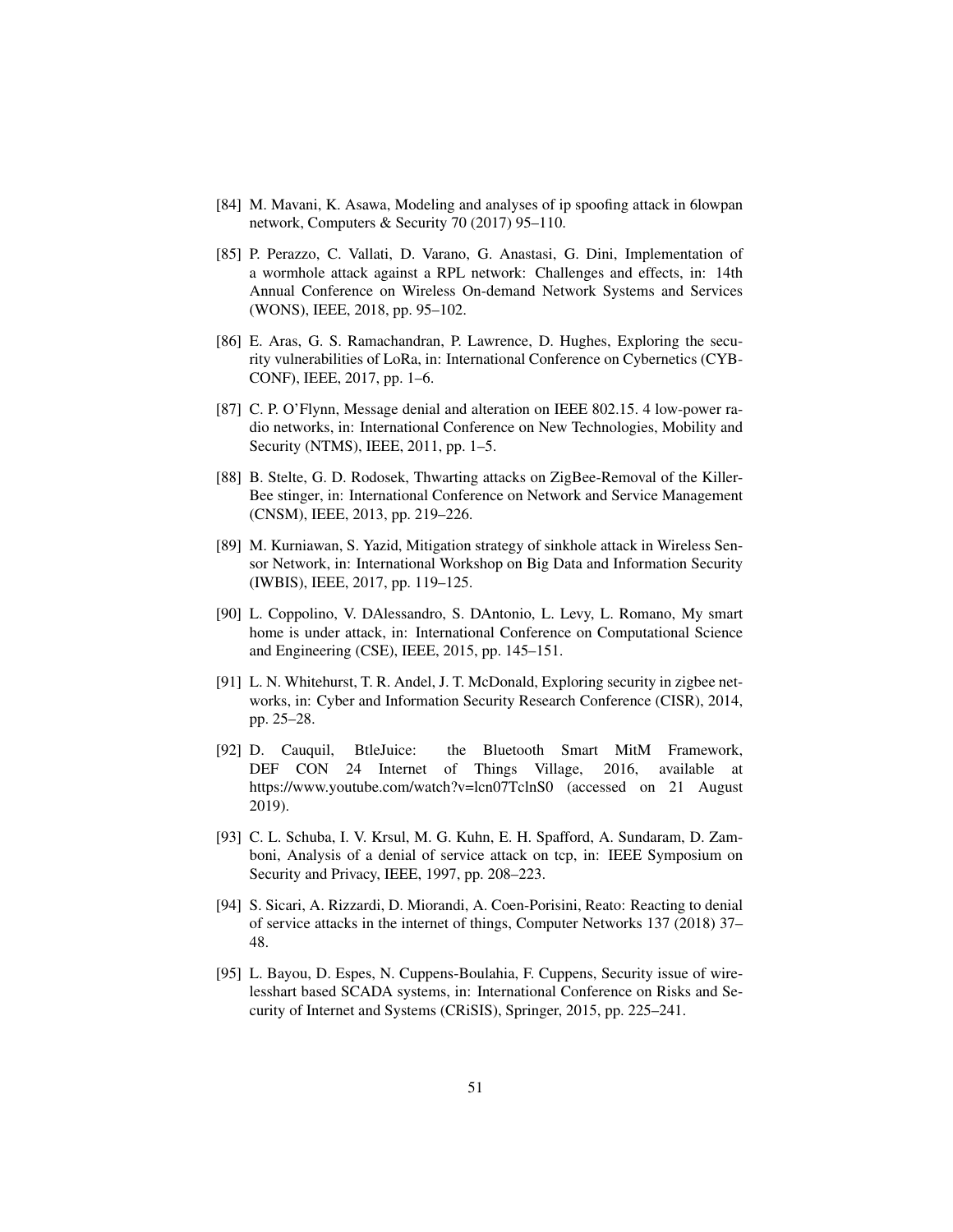- [96] J. R. Douceur, The sybil attack, in: International Workshop on Peer-to-Peer Systems (IPTPS), 2002, pp. 251–260.
- [97] F. Medjek, D. Tandjaoui, I. Romdhani, N. Djedjig, Performance evaluation of RPL protocol under mobile sybil attacks, in: Trustcom/BigDataSE/ICESS, IEEE, 2017, pp. 1049–1055.
- [98] Y.-C. Hu, A. Perrig, D. B. Johnson, Packet leashes: a defense against wormhole attacks in wireless networks, in: Annual Joint Conference of the IEEE Computer and Communications INFOCOM, Vol. 3, IEEE, 2003, pp. 1976–1986.
- [99] J. Ding, M. Nemati, C. Ranaweera, J. Choi, Iot connectivity technologies and applications: A survey, IEEE Access 8 (2020) 67646–67673.
- [100] S. Tedeschi, C. Emmanouilidis, J. Mehnen, R. Roy, A design approach to iot endpoint security for production machinery monitoring, Sensors 19 (10) (2019) 2355.
- [101] J. Yun, R. C. Teja, N. Chen, N. Sung, J. Kim, Interworking of onem2m-based iot systems and legacy systems for consumer products, in: International Conference on Information and Communication Technology Convergence (ICTC), 2016, pp. 423–428.
- [102] E. Baccelli, C. Gündoğan, O. Hahm, P. Kietzmann, M. S. Lenders, H. Petersen, K. Schleiser, T. C. Schmidt, M. Wählisch, Riot: An open source operating system for low-end embedded devices in the iot, IEEE Internet of Things Journal 5 (6) (2018) 4428–4440.
- [103] X. Vilajosana, P. Tuset, T. Watteyne, K. Pister, Openmote: Open-source prototyping platform for the industrial iot, in: International Conference on Ad Hoc Networks, Springer, 2015, pp. 211–222.
- [104] B. Schneier, The Internet of Things Is Wildly Insecure And Often Unpatchable, https://www.wired.com/2014/01/theres-no-good-way-topatch-the-internet-of-things-and-thats-a-huge-problem/, [Online; accessed on 24 July 2020] (2014).
- [105] F. J. A. Padilla, E. Baccelli, T. Eichinger, K. Schleiser, The future of iot software must be updated, in: IAB Workshop on Internet of Things Software Update (IoTSU), 2016.
- [106] T. Walshe, A. Simpson, An empirical study of bug bounty programs, in: IEEE 2nd International Workshop on Intelligent Bug Fixing (IBF), IEEE, 2020, pp. 35–44.
- [107] P. Kearney, Iot security: Experience is an expensive teacher, The Internet of Things: From Data to Insight (2020) 107–120.
- [108] M. Bishop, About penetration testing, IEEE Security & Privacy 5 (6) (2007) 84–87.